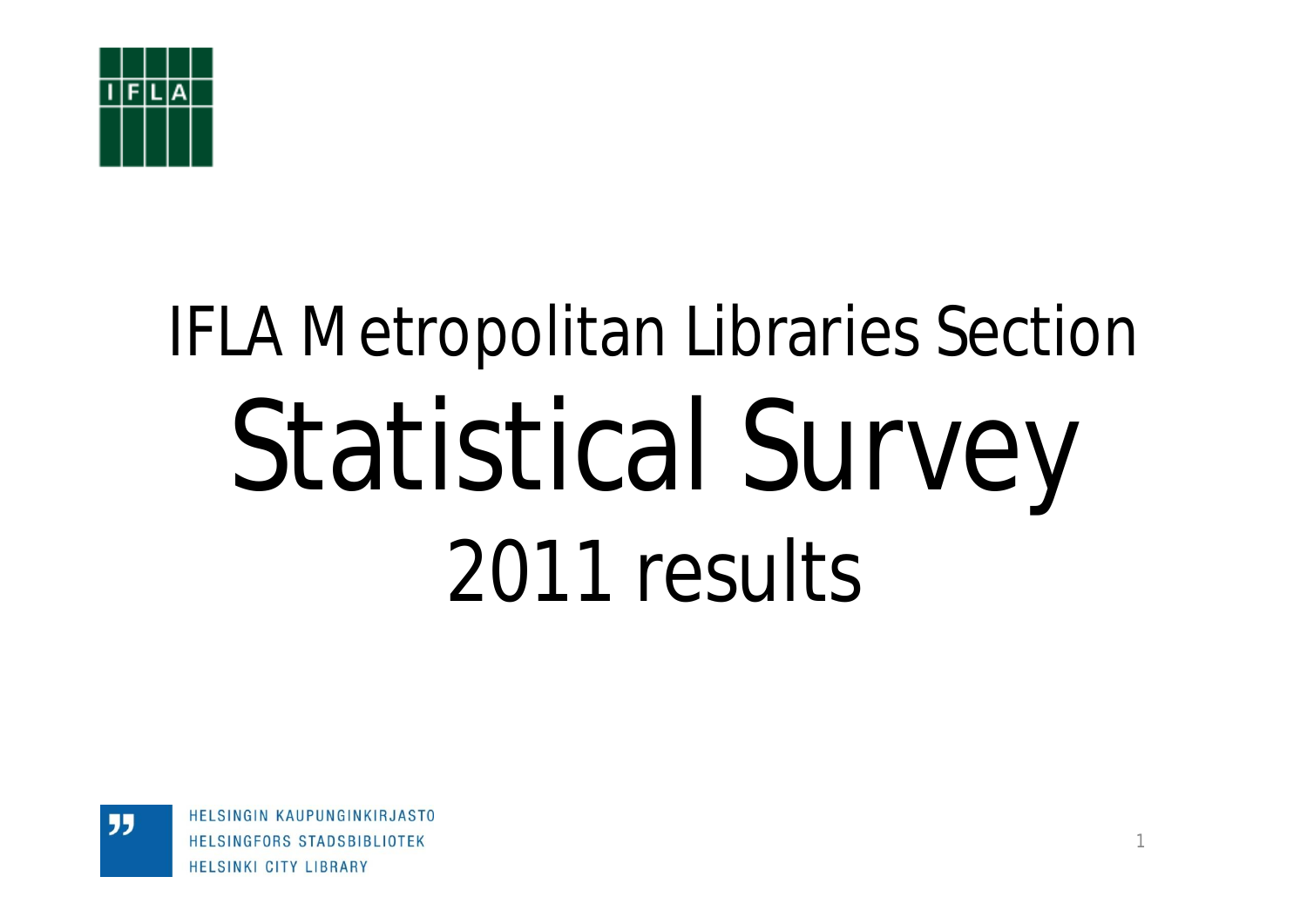

# Annual Survey

- Helsinki City Library has compiled the data after Toronto
- Web-based survey tool (LibPAS) service by Counting Opinions
- Further information
- Jouni Juntumaa
- ifla.metlib (at) hel.fi

HELSINGIN KAUPUNGINKIRJASTO HELSINGFORS STADSBIBLIOTEK **HELSINKI CITY LIBRARY**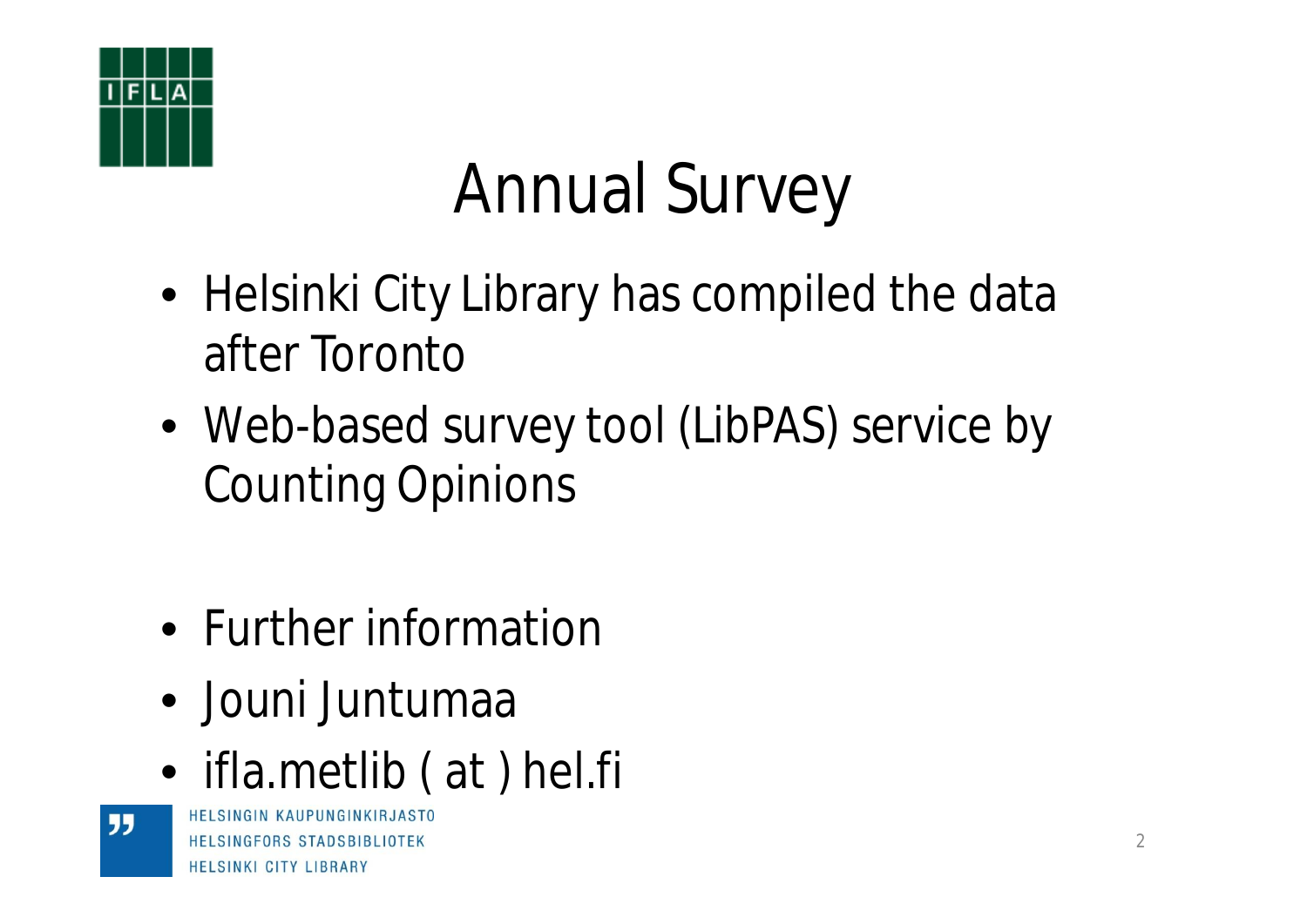

## Performance Indicators

- Access
- Collection
- Use and usage
- Financial
- Staffing
- "Hot topics": electronic services, library programs, social networking

"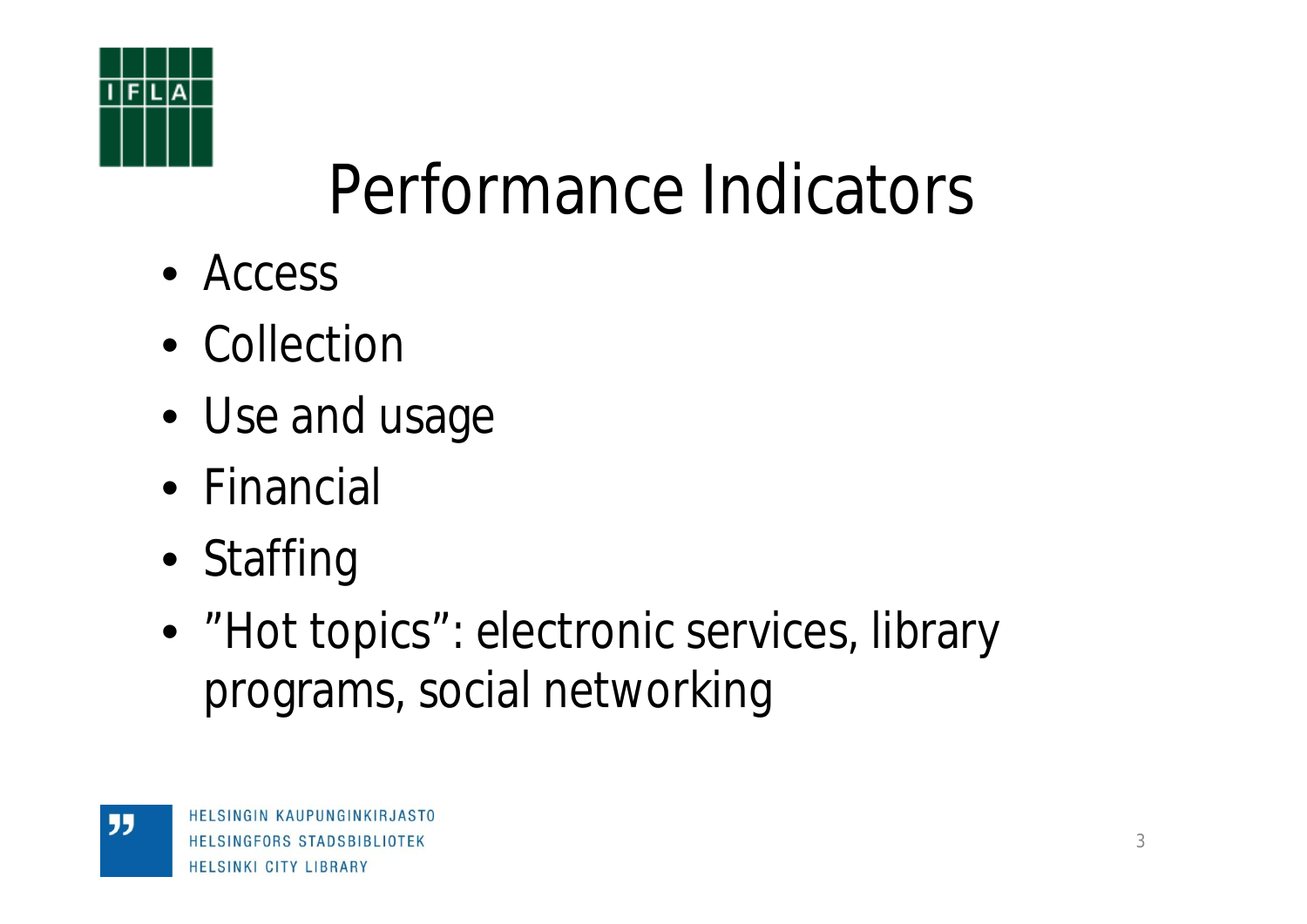

# Key Indicators and Ratios

- Circulation Turnover Rate
- Per Capita / Percent of Population rates
- Per Staff FTE
- Per Registered Borrower
- Other Percentages
- $\bullet$  Ftc.

"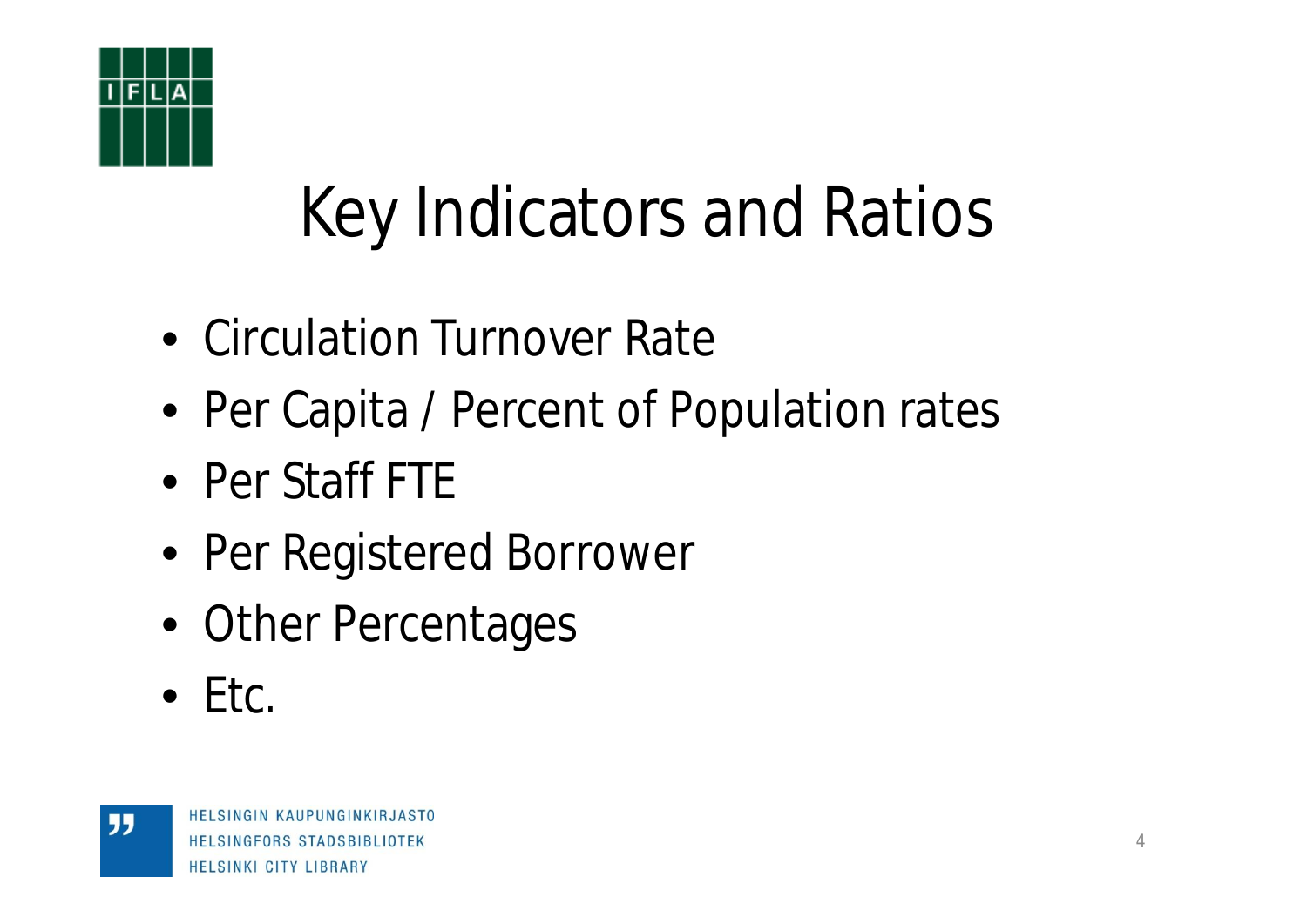## Participation

 $F|L|A$ 

ī

|                                               | 2007               | 2008               | 2009 | 2010               | 2011               |
|-----------------------------------------------|--------------------|--------------------|------|--------------------|--------------------|
| Amsterdam Public Library                      | X                  | $\mathsf{x}$       | X    | X                  | X                  |
| <b>Auckland Libraries</b>                     |                    |                    |      |                    | X                  |
| Barcelona Libraries Consortium                |                    | Χ                  | X    | X                  | X                  |
| <b>Berlin Public Library</b>                  |                    | Χ                  | Χ    | X                  | X                  |
| Boston Public Library (The)                   |                    | Χ                  | X    | X                  |                    |
| <b>Bremen Public Library</b>                  | X                  | Χ                  | X    | $\mathsf{x}$       | X                  |
| <b>Brisbane City Council Library Services</b> |                    | χ                  | X    | X                  | X                  |
| Brooklyn Public Library                       | X                  | Χ                  | X    | X                  |                    |
| Bucharest, Metropolitan Library of            |                    | Χ                  | Χ    | X                  | $\pmb{\mathsf{X}}$ |
| Budapest, Metropolitan Ervin Szabó Library    | Χ                  | X                  | Χ    | X                  |                    |
| Charlotte Mecklenburg Library                 |                    |                    | X    | X                  | X                  |
| Chicago Public Library                        |                    |                    |      |                    | X                  |
| <b>Cleveland Public Library</b>               | $\pmb{\mathsf{X}}$ | Χ                  | X    | X                  | X                  |
| Columbus Metropolitan Library                 |                    | Χ                  | Χ    | $\mathsf{x}$       | X                  |
| Copenhagen Public Libraries                   | X                  | X                  | X    | $\mathsf{x}$       | X                  |
| <b>Dresden Public Libraries</b>               | Χ                  | Χ                  | X    | X                  | X                  |
| Dublin City Libraries                         |                    |                    | X    | X                  | X                  |
| Düsseldorf Public Libraries                   | $\pmb{\mathsf{X}}$ | $\pmb{\mathsf{X}}$ | Χ    | X                  | X                  |
| <b>Edmonton Public Library</b>                |                    |                    | Χ    | $\mathsf{x}$       | X                  |
| Free Library Of Philadelphia                  |                    | X                  | X    | $\mathsf{x}$       | X                  |
| Gold Coast City Council Library Services      | X                  | Χ                  | X    | $\mathsf{x}$       | X                  |
| <b>Halifax Public Libraries</b>               |                    | X                  | Χ    | X                  | X                  |
| Hannover Public Library                       |                    | $\pmb{\mathsf{X}}$ | X    | $\mathsf{x}$       | X                  |
| Harris County Public Library                  |                    |                    | X    | $\mathsf{x}$       |                    |
| Helsinki City Library                         | Χ                  | Χ                  | X    | X                  | X                  |
| Hong Kong Public Libraries                    | Χ                  | Χ                  | X    | $\pmb{\mathsf{X}}$ | X                  |
| <b>Houston Public Library</b>                 |                    |                    |      |                    | $\pmb{\mathsf{X}}$ |
| Indianapolis-Marion County Public Library     |                    |                    | Χ    | $\pmb{\mathsf{X}}$ | X                  |
| Jacksonville Public Library                   | X                  | X                  | Χ    | $\mathsf{x}$       | X                  |
| Las Vegas-Clark County Library District       |                    |                    | Χ    | X                  |                    |
| Los Angeles Public Library                    |                    |                    | Χ    | X                  | X                  |
| Lyons Public Library                          | Χ                  | $\pmb{\mathsf{X}}$ | Χ    | $\pmb{\mathsf{X}}$ |                    |
| Manchester City Council Libraries             |                    |                    | X    | X                  | X                  |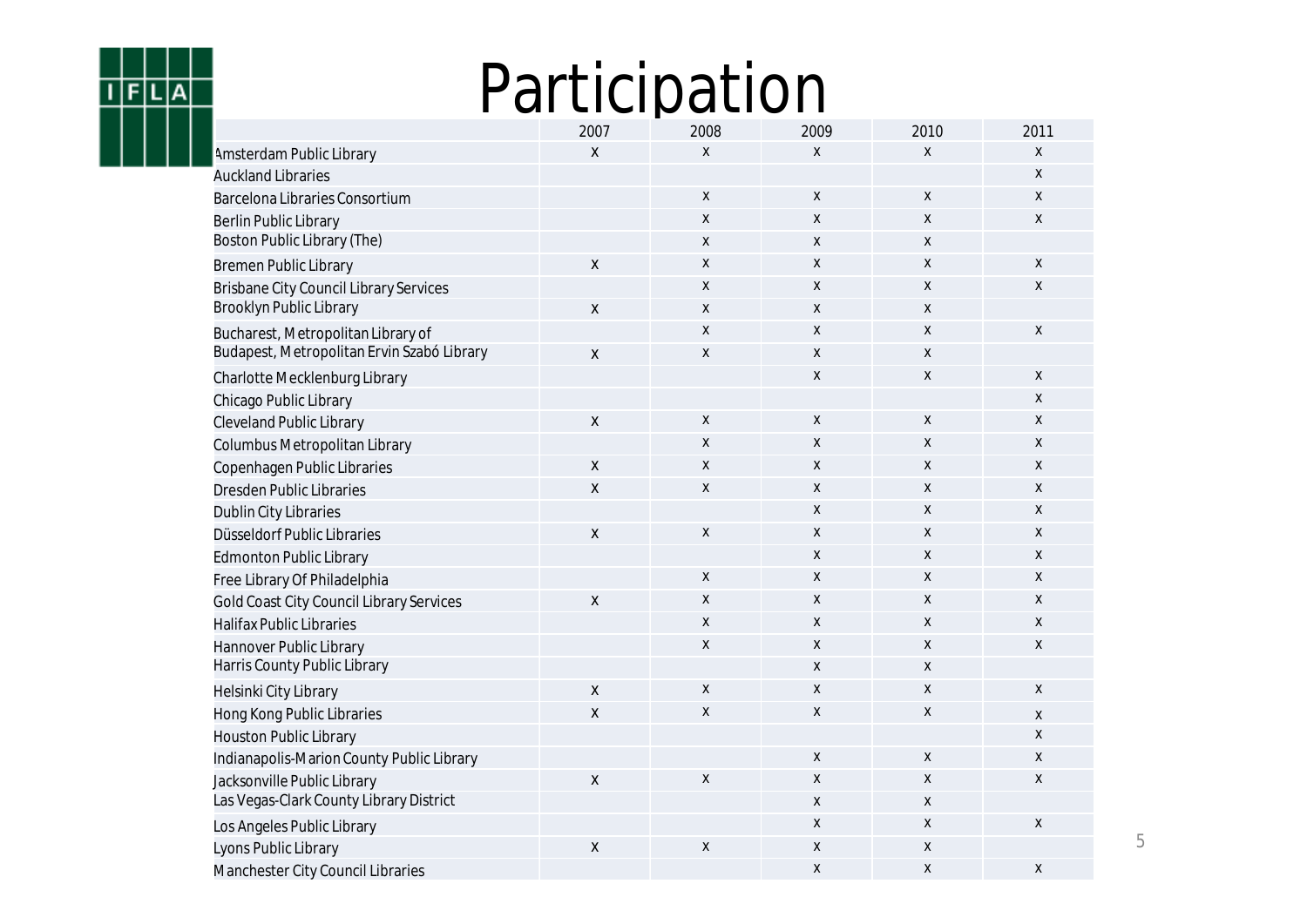## Participation (cont'd)

**FILIA** 

|                                             | 2007               | 2008               | 2009                      | 2010 | 2011 |
|---------------------------------------------|--------------------|--------------------|---------------------------|------|------|
| Memphis Public Library & Information Center |                    | X                  | $\mathsf{x}$              | X    | X    |
| Miami-Dade Public Library System            |                    |                    |                           |      | X    |
| Milwaukee Public Library                    |                    |                    | X                         | X    | X    |
| Montréal Public Library                     | X                  | $\pmb{\chi}$       | $\boldsymbol{\mathsf{X}}$ | X    | X    |
| New York Public Library                     | X                  | X                  | X                         | X    | X    |
| Oklahoma Metropolitan Library System        |                    |                    | X                         | X    | X    |
| Oslo Public Library                         |                    | X                  | X                         | X    | X    |
| Ottawa Public Library                       | $\pmb{\mathsf{X}}$ | X                  | $\mathsf{x}$              | X    | Χ    |
| City of Paris' Libraries                    |                    | $\pmb{\mathsf{X}}$ | X                         |      |      |
| Pima Counry Public Library                  |                    |                    |                           |      | Χ    |
| The Municipal Library of Prague (MLP)       | $\pmb{\chi}$       | $\pmb{\mathsf{X}}$ | $\pmb{\mathsf{X}}$        | Χ    |      |
| Queens Borough Public Library               | X                  | X                  | X                         | Χ    | X    |
| Riga Central Library                        | Χ                  | $\mathsf{X}$       | $\boldsymbol{\mathsf{X}}$ | X    | X    |
| Rotterdam Library                           | X                  |                    | X                         | Χ    | X    |
| Sacramento Public Library                   |                    |                    |                           |      | Χ    |
| San Diego Public Library                    |                    |                    | X                         | X    |      |
| San Francisco Public Library                |                    |                    | X                         | Χ    | X    |
| San Jose Public Library                     |                    | X                  | X                         | X    | X    |
| Seattle Public Library                      | X                  | $\pmb{\mathsf{X}}$ | X                         | X    | Χ    |
| Shanghai Library                            | X                  | X                  | Χ                         | Χ    | X    |
| Singapore, The National Library Board of    | X                  | X                  | X                         | X    | Χ    |
| State Library of Queensland                 | X                  | X                  | Χ                         | Χ    | X    |
| Stockholm Public Library                    |                    | X                  | Χ                         | X    | X    |
| <b>Tallinn Central Library</b>              | X                  | $\mathsf{X}$       | X                         | X    | X    |
| Toledo-Lucas County Public Library          | X                  | X                  | X                         | X    | X    |
| <b>Toronto Public Library</b>               | X                  | X                  | X                         | X    | X    |
| Public Library of Toulouse                  | Χ                  | $\mathsf{x}$       | X                         | X    |      |
| Public Library of Utrecht                   |                    | X                  | Χ                         | X    |      |
| Vancouver Public Library                    |                    | $\pmb{\mathsf{X}}$ | X                         | X    | Χ    |
| Vienna Public Library                       | X                  | $\pmb{\mathsf{X}}$ | X                         | X    | Χ    |
| Vilnius City Library                        | Χ                  | X                  | Χ                         | Χ    | Χ    |
| Yarra Plenty Regional Library Service       | $\pmb{\mathsf{X}}$ | $\pmb{\mathsf{X}}$ | Χ                         | Χ    | Χ    |
| Zagreb City Libraries                       | X                  | $\pmb{\mathsf{X}}$ | Χ                         | Χ    | X    |
| Zürich Pestalozzi Library                   | Χ                  | X                  | X                         | X    | X    |
|                                             | 33                 | 48                 | 61                        | 60   | 56   |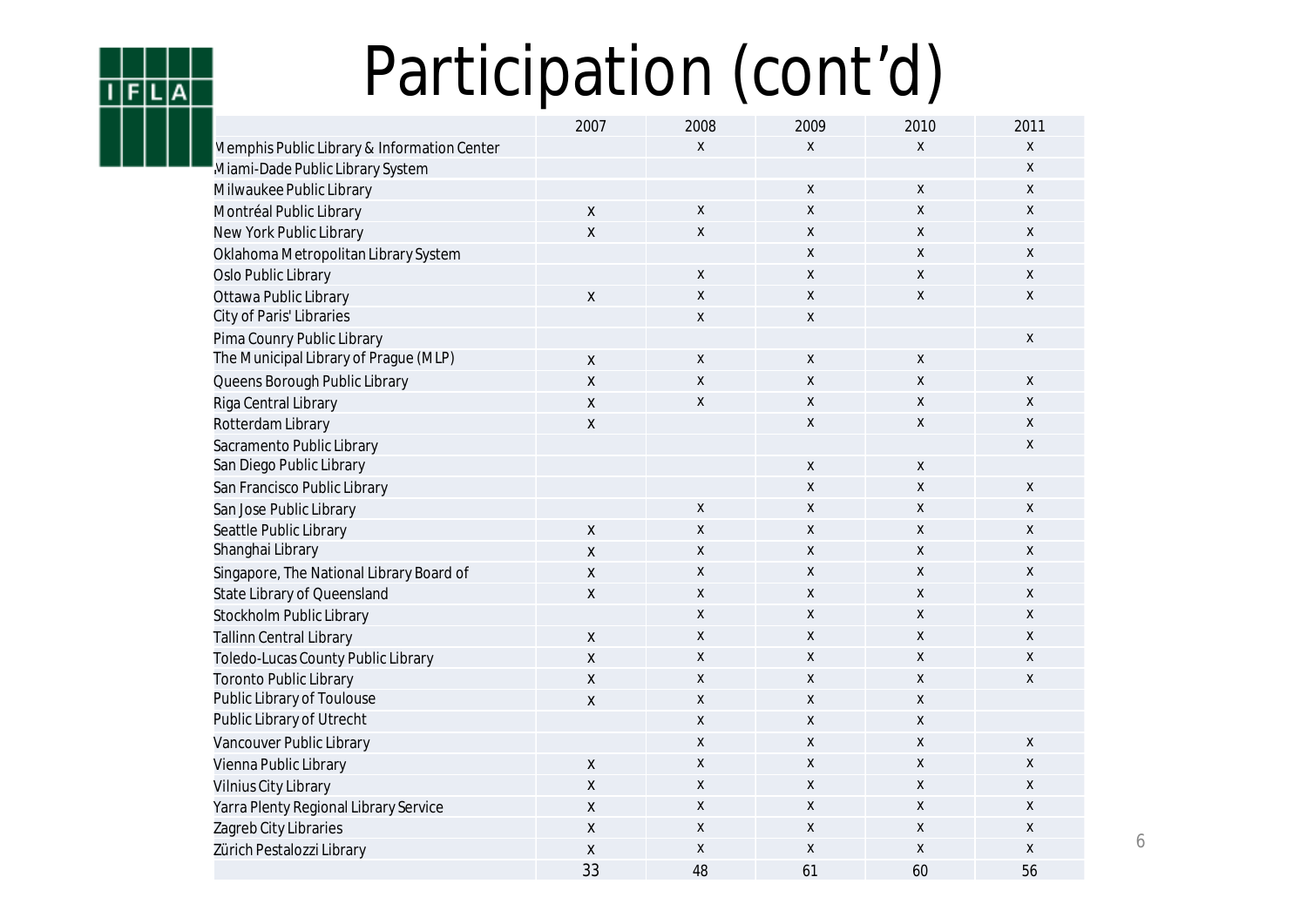

"

# Reporting

- Reporting tool available for customized reports
- $\rightarrow$  <https://ifla.countingopinions.com/>
- Published reports (see later)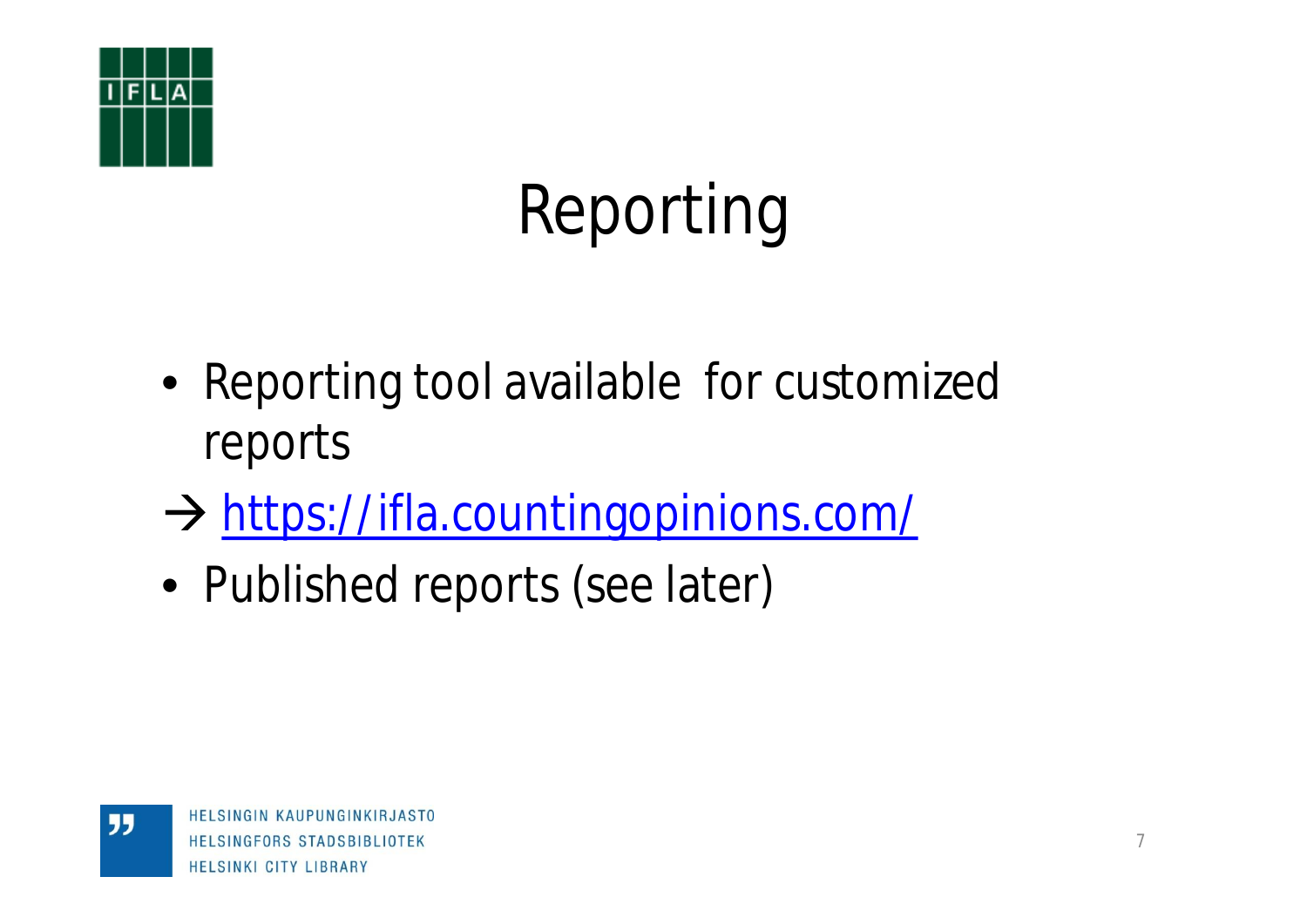

"

# The MetLib Trends 2007-2011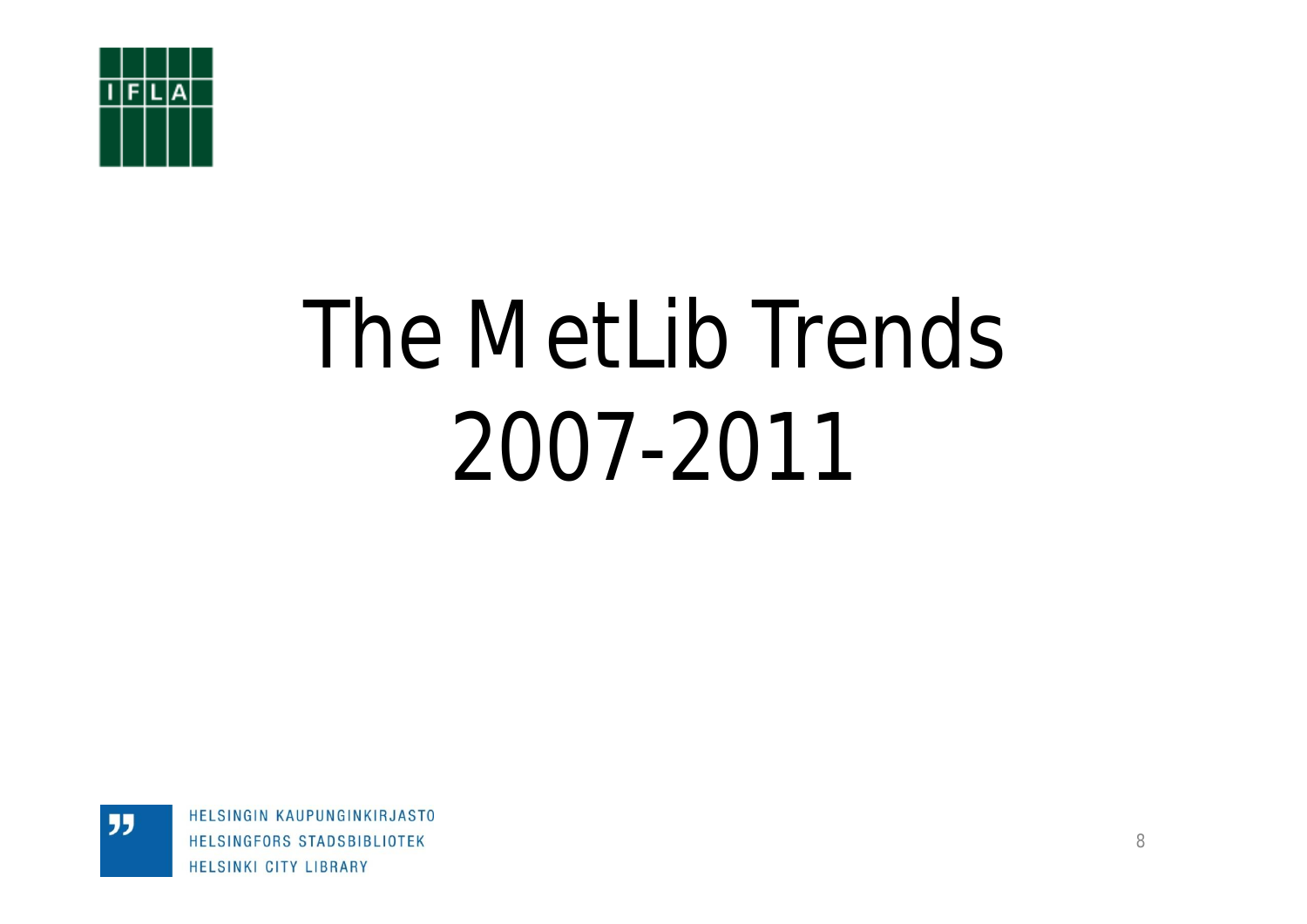# **THE Opulation served by participating** libraries



"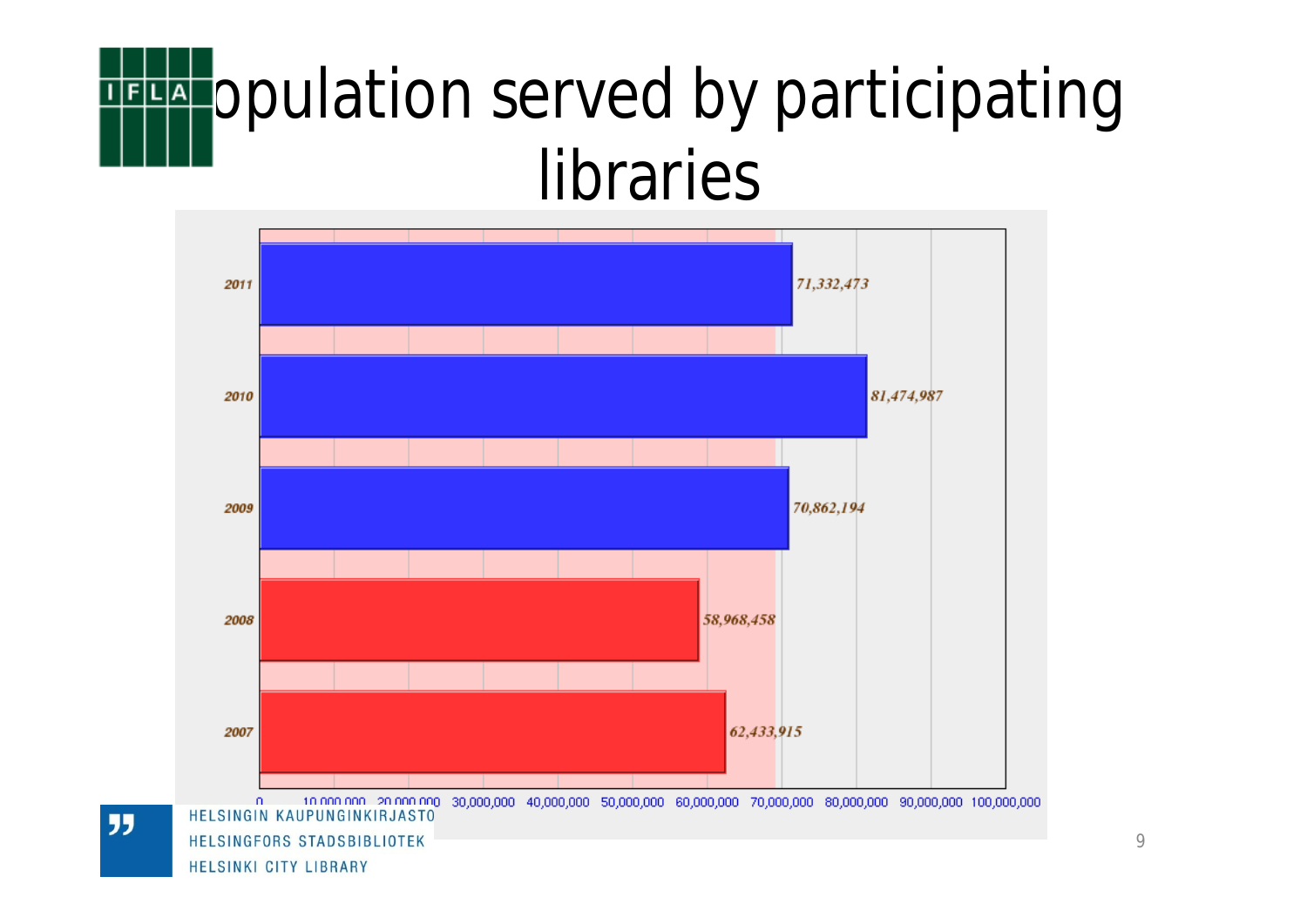![](_page_9_Picture_0.jpeg)

## Total Registered Borrowers

![](_page_9_Figure_2.jpeg)

"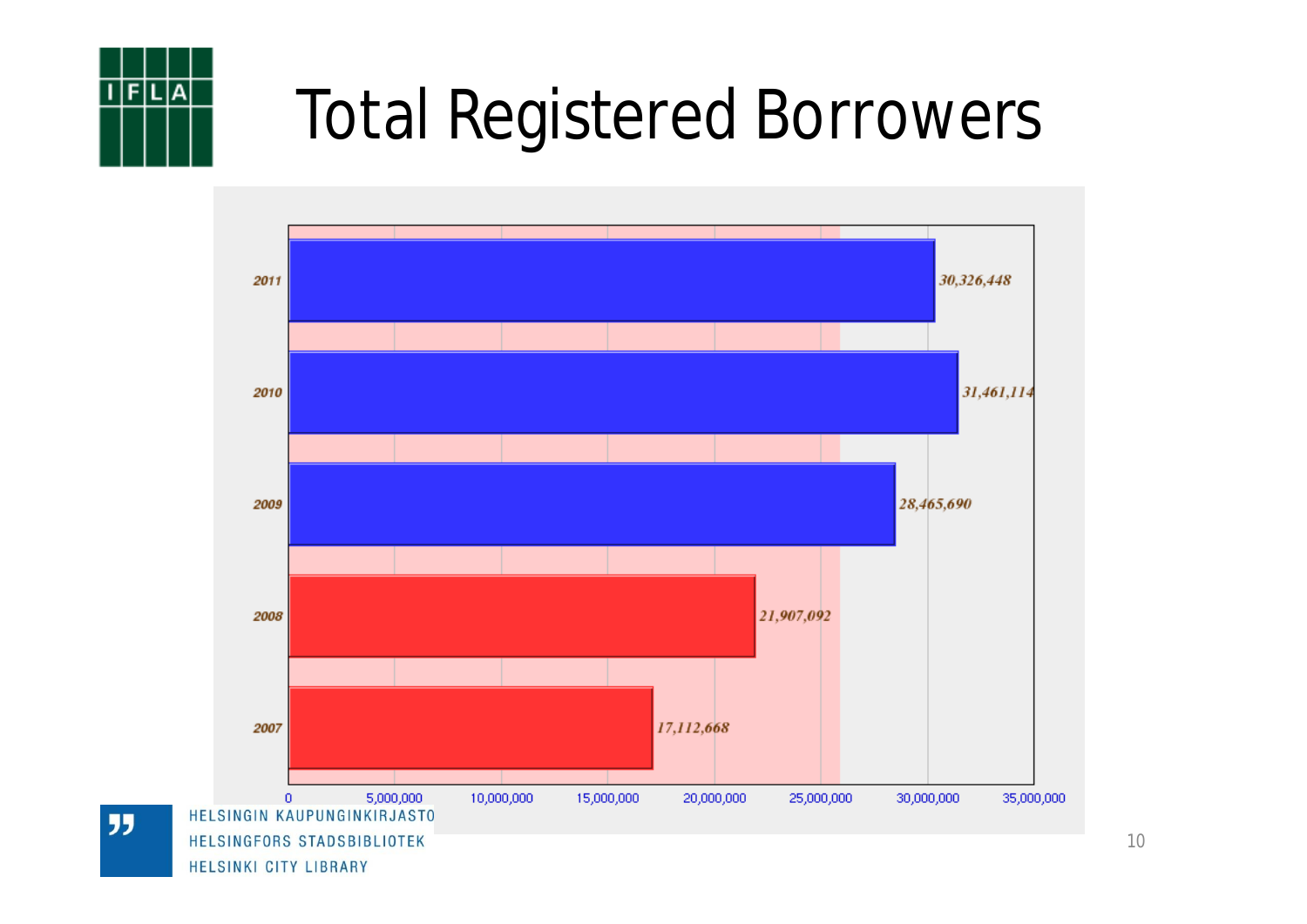![](_page_10_Picture_0.jpeg)

"

# Input Measures and Access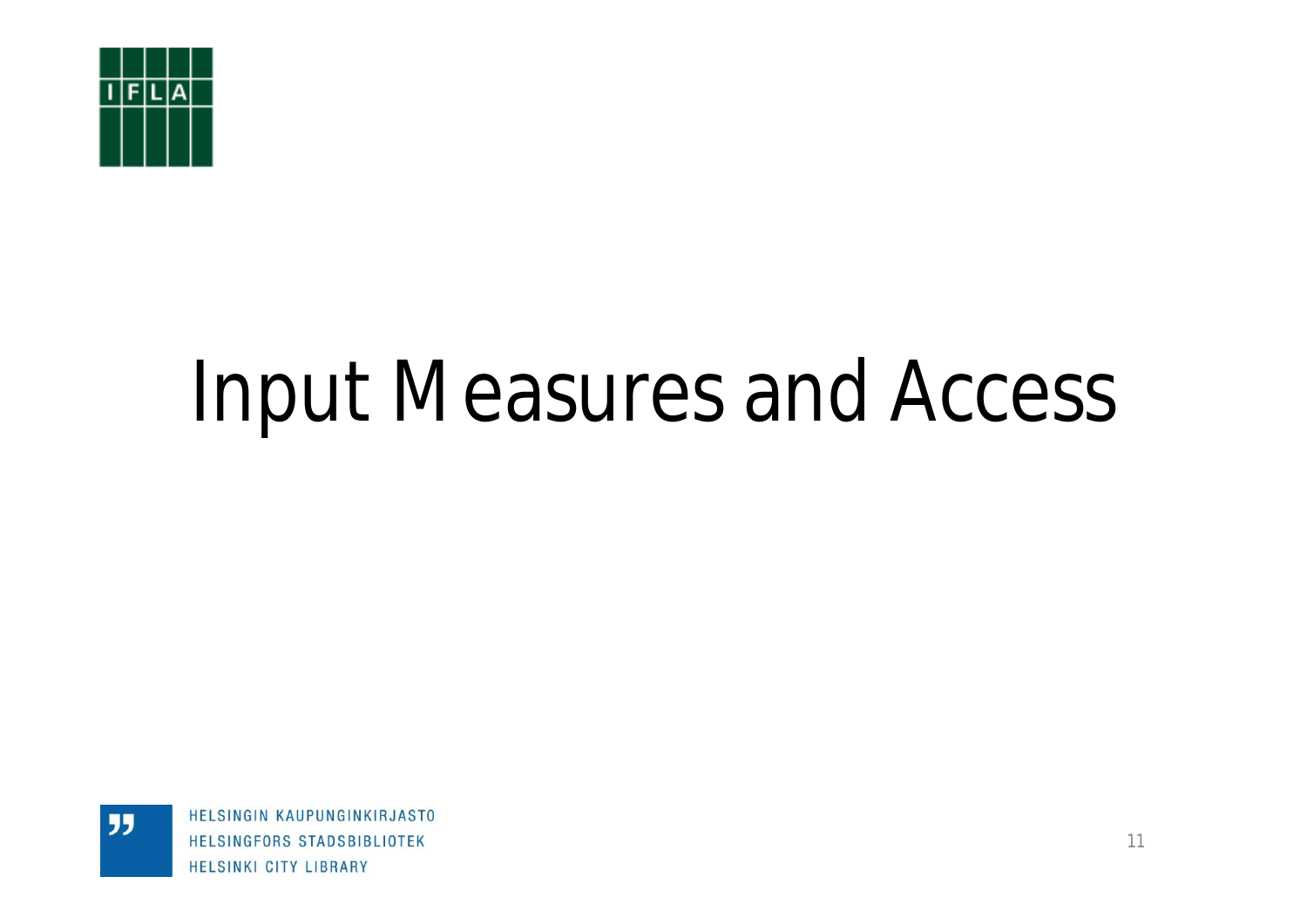![](_page_11_Figure_0.jpeg)

### **IFLA MetLib Statistical Survey Collection Per Capita**

![](_page_11_Figure_2.jpeg)

**JJ**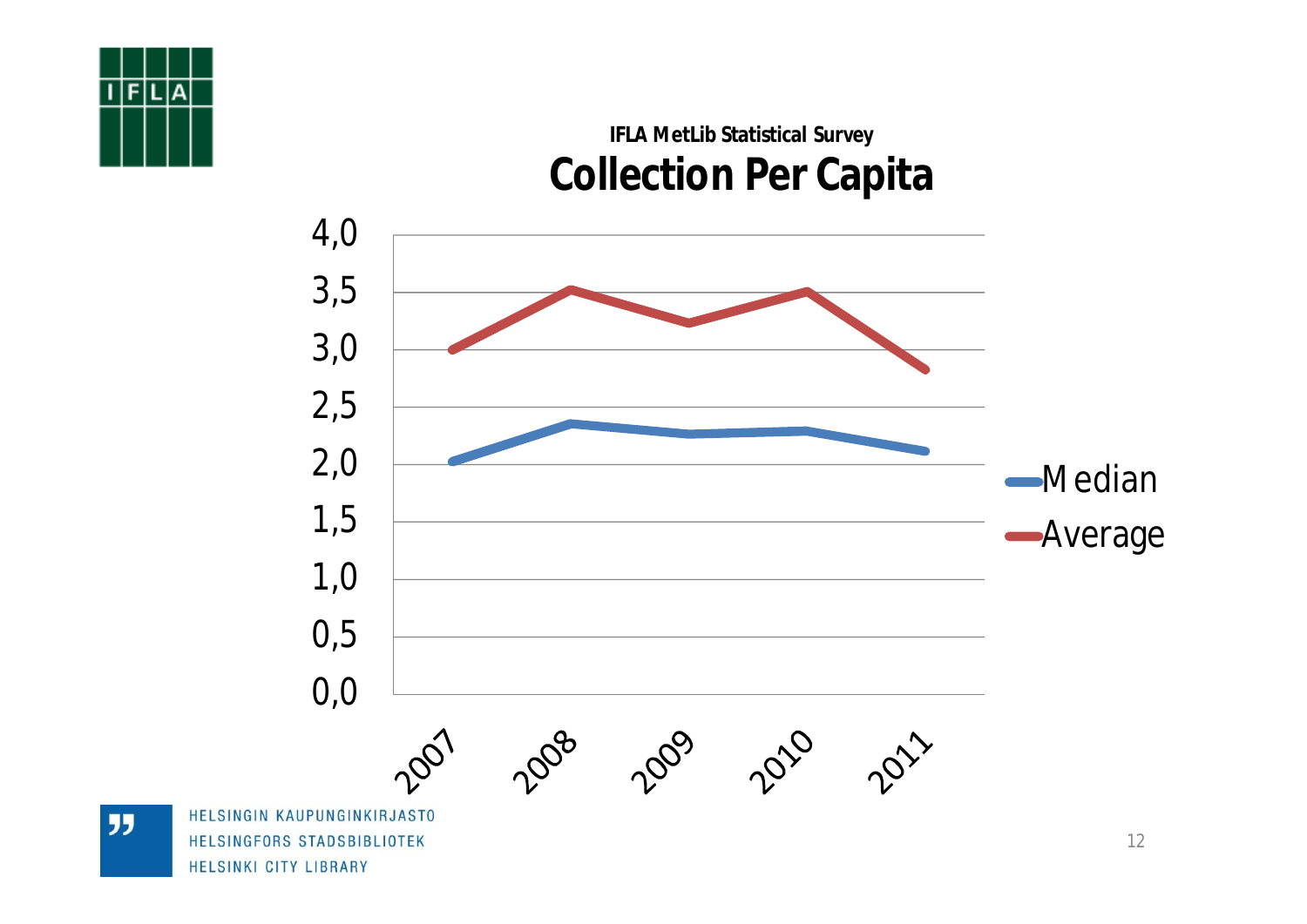![](_page_12_Figure_0.jpeg)

## **IFLA MetLib Statistical Survey Additions Per Capita**

![](_page_12_Figure_2.jpeg)

**JJ** 

HELSINKI CITY LIBRARY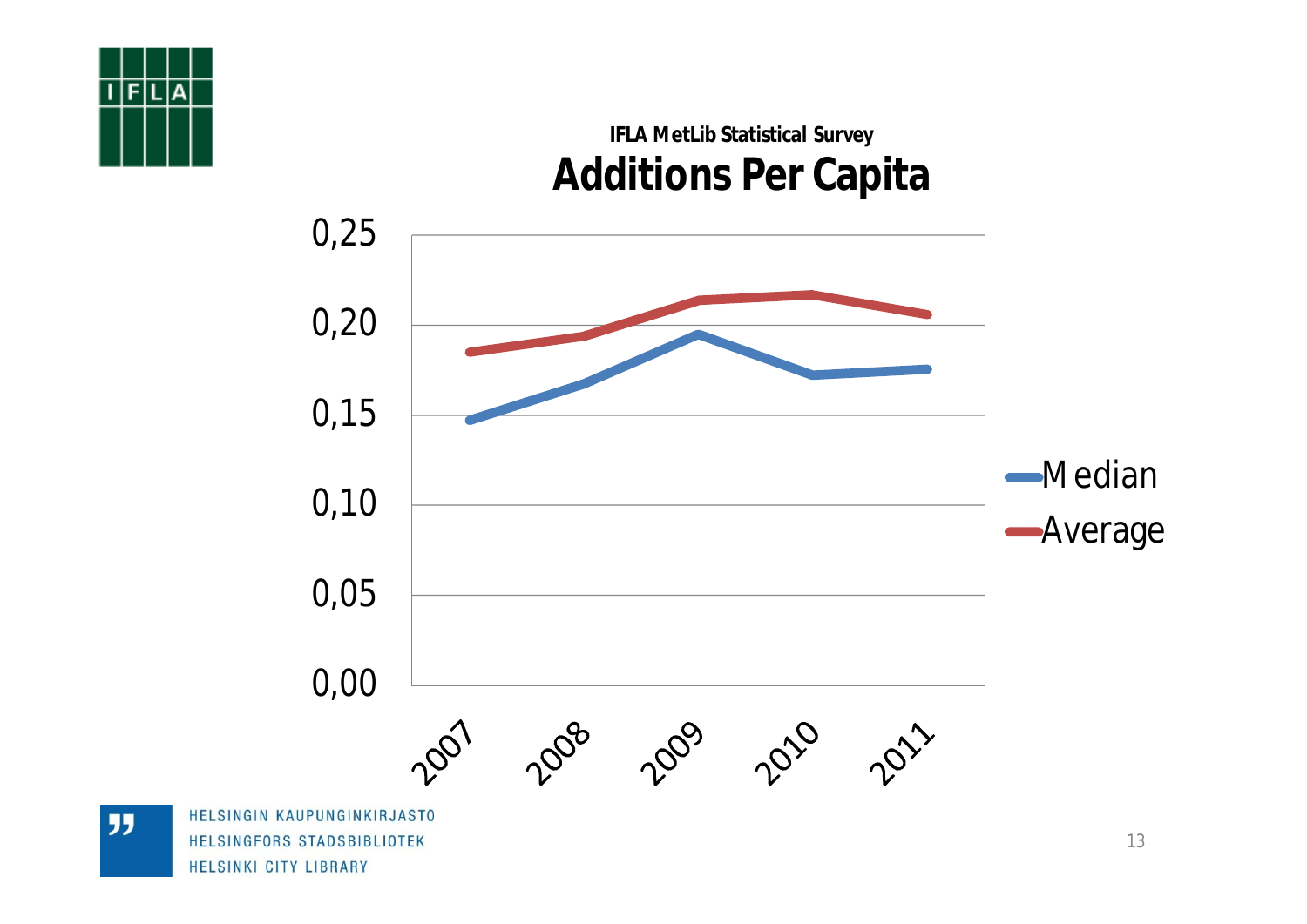## **IFLA MetLib Statistical Survey Professional Staff Per 1000 Registered Borrowers**

![](_page_13_Figure_1.jpeg)

**JJ**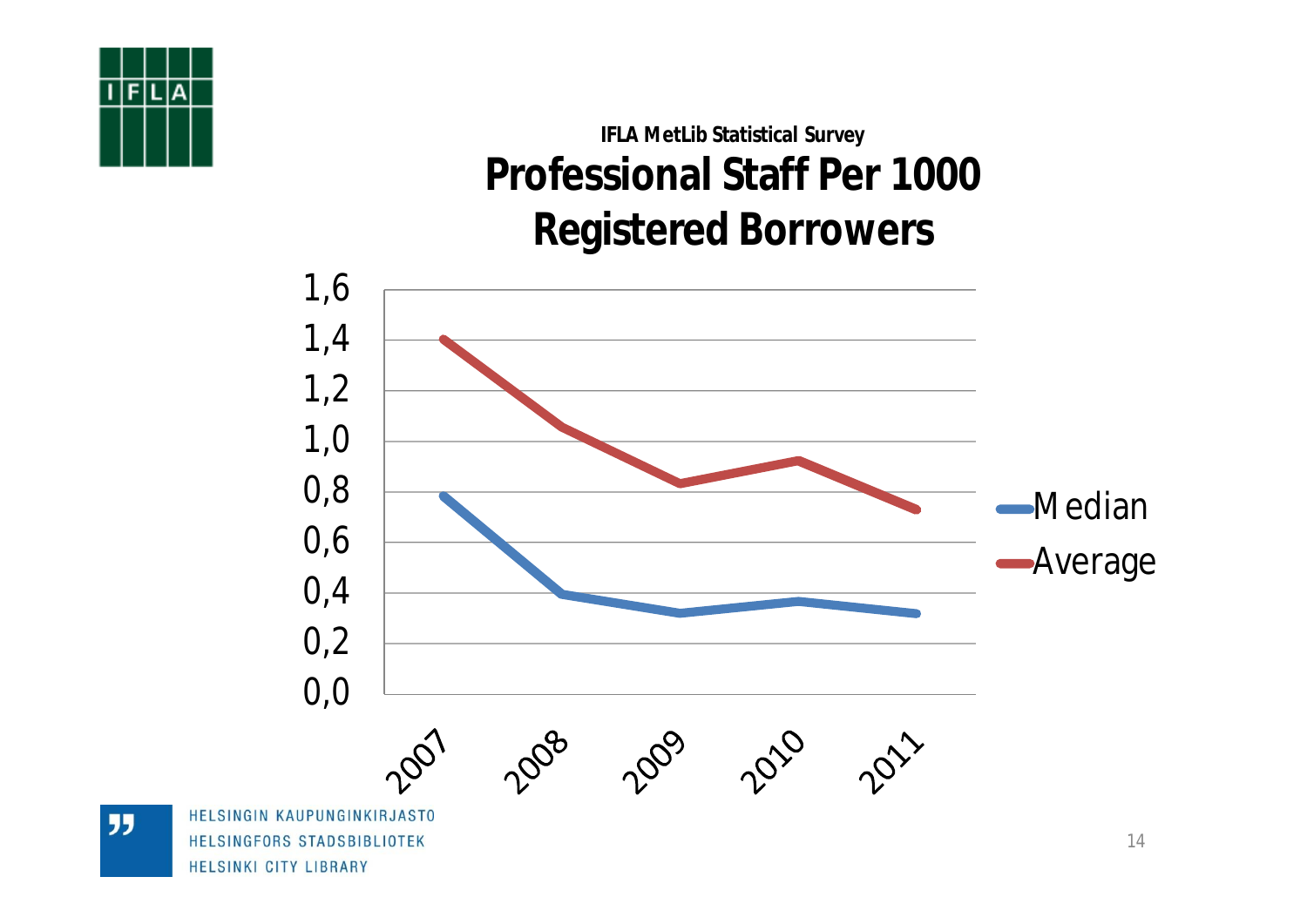## **IFLA MetLib Statistical Survey Print Materials Per Registered Borrower**

![](_page_14_Figure_1.jpeg)

**JJ**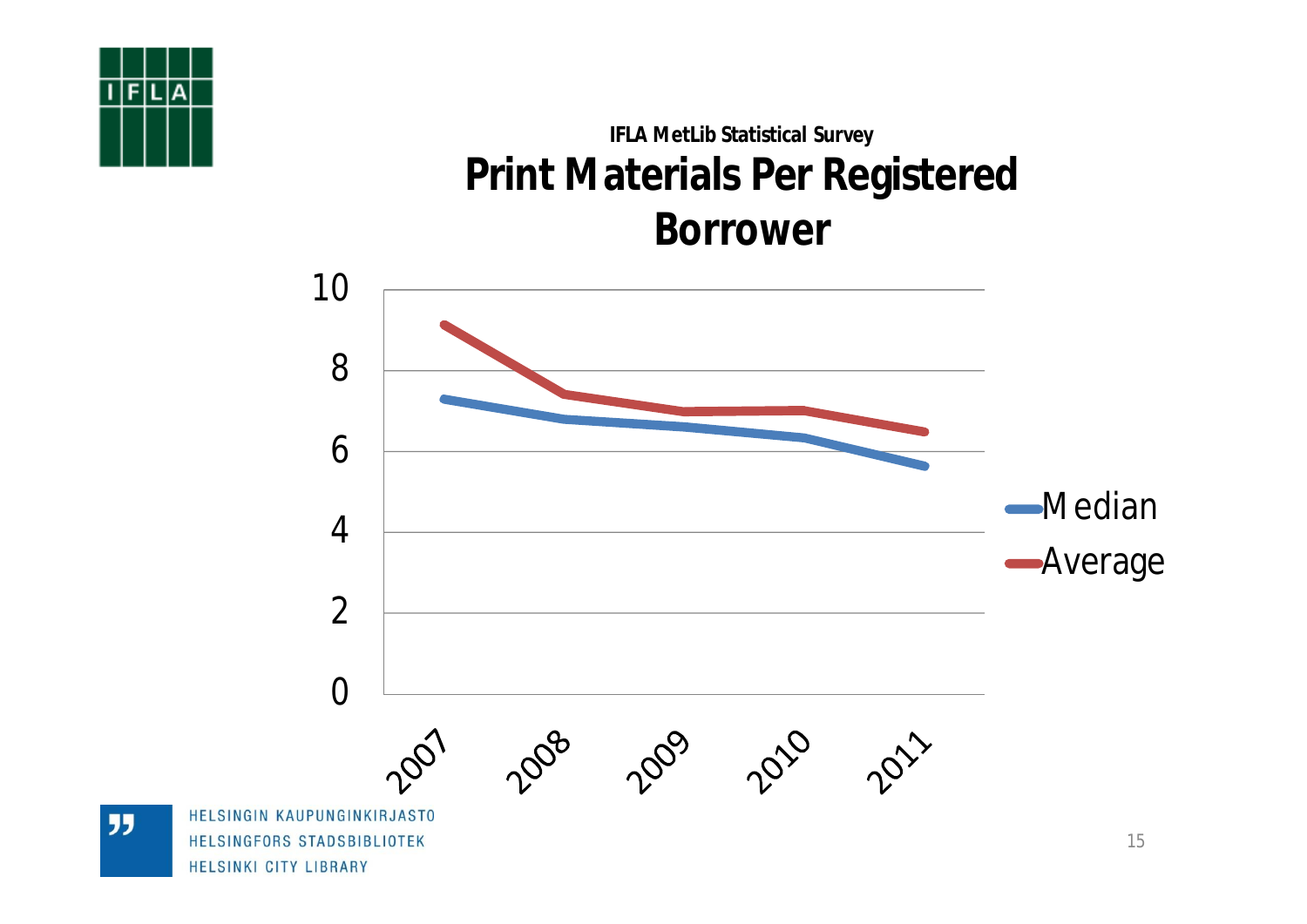### **IFLA MetLib Statistical Survey Internet Workstations Per Capita \*1000**

![](_page_15_Figure_1.jpeg)

![](_page_15_Figure_2.jpeg)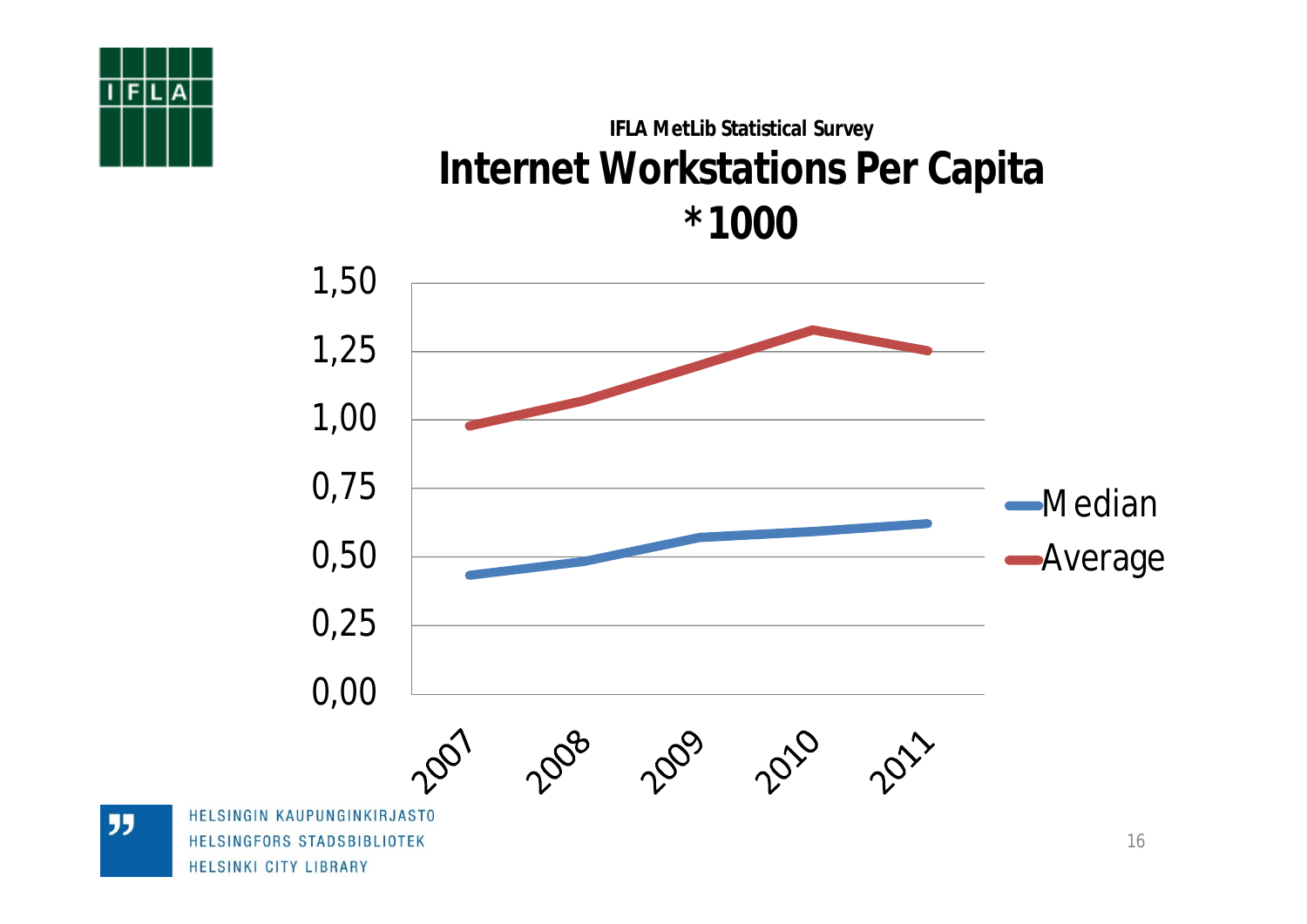![](_page_16_Picture_0.jpeg)

### **IFLA MetLib Statistical Survey Electronic Collection Per Capita**

![](_page_16_Figure_2.jpeg)

**JJ** 

HELSINGFORS STADSBIBLIOTEK HELSINKI CITY LIBRARY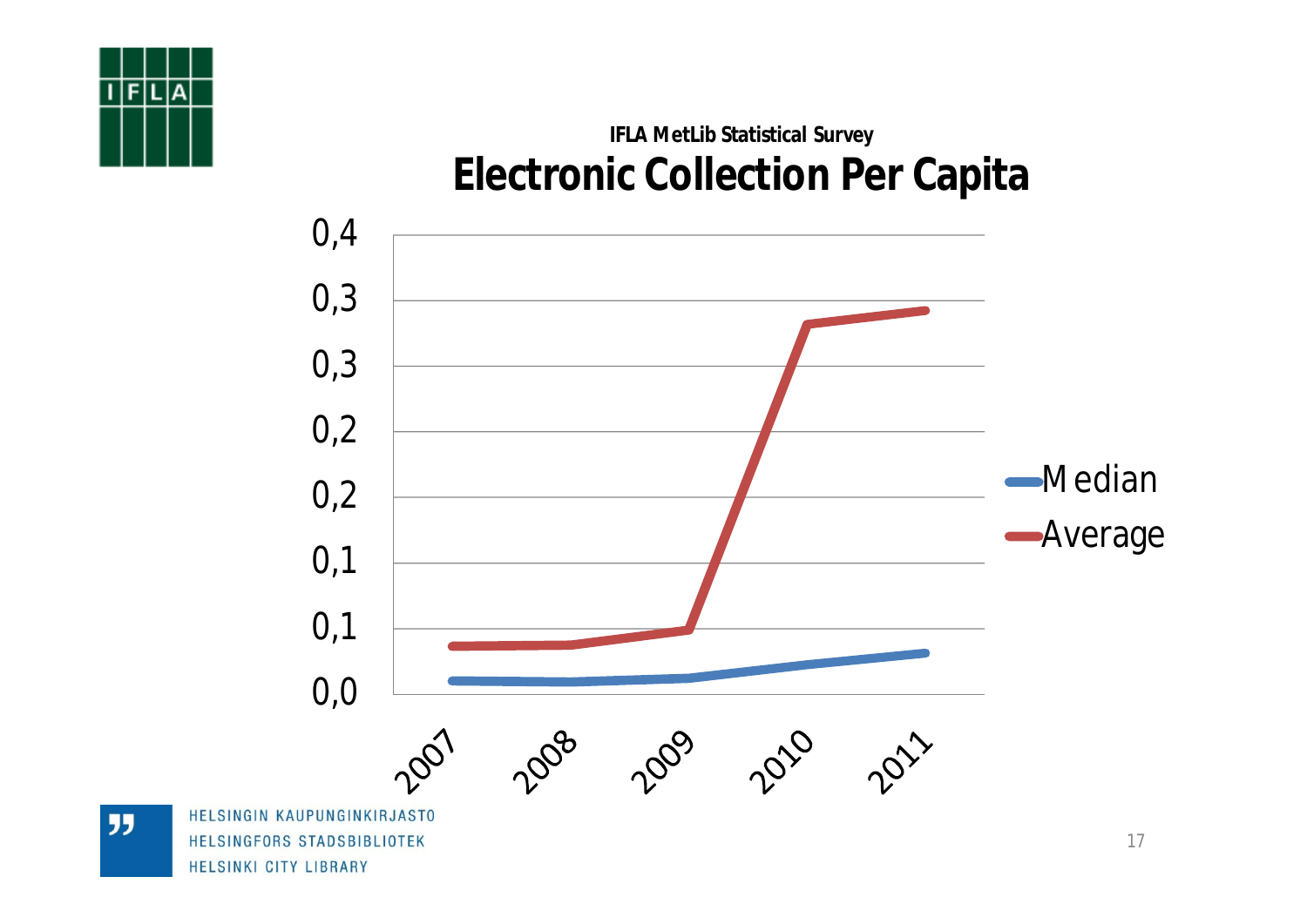![](_page_17_Picture_0.jpeg)

### **IFLA MetLib Statistical Survey Weekly Hours per Capita \*1000**

![](_page_17_Figure_2.jpeg)

**JJ** 

HELSINKI CITY LIBRARY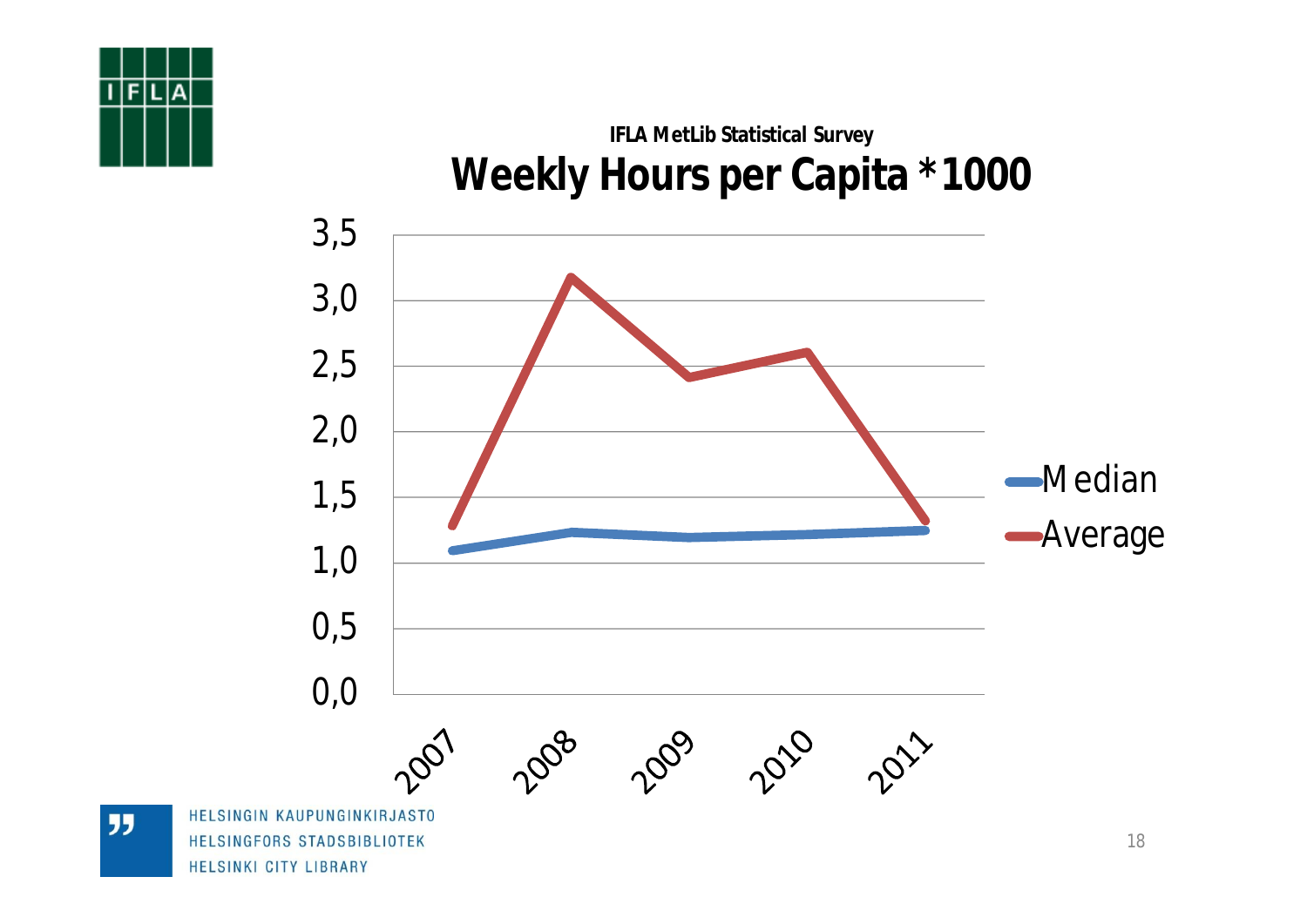## **IFLA MetLib Statistical Survey Print Materials as a Percentage of Total Additions**

![](_page_18_Figure_1.jpeg)

![](_page_18_Figure_2.jpeg)

"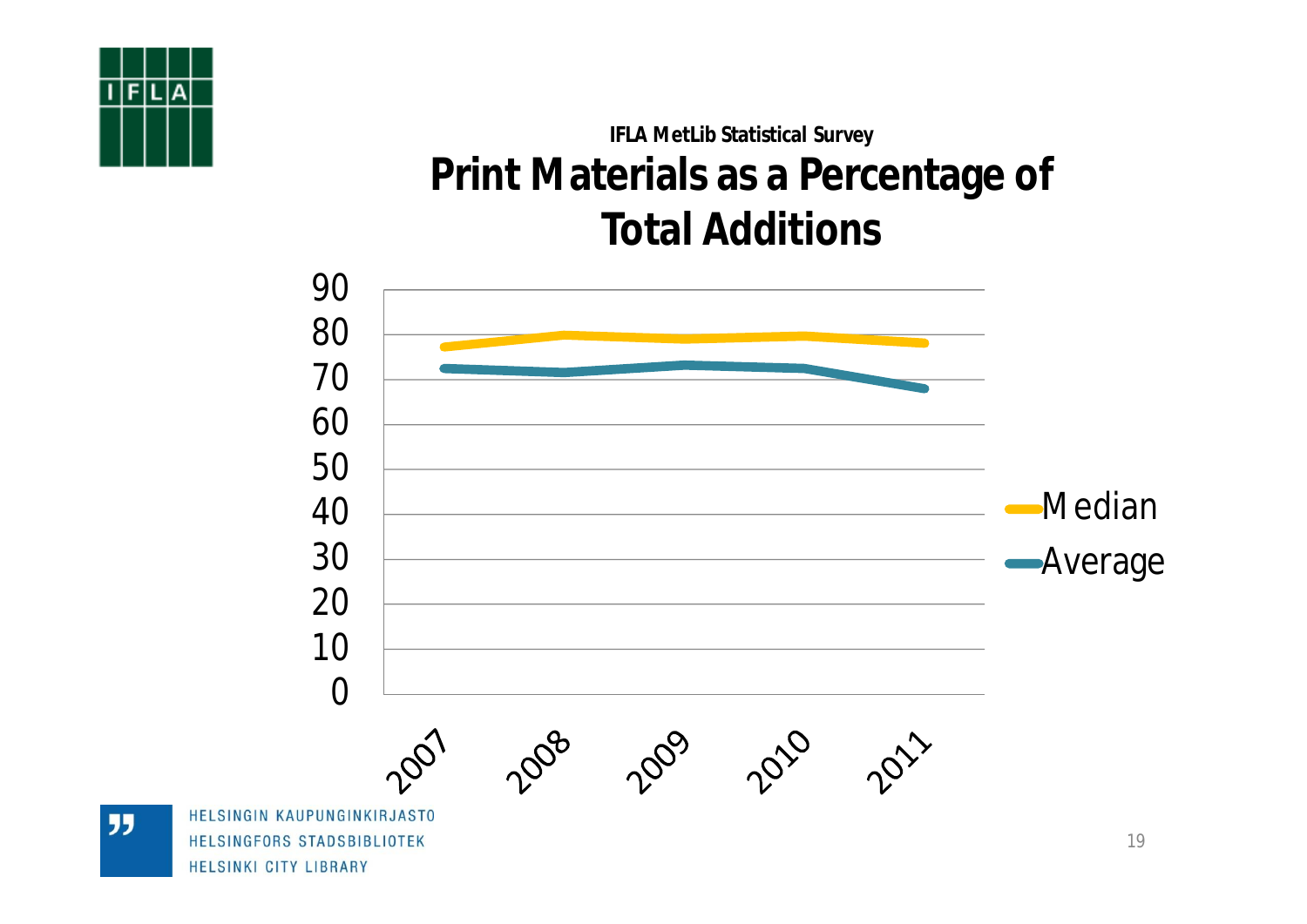## **IFLA MetLib Statistical Survey Total Additions to Total Collection as a Percentage**

![](_page_19_Figure_1.jpeg)

**JJ**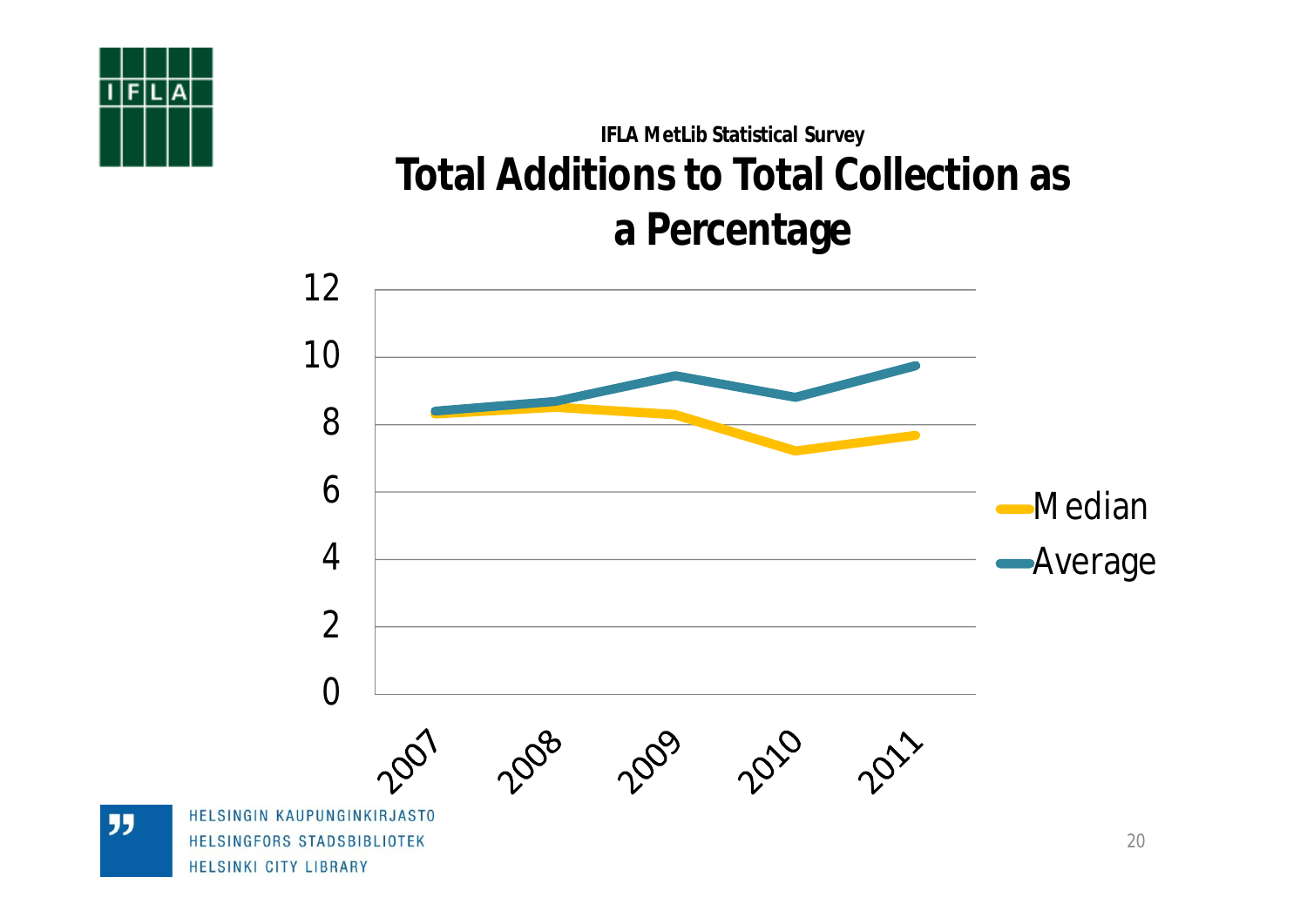## **IFLA MetLib Statistical Survey Electronic Materials as a Percentage of Total Collection**

![](_page_20_Figure_1.jpeg)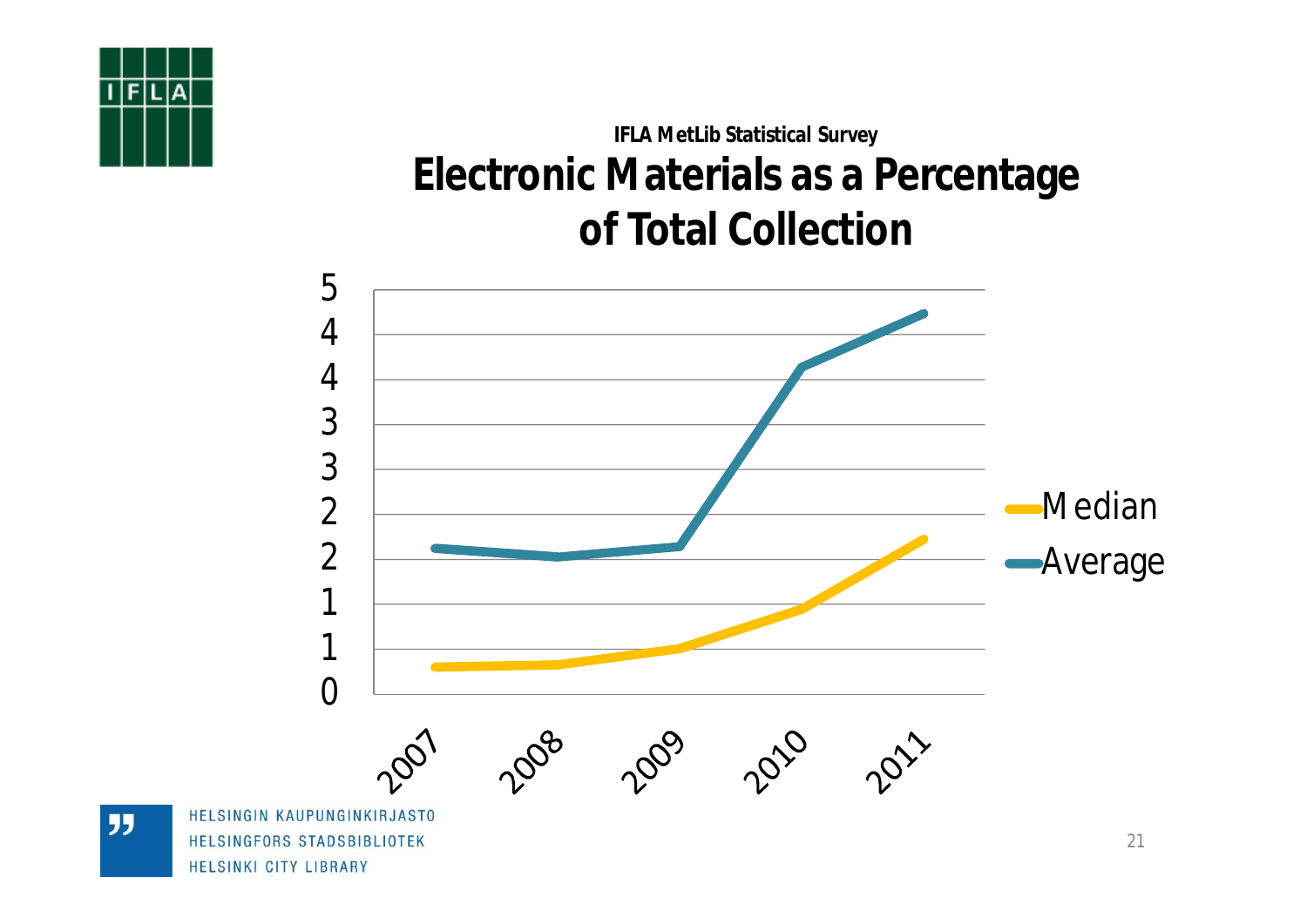![](_page_21_Picture_0.jpeg)

## **IFLA MetLib Statistical Survey Print Materials as a Percentage of Total Collection**

![](_page_21_Figure_2.jpeg)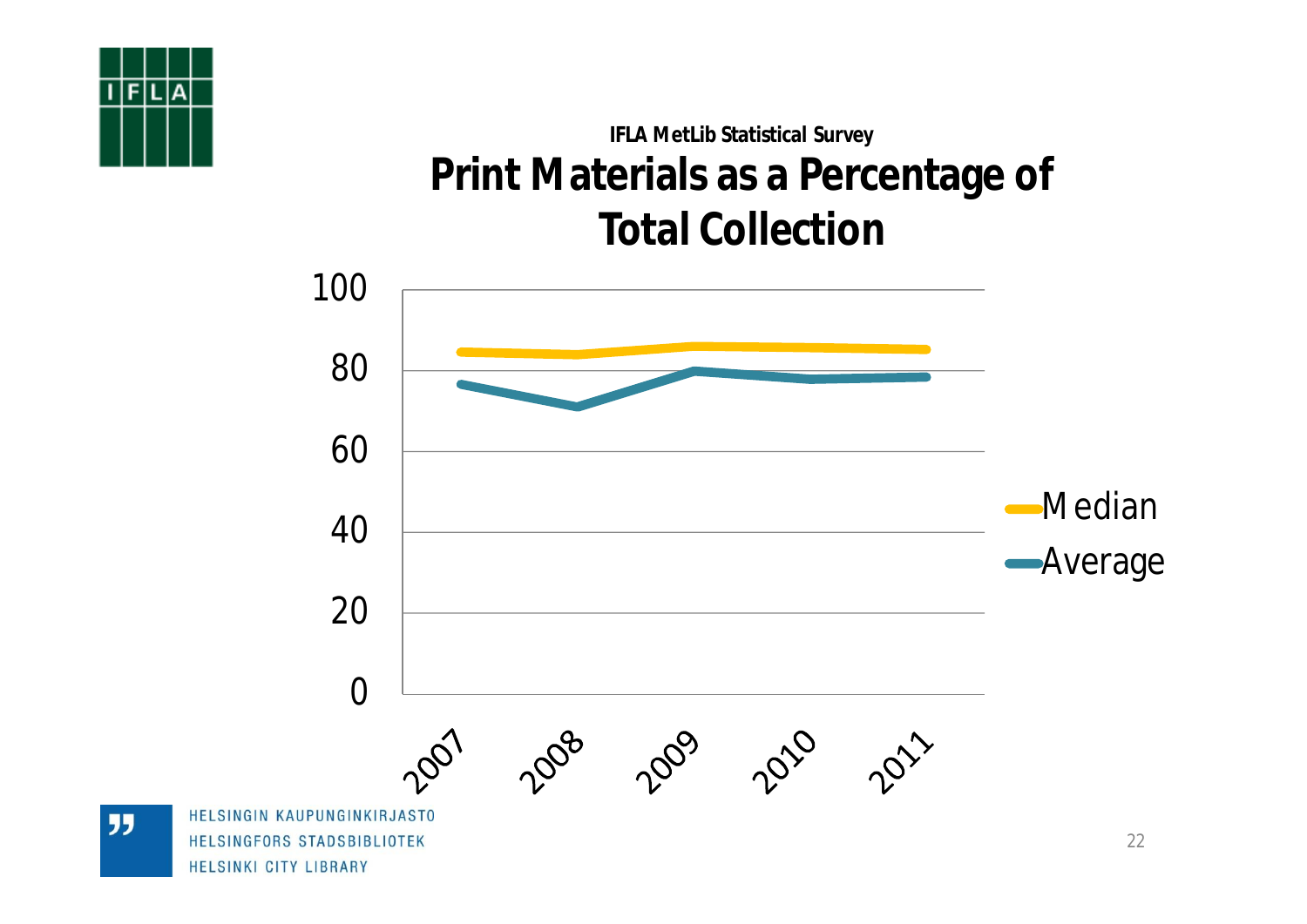![](_page_22_Picture_0.jpeg)

"

# Output Measures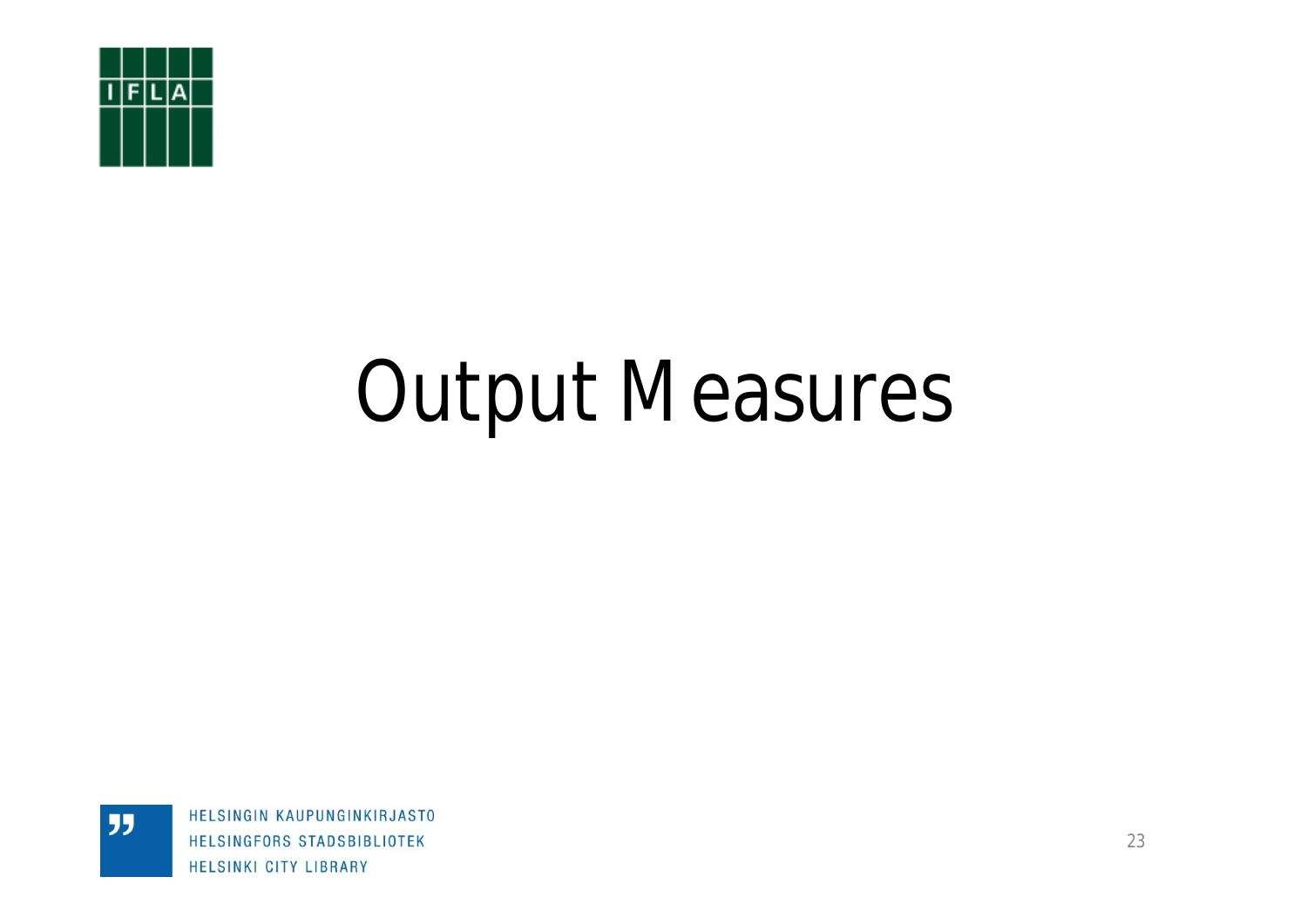![](_page_23_Picture_0.jpeg)

### **IFLA MetLib Statistical Survey Circulation Turnover Rate**

![](_page_23_Figure_2.jpeg)

**JJ** 

HELSINGFORS STADSBIBLIOTEK HELSINKI CITY LIBRARY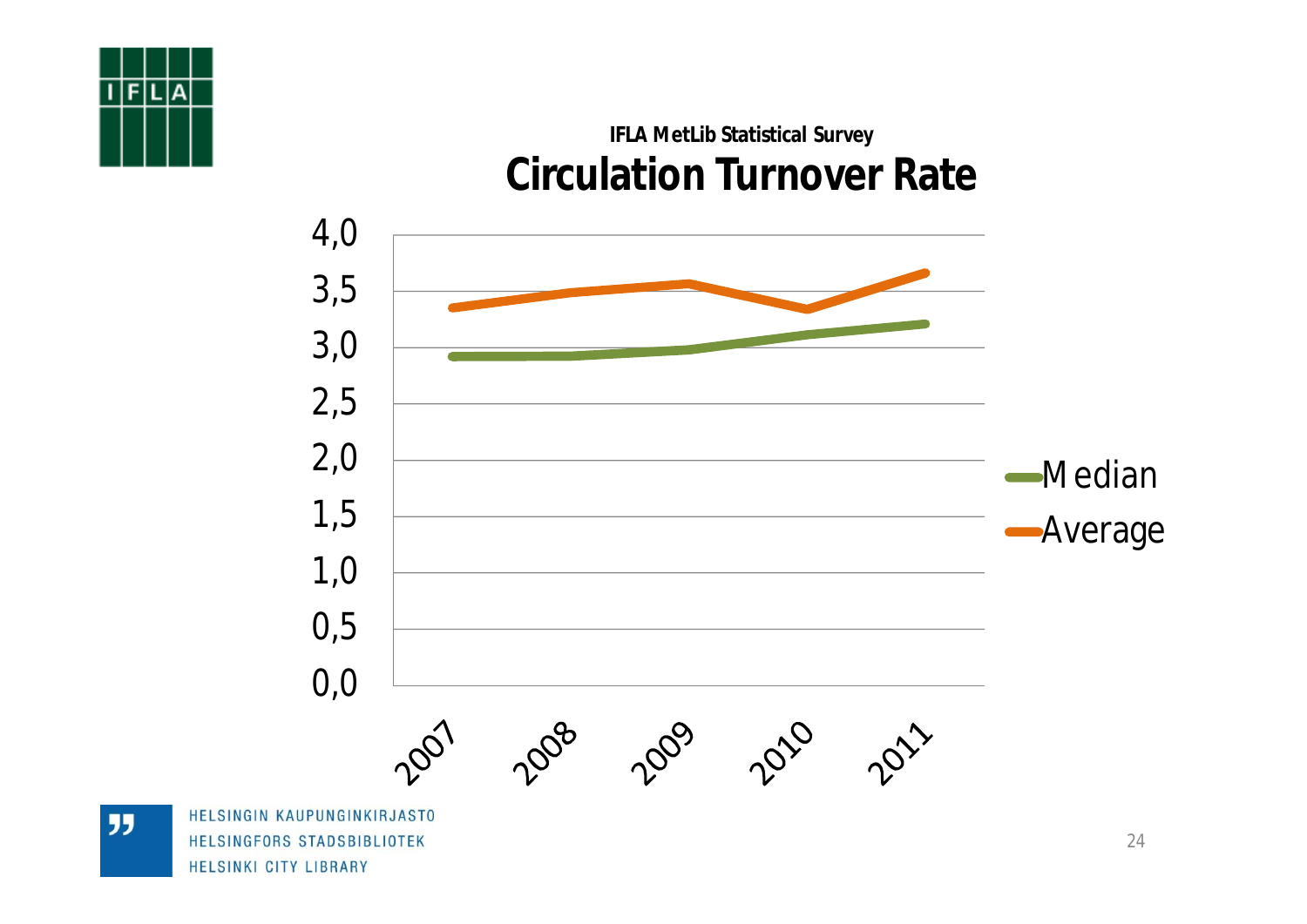![](_page_24_Figure_0.jpeg)

### **IFLA MetLib Statistical Survey Visits per Capita**

![](_page_24_Figure_2.jpeg)

**JJ**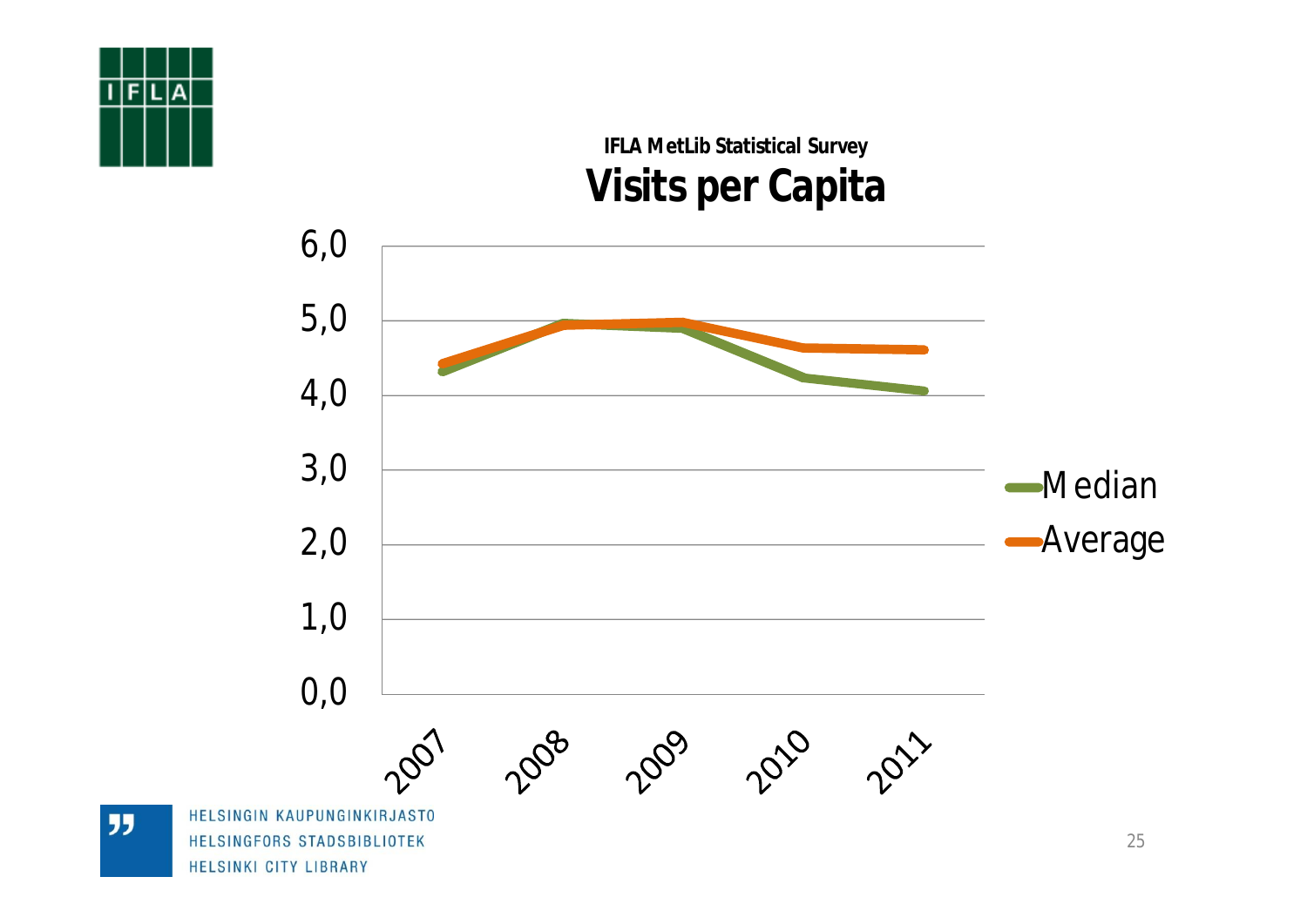![](_page_25_Figure_0.jpeg)

## 6,0 7,0 8,0 **IFLA MetLib Statistical Survey Virtual Visits per Capita**

![](_page_25_Figure_2.jpeg)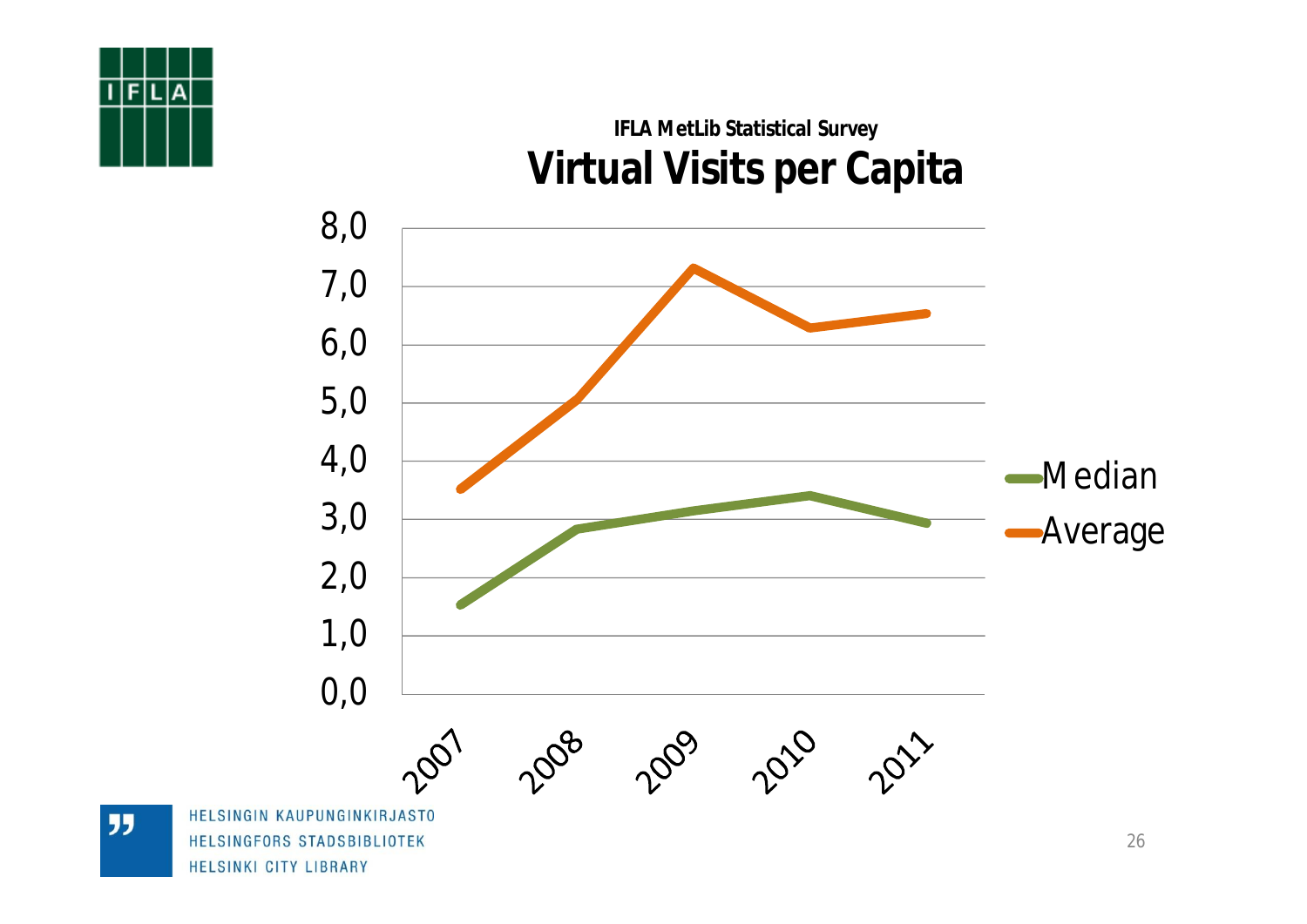![](_page_26_Figure_0.jpeg)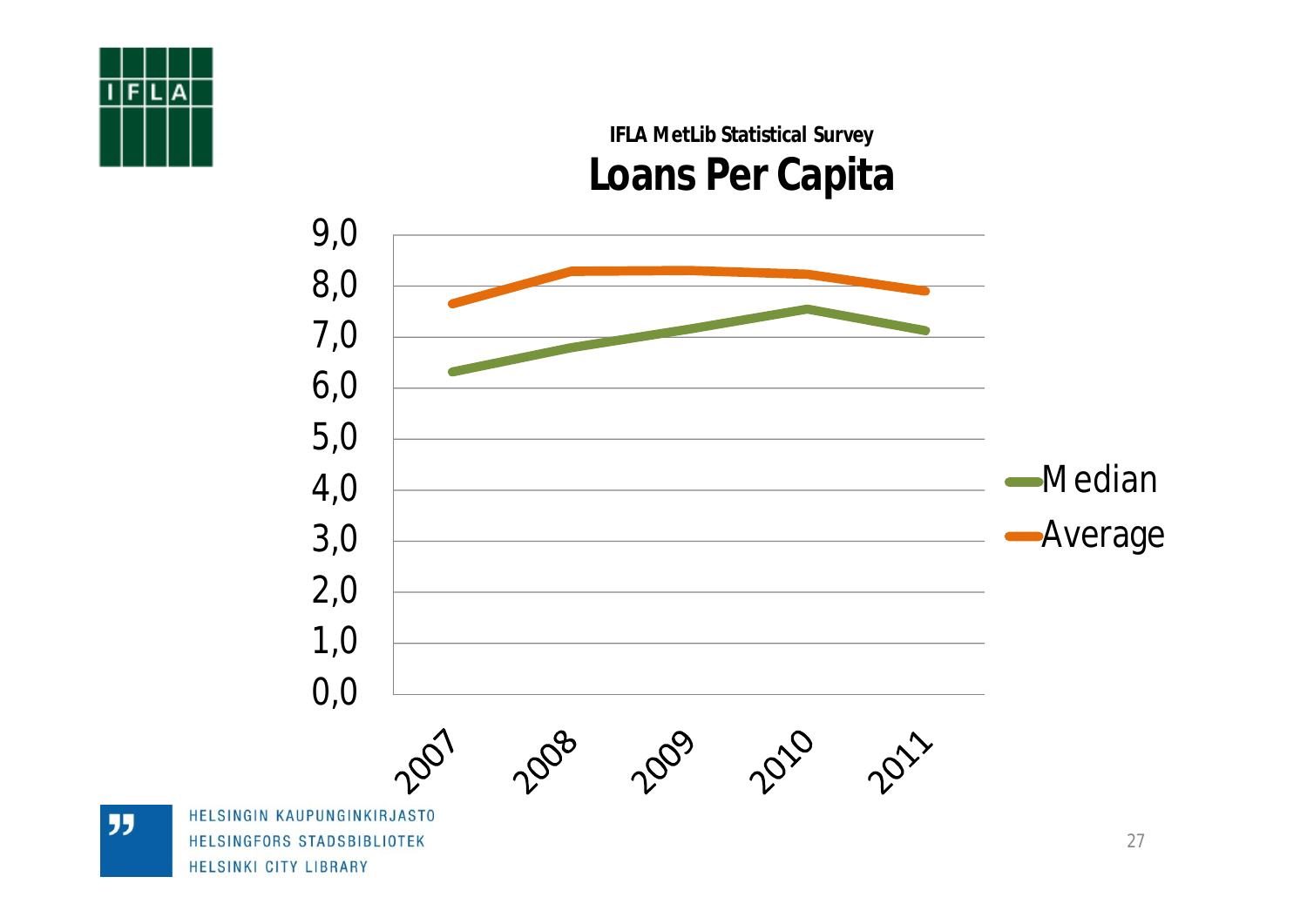![](_page_27_Picture_0.jpeg)

"

# Staffing and Financial Ratios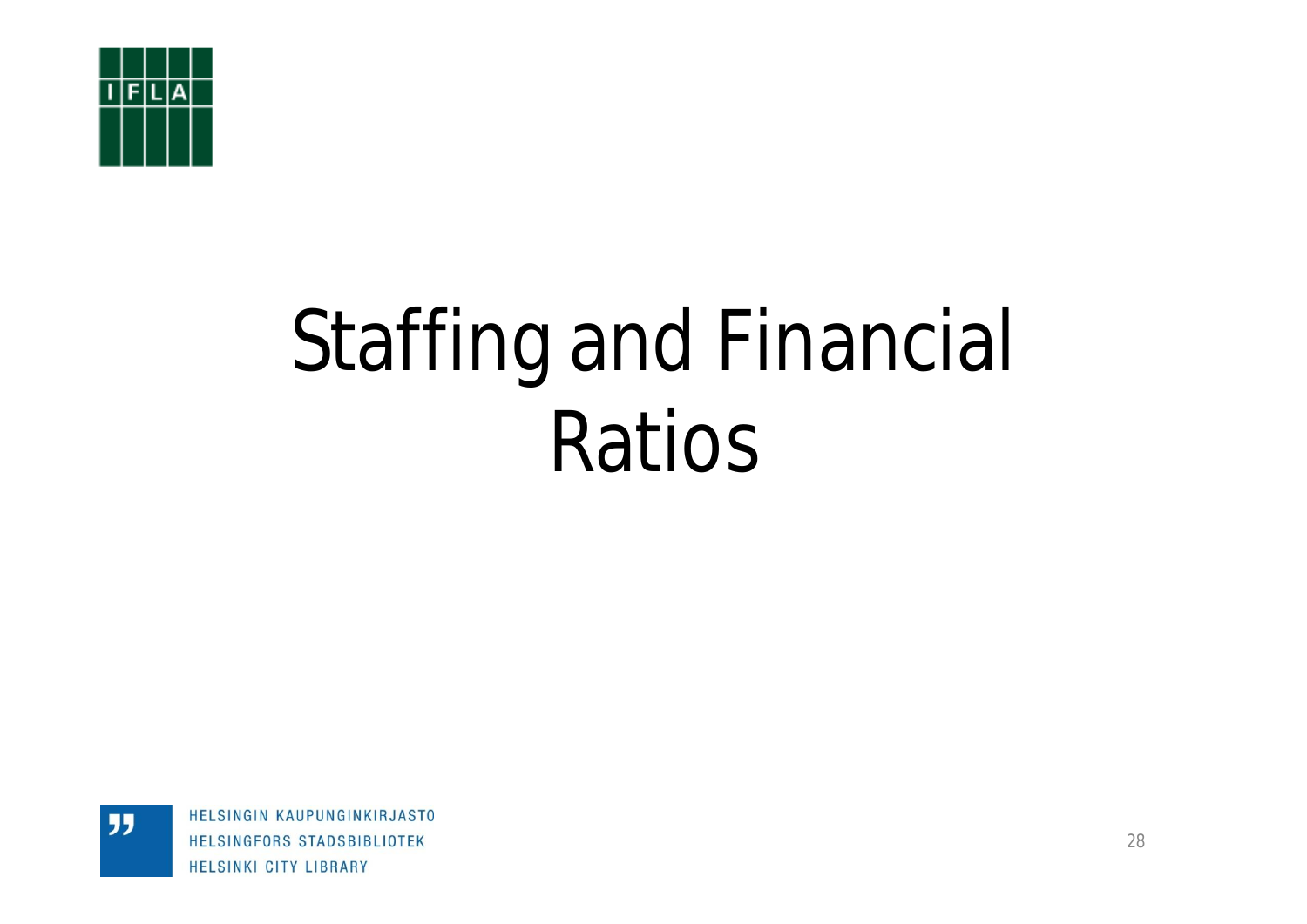![](_page_28_Picture_0.jpeg)

### **IFLA MetLib Statisticl Survey Population per Staff**

![](_page_28_Figure_2.jpeg)

**JJ** 

HELSINGFORS STADSBIBLIOTEK HELSINKI CITY LIBRARY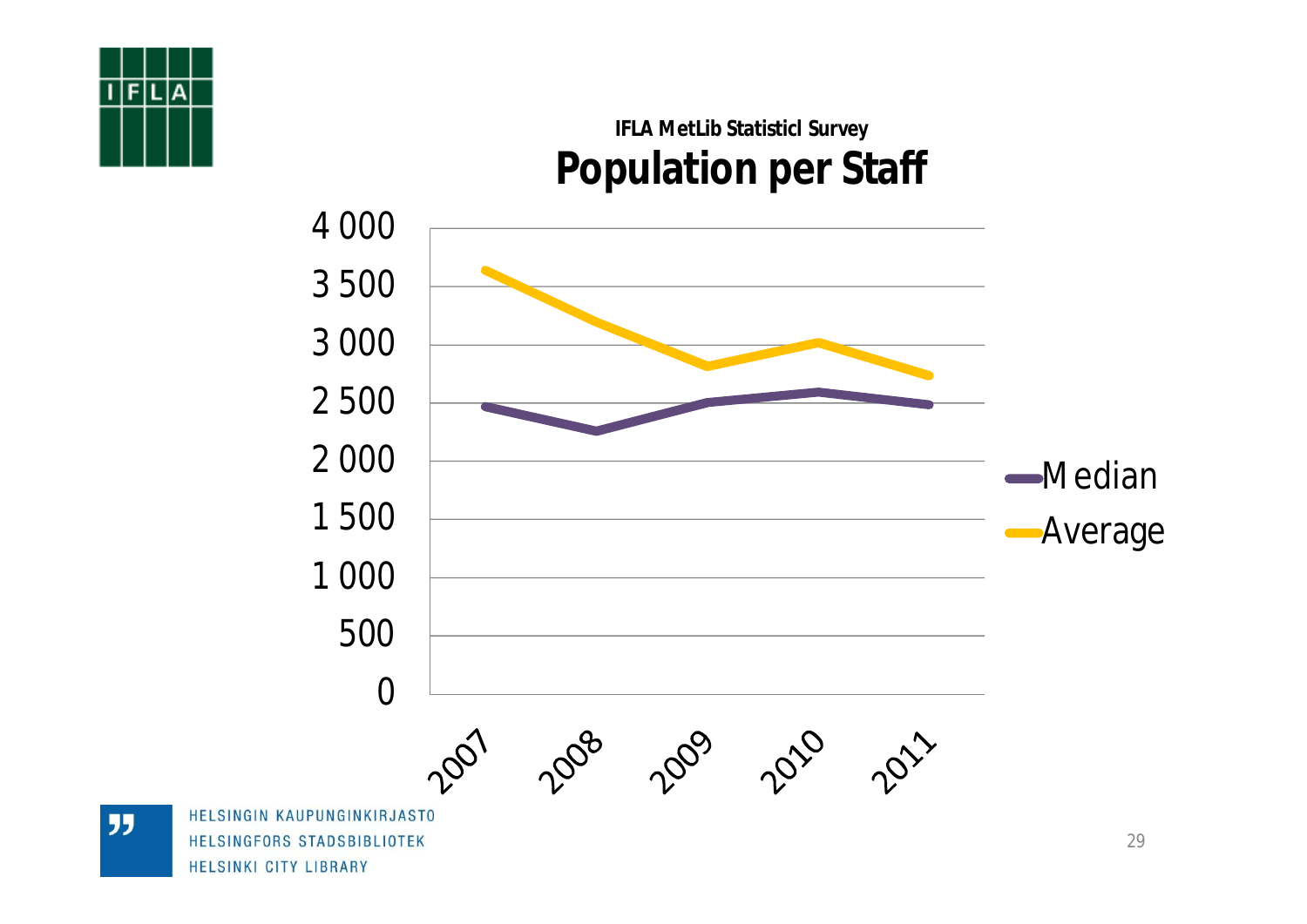![](_page_29_Figure_0.jpeg)

### **IFLA MetLib Statistical Survey Visits per Staff FTE**

![](_page_29_Figure_2.jpeg)

**JJ** 

HELSINGFORS STADSBIBLIOTEK HELSINKI CITY LIBRARY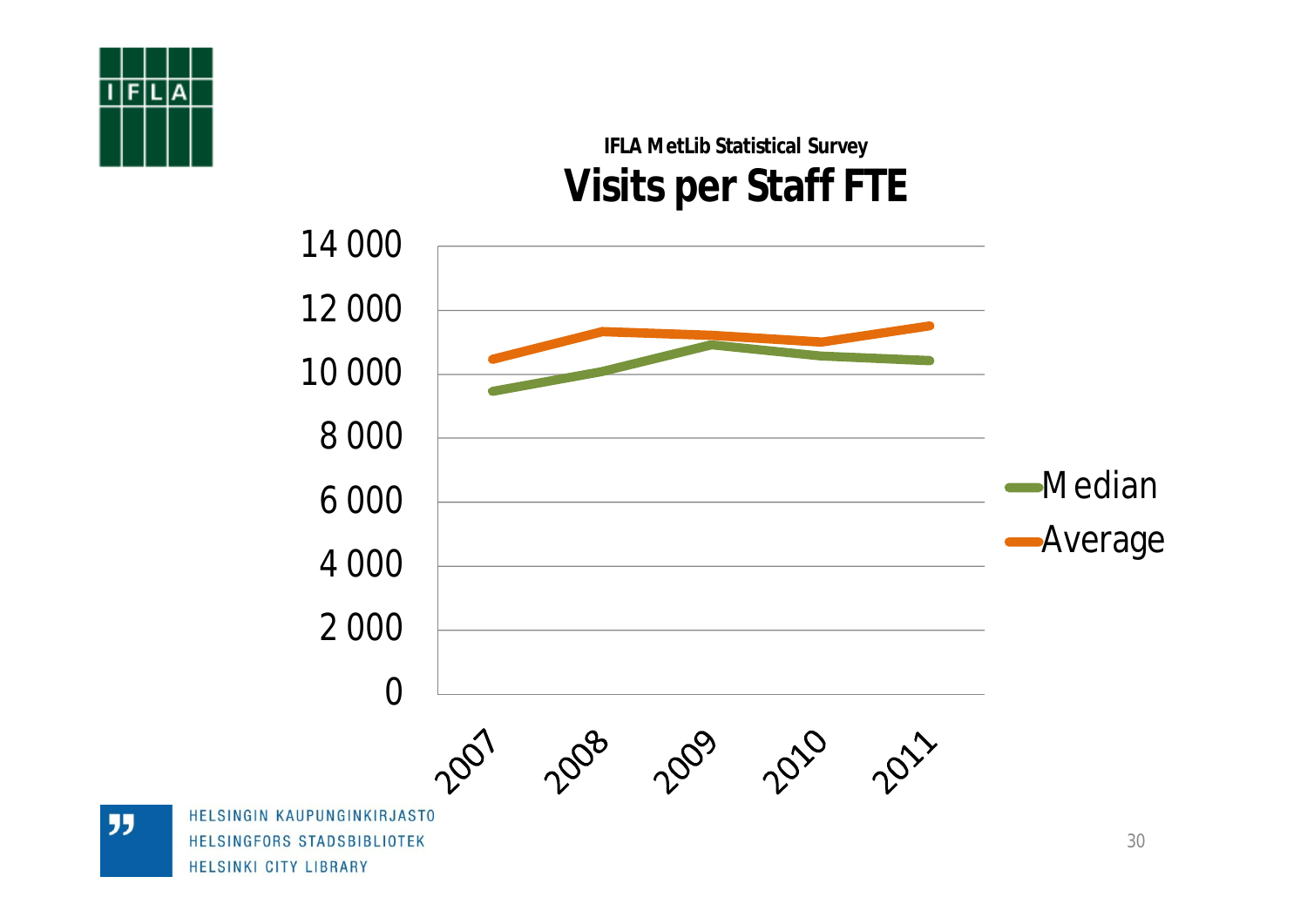![](_page_30_Figure_0.jpeg)

## 5 000 10 000 15 000 20 000 25 000 **IFLA MetLib Statistical Survey Loans per Staff FTE** Median **-Average**

2010 2011

0 

**HELSINGIN H** HELSINGFORS STADSBIBLIOTEK HELSINKI CITY LIBRARY

**JJ**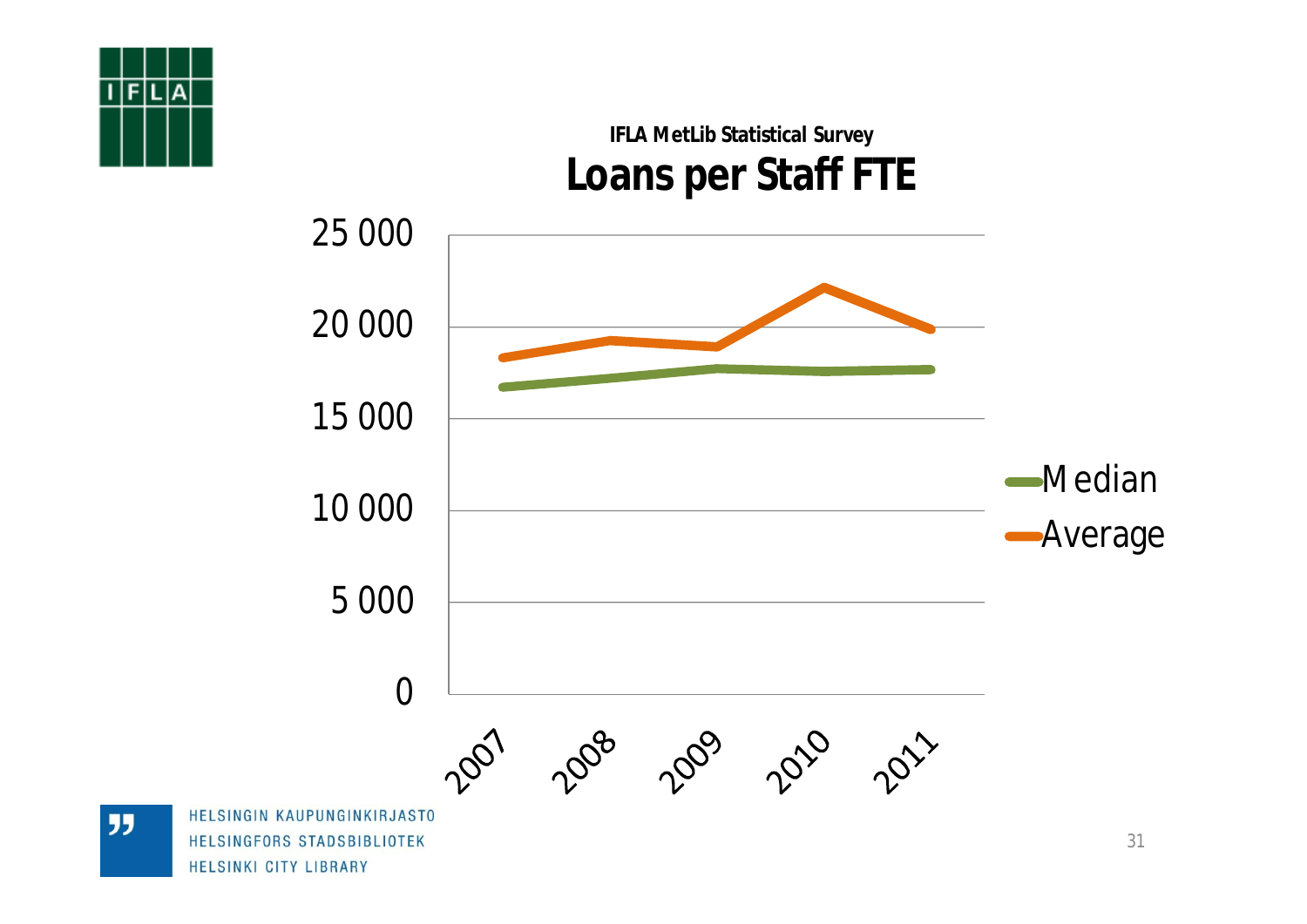![](_page_31_Picture_0.jpeg)

### **IFLA MetLib Statistical Survey Acquisitions Expenditures Per Capita**

![](_page_31_Figure_2.jpeg)

**JJ** 

HELSINGFORS STADSBIBLIOTEK HELSINKI CITY LIBRARY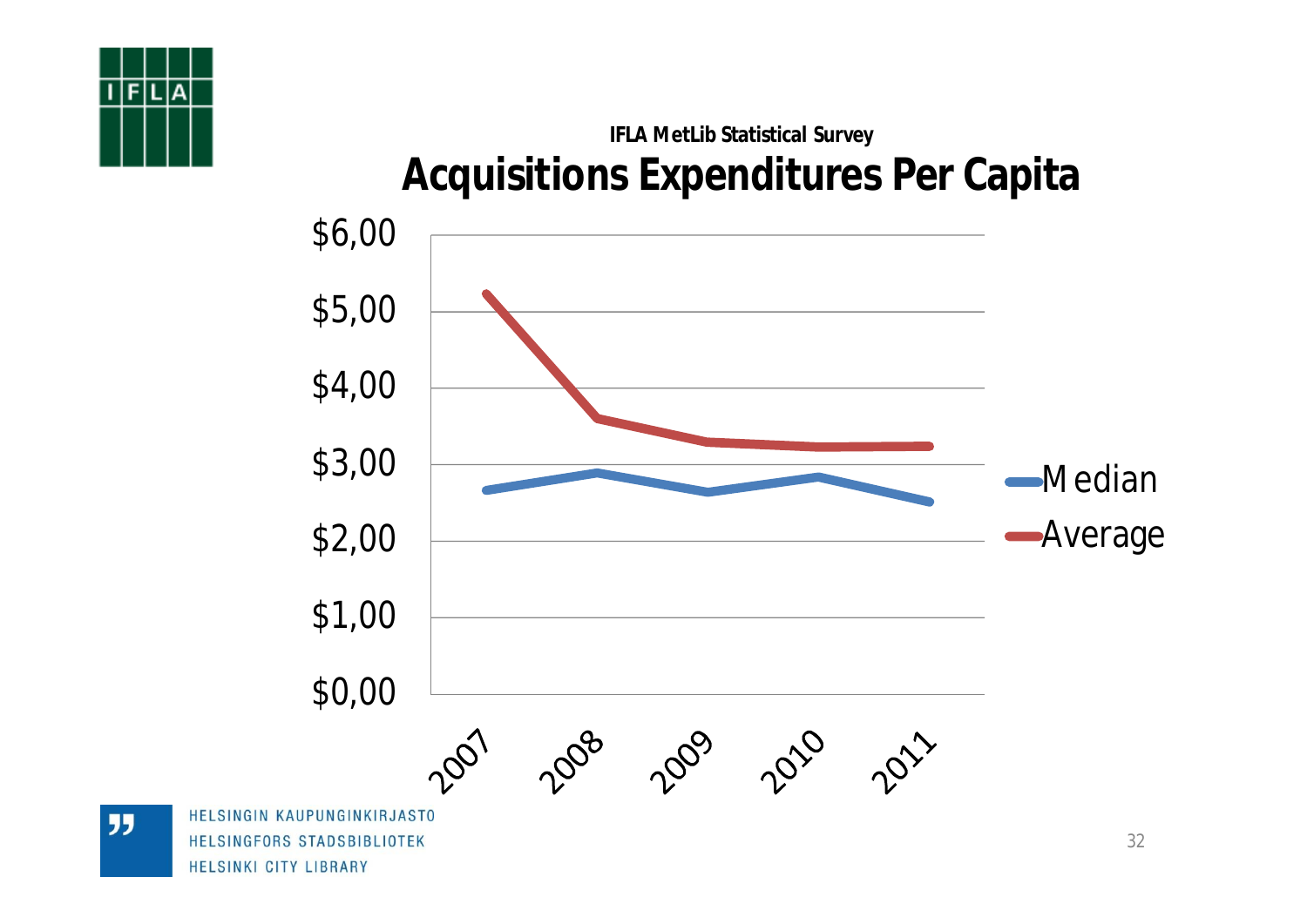![](_page_32_Figure_0.jpeg)

### **IFLA MetLib Statistical Survey Staff Expenditures Per Capita**

![](_page_32_Figure_2.jpeg)

HELSINGIN KAUPUNGINKIRJASTO HELSINGFORS STADSBIBLIOTEK HELSINKI CITY LIBRARY

"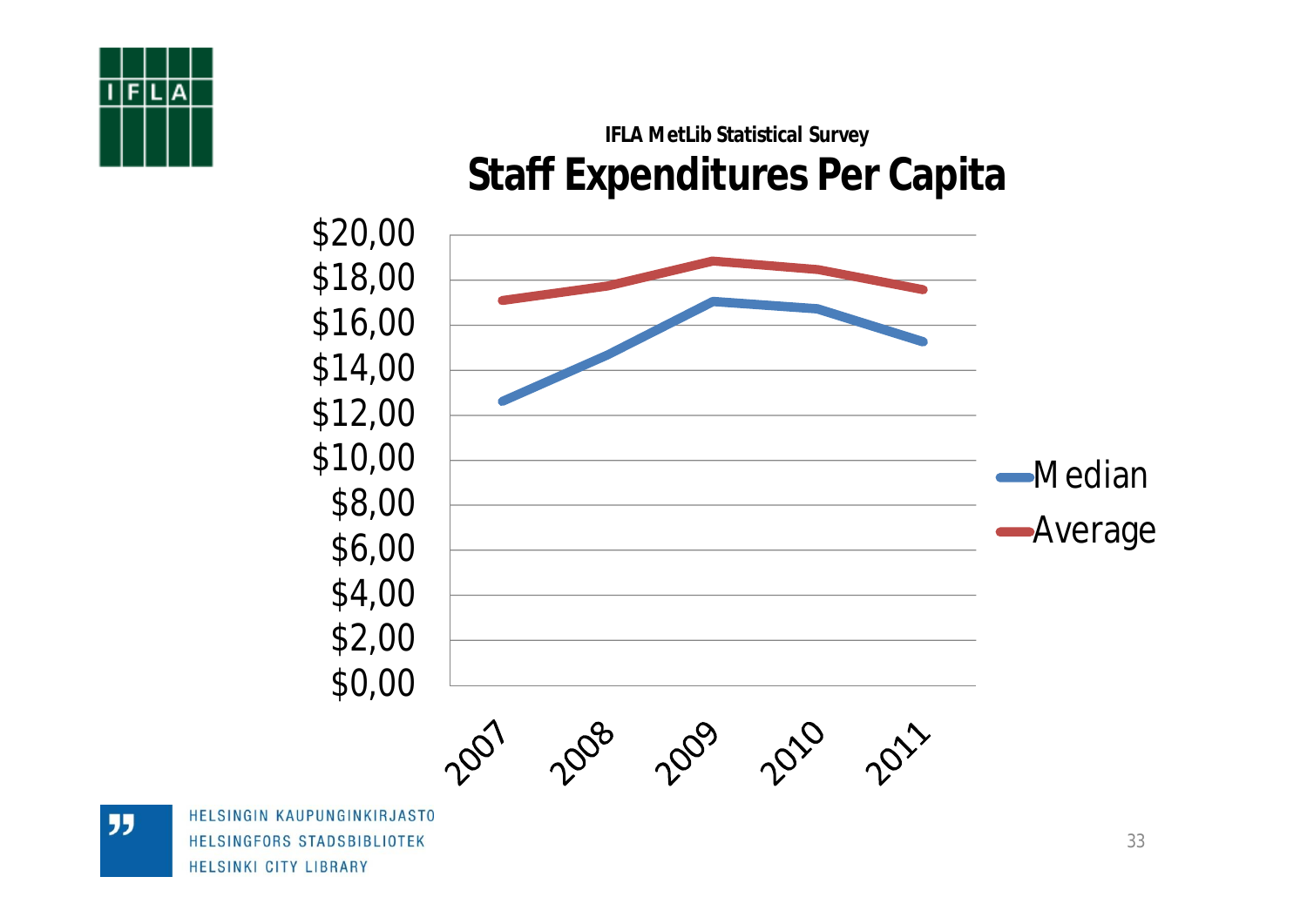![](_page_33_Picture_0.jpeg)

## **IFLA MetLib Statistical Survey Acquisitions Expenditures Percentage of Total Expenditures**

![](_page_33_Figure_2.jpeg)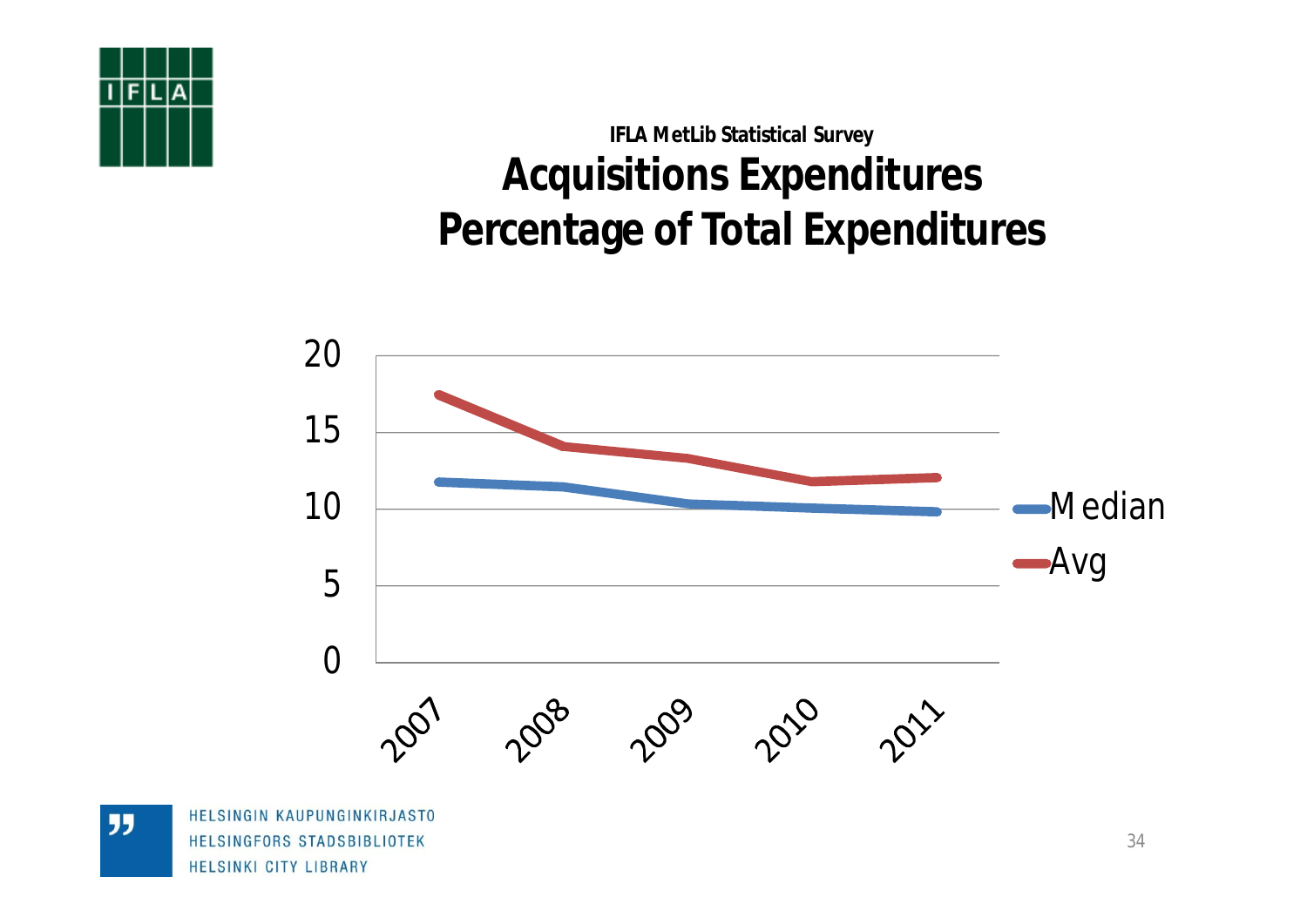![](_page_34_Picture_0.jpeg)

## **IFLA MetLib Statistical Survey Total Operating Expenditures Per Capita**

![](_page_34_Figure_2.jpeg)

HELSINGIN KAUPUNGINKIRJASTO HELSINGFORS STADSBIBLIOTEK HELSINKI CITY LIBRARY

"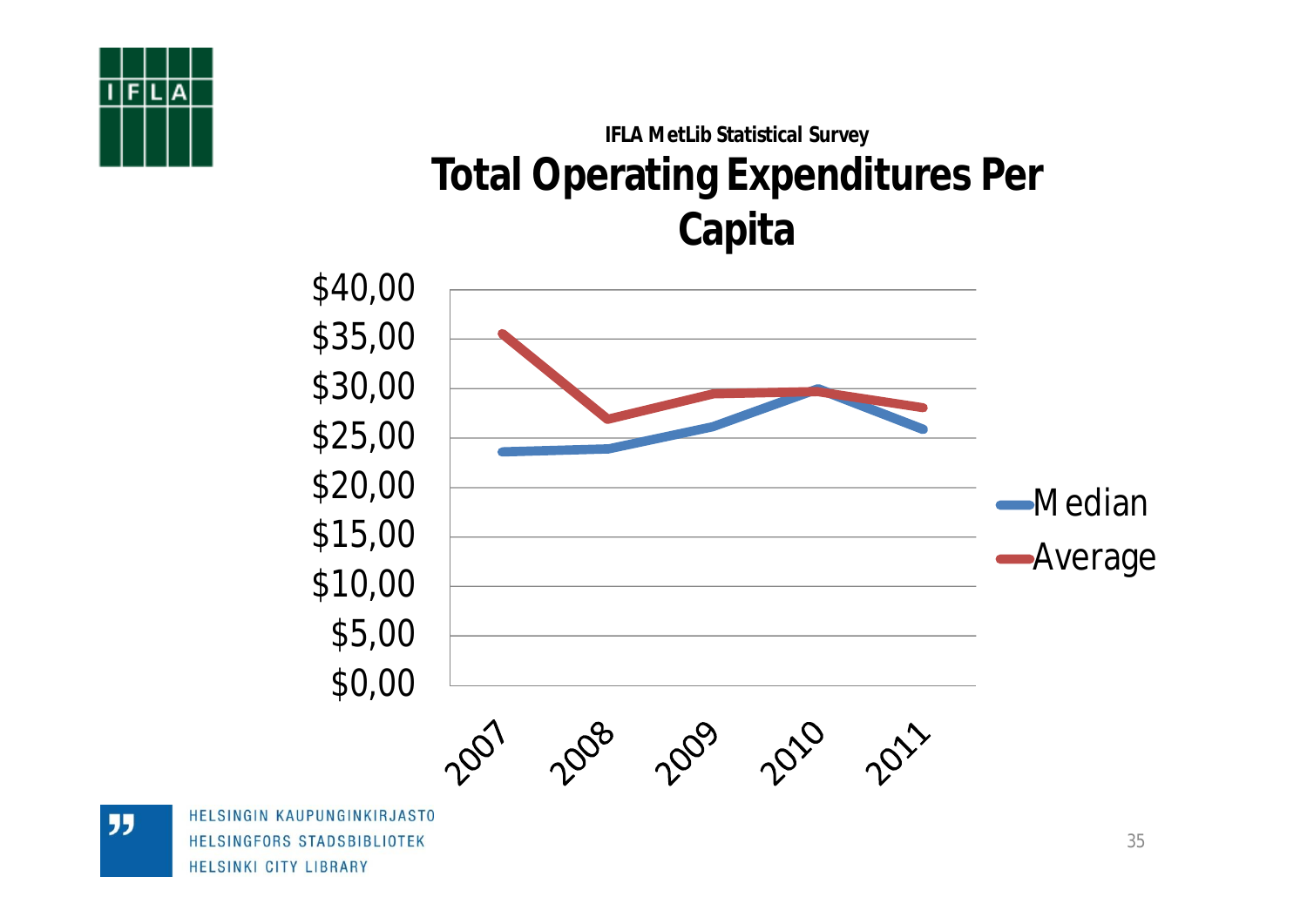![](_page_35_Picture_0.jpeg)

## Social Networking

![](_page_35_Figure_2.jpeg)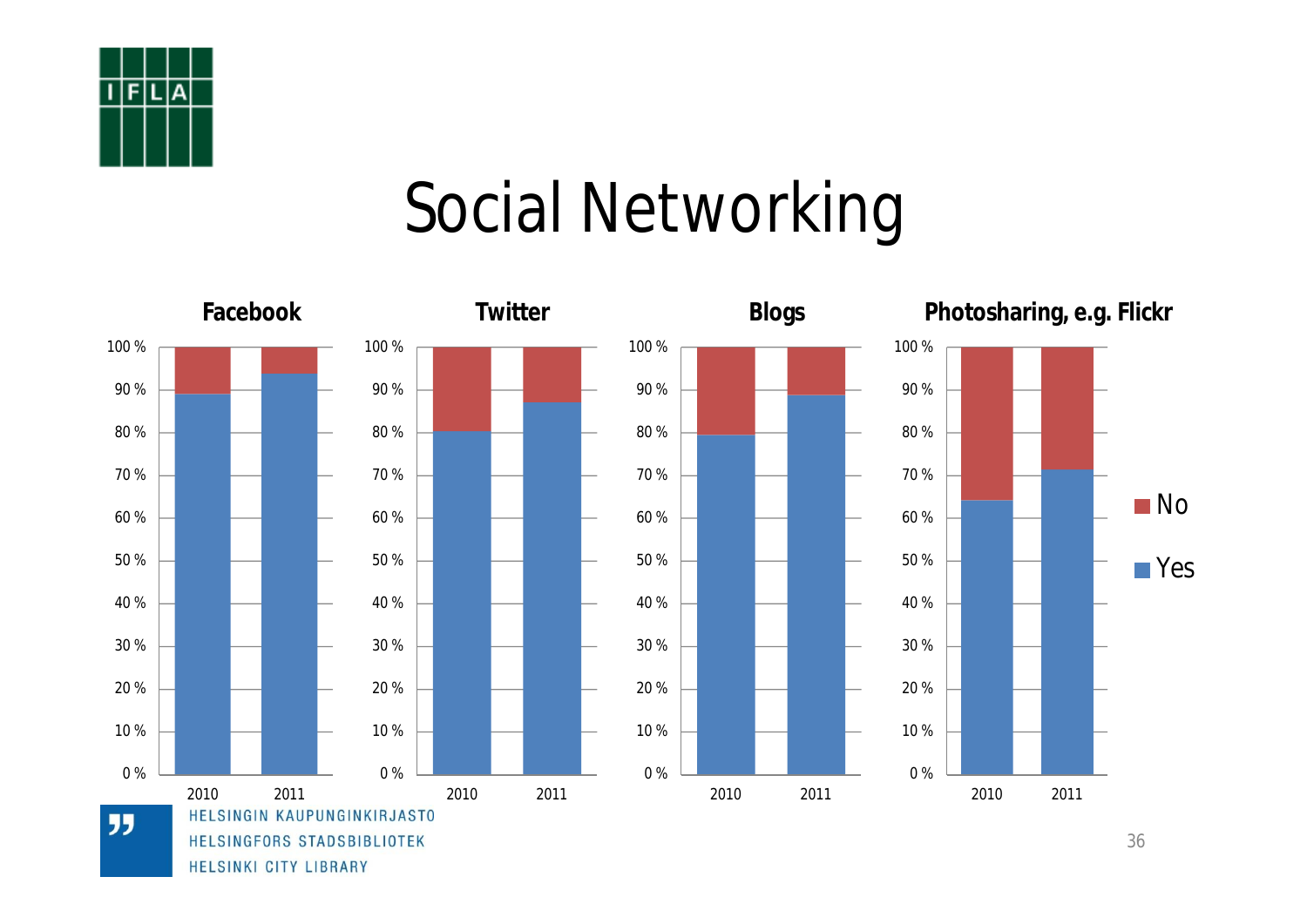![](_page_36_Picture_0.jpeg)

#### **Registered Borrowers**

#### 0 % 10 % 20 % 30 % 40 % 50 % 60 % 70 % 80 % 90 % 100 %

Amsterdam Public Library Auckland Libraries Barcelona Libraries Consortium Berlin Public Library Bremen Public Library Bucharest, Metropolitan Library of Charlotte Mecklenburg Library Cleveland Public Library Copenhagen Public Libraries Dresden Public Libraries Dublin City Libraries Düsseldorf Public Libraries Free Library Of Philadelphia Gold Coast City Council Library Services Halifax Public Libraries Hannover Public Library Helsinki City Library Hong Kong Public Libraries Houston Puclic Library Jacksonville Public Library Manchester City Council Libraries Memphis Public Library & Information Center Milwaukee Public Library Montréal Public Library New York Public Library Pima County Public Library Queens Borough Public Library Riga Central Library Rotterdam Library San Jose Public Library Seattle Public Library Tallinn Central Library Toronto Public Library Vancouver Public Library Vilnius City Library Zagreb City Libraries Zurich Pestalozzi Library Total  $\blacksquare$  Child (0-14) ■ Adult (15-64) Adult (65 and over)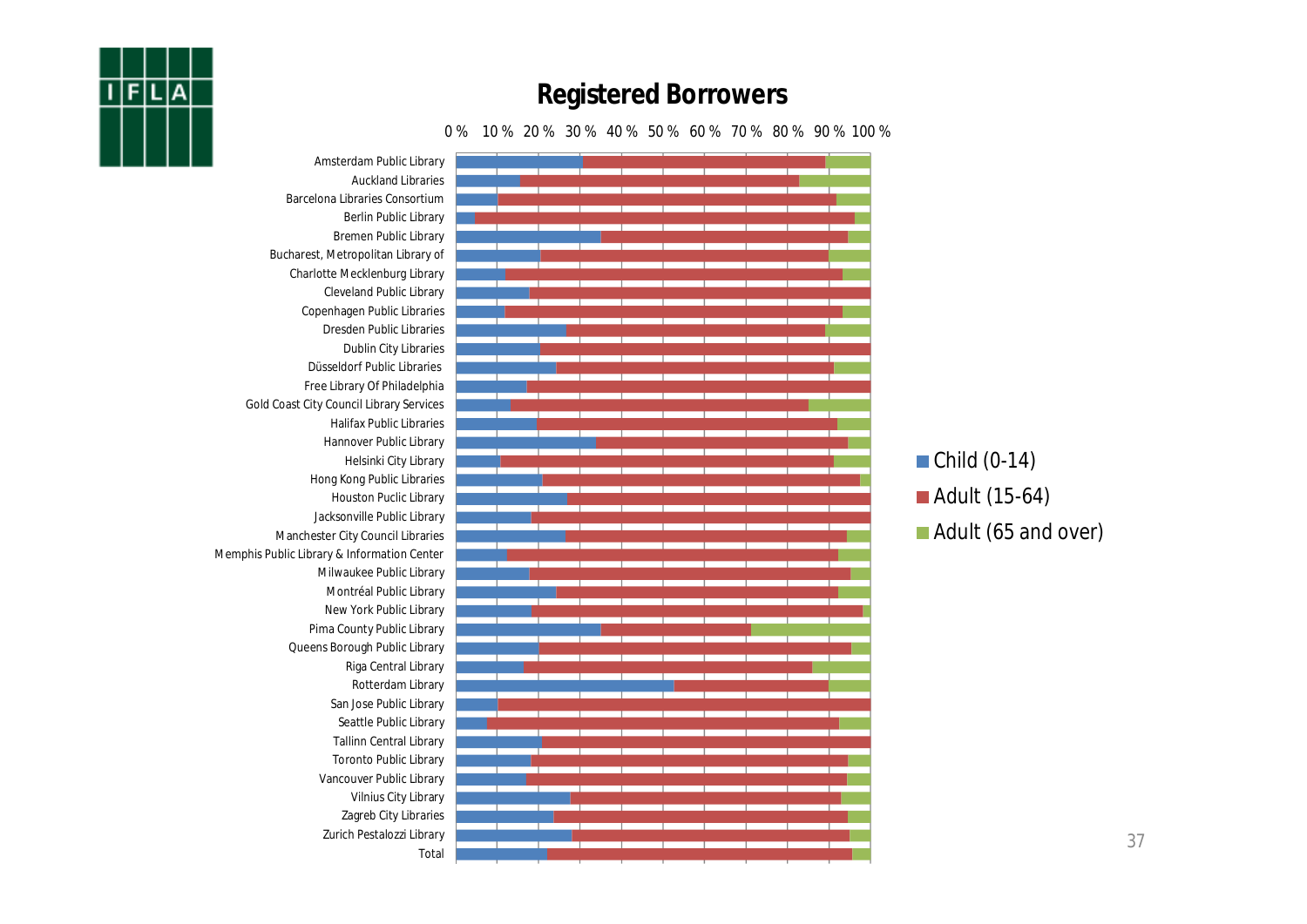![](_page_37_Picture_0.jpeg)

# Benchmarking 2011

|                                                         | Population | Collections              | <b>Total Registered</b><br><b>Borrowers</b> | Circulation | <b>Visits</b>         | <b>Virtual Visits</b>    | <b>Total Operating</b><br>Expenditures | <b>Total Staff</b>       | Total Number<br>of Service<br>Points |
|---------------------------------------------------------|------------|--------------------------|---------------------------------------------|-------------|-----------------------|--------------------------|----------------------------------------|--------------------------|--------------------------------------|
| Hong Kong Public                                        |            |                          |                                             |             |                       |                          |                                        |                          |                                      |
| Libraries                                               | 7,120,200  | 12,644,397               | 3,994,769                                   |             | 58,501,290 42,105,295 | 153,294,315              | €69,668,666.00                         | 1,530.00                 | 77                                   |
| Singapore, The National<br>Library Board of             | 5,183,700  | 10,984,539               | 2,068,833                                   | 37,246,028  | 35,992,128            | 8,855,870                | €128,042,478.73                        | 1,031.00                 | 26                                   |
| State Library of<br>Queensland                          | 4,587,407  | 1,576,353                | 86,916                                      | 143,538     | 1,441,827             | 2,026,400                | €42,448,927.91                         | $\overline{\phantom{a}}$ | 341                                  |
| Los Angeles Public<br>Library                           | 3,819,702  | 6,301,338                | 1,076,578                                   | 15,337,032  | 13,821,289            | 114,660,066              | €66,159,844.72                         | 849.00                   | 73                                   |
| New York Public Library                                 | 3,518,071  | 6,517,182                | 2,161,613                                   | 27,554,502  | 15,270,100            | 31,360,585               | €100,326,243.10                        | 898.86                   | 87                                   |
| Chicago Public Library                                  | 2,695,598  | 5,790,289                | 2,049,490                                   | 9,764,381   | 11,182,193            |                          | €73,209,422.17                         | 1,499.00                 | 79                                   |
| <b>Toronto Public Library</b>                           | 2,615,060  | 11,129,221               | 1,304,215                                   | 33,252,235  | 19,064,857            | 23,403,526               | €141,397,085.26                        | 1,797.44                 | 101                                  |
| Miami-Dade Public<br>Library System                     | 2,500,000  | $\overline{\phantom{a}}$ | 871,000                                     | 8,100,000   | 8,000,000             | 4,700,000                | €46,153,682.50                         | $\overline{\phantom{a}}$ | 54                                   |
| Queens Borough Public<br>Library                        | 2,229,379  | 6,812,014                | 898,120                                     | 19,498,936  | 12,551,065            | 6,168,074                | €67,546,946.70                         | 1,189.00                 | 66                                   |
| Houston Public Library                                  | 2,100,263  | 3,630,658                | 735,739                                     | 6,983,475   | 4,258,742             | 2,533,867                | €30,102,217.50                         | 424.00                   | 44                                   |
| Vienna Public Library                                   | 1,731,236  | 1,492,471                | 179,140                                     | 5,914,048   | 2,465,130             | 6,455,421                | €20,209,926.33                         | 246.00                   | 40                                   |
| Bucharest, Metropolitan<br>Library of                   | 1,678,000  | 1,043,164                | 86,837                                      | 485,428     | 256,453               | 1,062,087                | €3,450,118.20                          | 185.00                   | 42                                   |
| Montréal Public Library                                 | 1,677,012  | 4,119,345                | 370,846                                     | 10,475,369  | 6,527,744             | 1,043,140                | €60,032,850.04                         | 703.10                   | 44                                   |
| <b>Barcelona Libraries</b><br>Consortium                | 1,615,915  | 2,186,131                | 837,392                                     | 4,467,634   | 6,178,297             | 2,706,770                | €24,052,527.00                         | 380.00                   | 37                                   |
| Free Library Of<br>Philadelphia                         | 1,526,006  | 9,710,616                | 587,643                                     | 7,210,217   | 6,070,258             | 6,131,726                | €37,850,775.09                         | 613.00                   | 60                                   |
| <b>Auckland Libraries</b>                               | 1,509,228  | 3,480,175                | 502,361                                     | 17,199,591  | 13,943,757            | 6,324,776                | €43,504,665.45                         | 555.49                   | 59                                   |
| Sacramento Public<br>Library                            | 1,362,428  | 1,709,231                | 791,497                                     | 7,648,145   | 4,053,689             | 29,444,905               | €21,717,845.81                         | 268.00                   | 29                                   |
| <b>Brisbane City Council</b><br><b>Library Services</b> | 1,079,392  | 1,391,853                | 463,927                                     | 10,058,669  | 6,013,896             | $\overline{\phantom{a}}$ | €30,742,081.94                         | 278.45                   | 34                                   |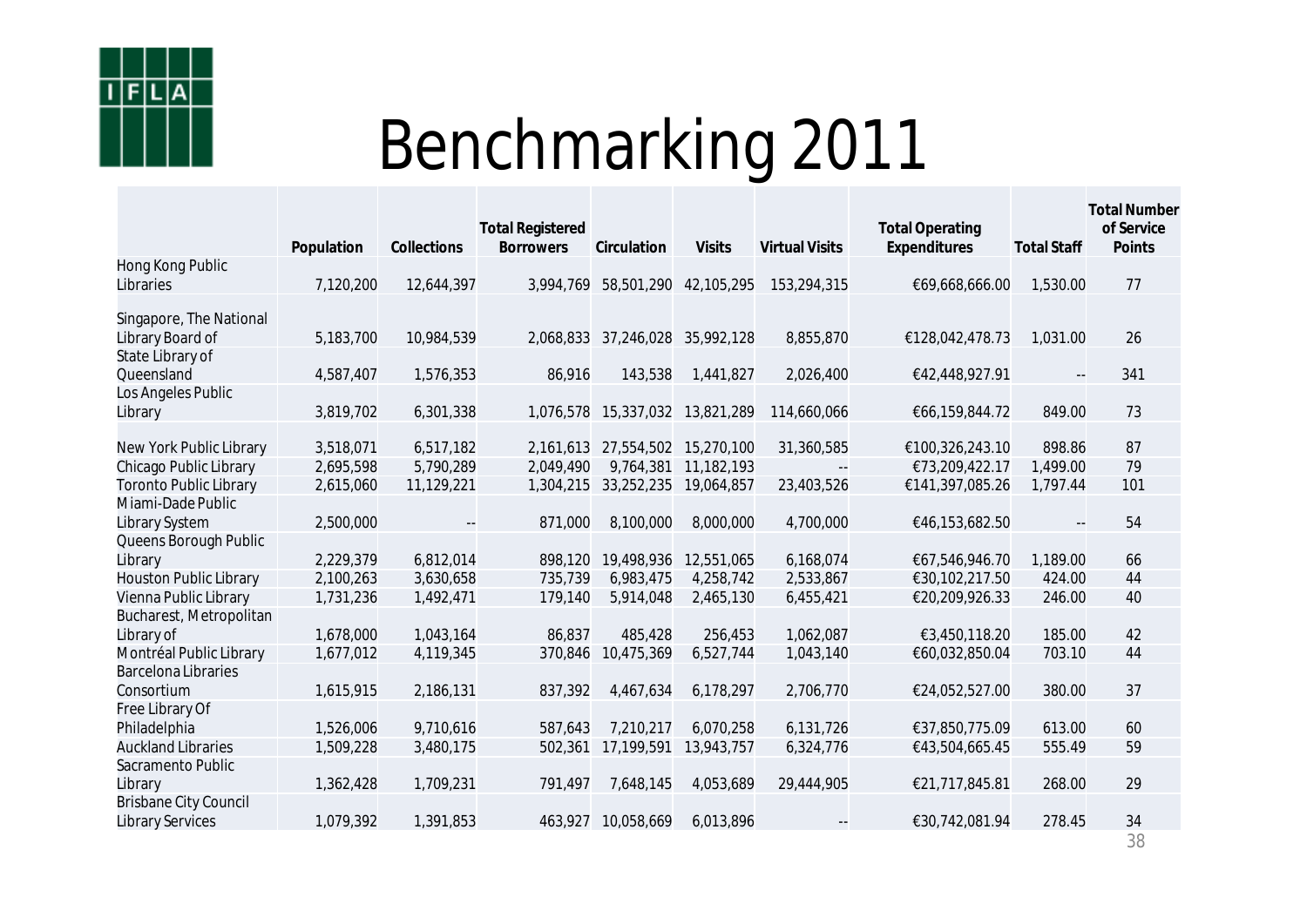![](_page_38_Picture_0.jpeg)

|                                | Population | Collections | <b>Total Registered</b><br><b>Borrowers</b> | Circulation | <b>Visits</b>            | <b>Virtual Visits</b> | <b>Total Operating</b><br>Expenditures | <b>Total Staff</b> | <b>Total Number</b><br>of Service<br>Points |
|--------------------------------|------------|-------------|---------------------------------------------|-------------|--------------------------|-----------------------|----------------------------------------|--------------------|---------------------------------------------|
| San Jose Public Library        | 971,372    | 2,068,445   | 550,190                                     | 11,544,886  | 6,168,223                | 2,716,777             | €20,370,066.98                         | 271.36             | 22                                          |
| Pima County Public             |            |             |                                             |             |                          |                       |                                        |                    |                                             |
| Library                        | 932,385    | 1,204,954   | 410,615                                     | 5,835,156   | 5,648,934                | 3,944,452             | €21,694,606.76                         | 420.00             | 28                                          |
| Ottawa Public Library          | 927,118    | 2,355,859   | 361,982                                     | 10,894,780  | 5,275,850                | 14,993,291            | €29,300,111.61                         | 453.10             | 36                                          |
| Charlotte Mecklenburg          |            |             |                                             |             |                          |                       |                                        |                    |                                             |
| Library                        | 923,944    | 1,112,481   | 831,957                                     | 5,535,780   | 3,007,540                | 32,266,042            | €19,041,959.40                         | 315.75             | 20                                          |
| Jacksonville Public            |            |             |                                             |             |                          |                       |                                        |                    |                                             |
| Library                        | 891,192    | 2,908,093   | 610,773                                     | 8,396,991   | 4,551,279                | 3,866,963             | €24,021,006.91                         | 347.18             | 22                                          |
| Indianapolis-Marion            |            |             |                                             |             |                          |                       |                                        |                    |                                             |
| County Public Library          | 877,389    | 1,832,419   | 538,025                                     | 14,638,562  | 3,956,277                | 48,199,913            | €24,130,358.45                         | 588.00             | 25                                          |
| Stockholm Public Library       | 865,000    | 1,963,135   | 876,404                                     | 4,229,315   | 6,254,045                | 3,835,292             | €34,392,320.00                         | 380.00             | 72                                          |
| Columbus Metropolitan          |            |             |                                             |             |                          |                       |                                        |                    |                                             |
| Library                        | 846,761    | 1,088,388   | 667,341                                     | 14,797,213  | 7,304,073                | 9,052,589             | €36,886,398.65                         | 633.83             | 27                                          |
| Memphis Public Library         |            |             |                                             |             |                          |                       |                                        |                    |                                             |
| & Information Center           | 823,142    | 1,846,961   | 420,146                                     | 1,617,184   | 2,622,590                | 3,356,049             | €11,510,657.86                         | 254.50             | 18                                          |
| San Francisco Public           |            |             |                                             |             |                          |                       |                                        |                    |                                             |
| Library                        | 812,538    | 3,188,874   | 434,270                                     | 10,854,725  | 7,248,424                | 5,818,243             | €63,997,843.68                         | 678.69             | 35                                          |
| <b>Edmonton Public Library</b> | 812,201    | 1,823,093   | 432,495                                     | 13,372,504  | 5,303,482                | 9,033,029             | €33,064,982.04                         | 435.80             | 18                                          |
| Zagreb City Libraries          | 802,270    | 2,358,850   | 212,941                                     | 3,413,614   | 2,982,598                | 749,935               | €14,699,900.00                         | 553.50             | 49                                          |
| Oklahoma Metropolitan          |            |             |                                             |             |                          |                       |                                        |                    |                                             |
| Library System                 | 718,633    | 1,257,761   | 408,504                                     | 6,237,809   | 2,661,643                | 1,274,000             | €22,907,284.83                         | 350.32             | 18                                          |
| Riga Central Library           | 699,203    | 766,335     | 61,207                                      | 1,722,346   | 971,377                  | 417,014               | €2,583,867.35                          | 261.00             | 30                                          |
|                                |            |             |                                             |             |                          |                       |                                        |                    |                                             |
| Vancouver Public Library       | 644,214    | 2,759,567   | 351,529                                     | 9,983,426   | 6,523,630                | 5,173,939             | €31,111,435.60                         | 508.18             | 22                                          |
| Seattle Public Library         | 620,778    | 2,403,693   | 515,995                                     | 11,572,778  | 6,744,756                | 7,594,745             | €34,295,894.99                         | 509.00             | 31                                          |
| Rotterdam Library              | 610,412    | 837,406     | 99,771                                      | 3,143,750   | $\overline{\phantom{a}}$ |                       | €25,870,000.00                         | 245.70             | 24                                          |
| Oslo Public Library            | 599,230    | 1,403,828   | 461,064                                     | 2,645,249   | 2,225,286                | 968,015               | €22,389,663.86                         | 204.00             | 17                                          |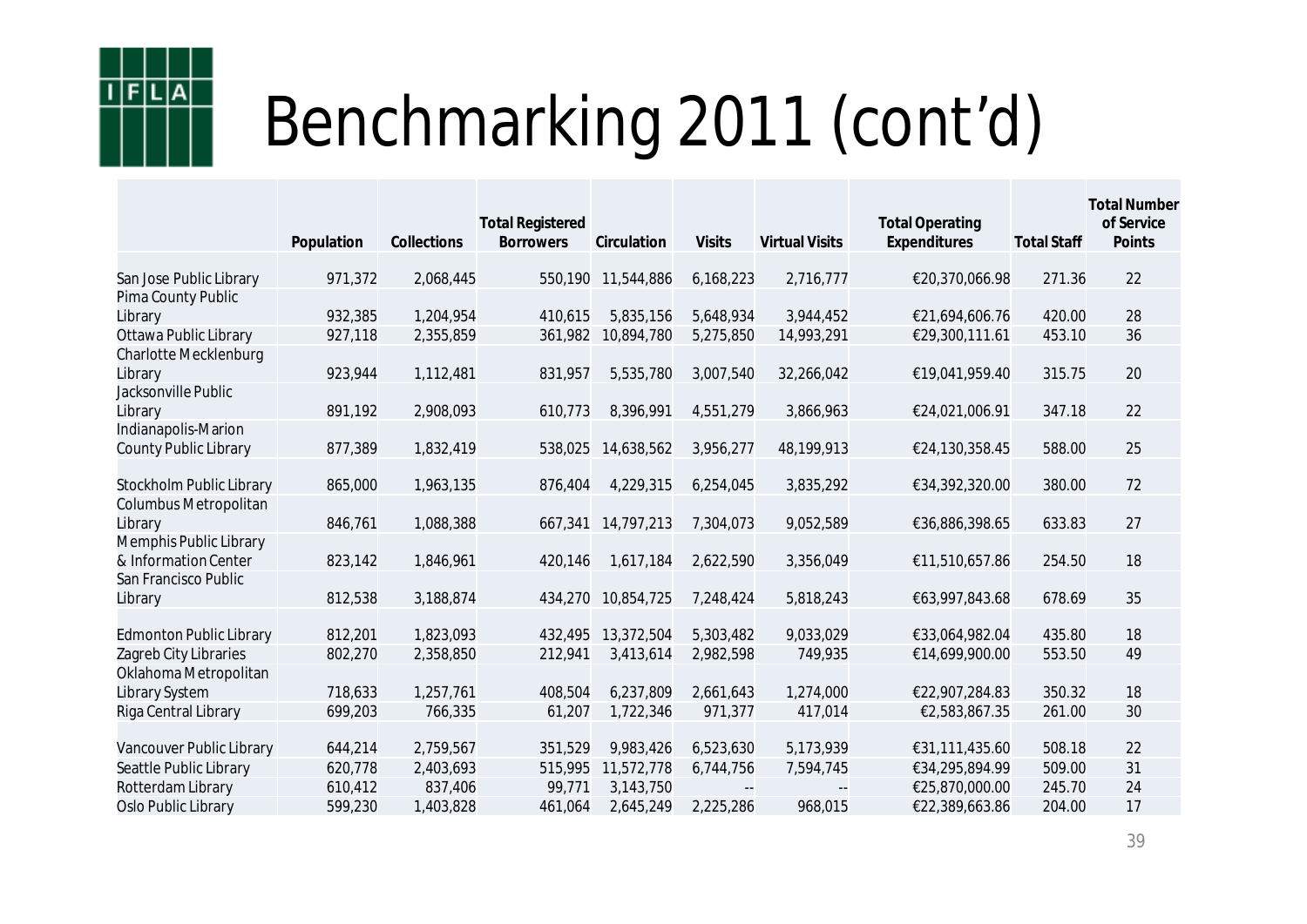![](_page_39_Picture_0.jpeg)

|                                                    |                                               |             | <b>Total Registered</b> |             |               |                       | <b>Total Operating</b>   |                    | <b>Total Number</b><br>of Service |
|----------------------------------------------------|-----------------------------------------------|-------------|-------------------------|-------------|---------------|-----------------------|--------------------------|--------------------|-----------------------------------|
|                                                    | Population                                    | Collections | <b>Borrowers</b>        | Circulation | <b>Visits</b> | <b>Virtual Visits</b> | Expenditures             | <b>Total Staff</b> | Points                            |
| Milwaukee Public Library                           | 594,833                                       | 2,587,412   | 363,336                 | 2,657,950   | 2,112,969     | 1,881,734             | €16,757,676.87           | 326.50             | 14                                |
| Helsinki City Library                              | 588,549                                       | 1,900,336   | 223,600                 | 9,519,756   | 6,782,400     | 6,826,751             | €36,653,632.00           | 460.00             | 48                                |
| Düsseldorf Public                                  |                                               |             |                         |             |               |                       |                          |                    |                                   |
| Libraries                                          | 588,169                                       | 844,697     | 55,008                  | 5,028,060   | 1,465,040     | 1,387,154             | €11,809,622.00           | 151.50             | 16                                |
| Vilnius City Library                               | 554,060                                       | 582,023     | 53,839                  | 1,346,846   | 805,507       | 8,798                 | €1,375,125.00            | 154.00             | 23                                |
| Copenhagen Public                                  |                                               |             |                         |             |               |                       |                          |                    |                                   |
| Libraries                                          | 549,050                                       | 8,732,734   | 194,44                  | 6,492,489   | 4,049,495     | 3,705,585             | €32,558,809.50           | 384.00             | 128                               |
| <b>Bremen Public Library</b>                       | 547,340                                       | 547,694     | 54,400                  | 3,565,870   | 1,179,585     | 598,643               | €10,368,731.38           | 119.00             | 11                                |
| Dublin City Libraries                              | 527,612                                       | 1,565,733   | 152,859                 | 2,319,765   | 2,764,125     | 755,094               | €25,187,211.00           | 290.70             | 88                                |
| <b>Dresden Public Libraries</b>                    | 523,807                                       | 796,544     | 72,107                  | 5,498,929   | 1,507,410     | 1,307,884             | €10,530,784.00           | 155.22             | 65                                |
|                                                    |                                               |             |                         |             |               |                       |                          |                    |                                   |
| Hannover Public Library                            | 523,515                                       | 1,107,609   | 58,662                  | 4,109,404   | 1,514,300     |                       | €13,004,606.00           | 186.00             | 20                                |
| <b>Gold Coast City Council</b><br>Library Services | 519,607                                       | 891,048     | 257,371                 | 7,114,683   | 2,845,358     | 1,599,969             | €20,985,685.23           | 149.20             | 14                                |
| Manchester City Council<br>Libraries               | 503,100                                       | 1,533,951   | 116,350                 | 1,740,346   | 2,274,032     | 1,768,752             | $\overline{\phantom{a}}$ | 257.60             | 23                                |
| Toledo-Lucas County                                |                                               |             |                         |             |               |                       |                          |                    |                                   |
| Public Library                                     | 441,815                                       | 2,494,562   | 308,566                 | 7,257,840   | 2,769,528     | 6,363,074             | €23,543,638.72           | 275.91             | 20                                |
| <b>Tallinn Central Library</b>                     | 411,967                                       | 1,039,319   | 73,320                  | 1,816,660   | 1,056,919     | 419,341               | €2,700,400.00            | 149.23             | 20                                |
| <b>Cleveland Public Library</b>                    | 400,476                                       | 10,787,593  | 429,422                 | 6,799,839   | 3,632,365     | 1,055,188             | €38,996,044.91           | 547.00             | 32                                |
| <b>Halifax Public Libraries</b>                    | 390,096                                       | 1,022,297   | 152,991                 | 4,875,328   | 2,322,740     | 2,197,225             | €15,038,654.56           | 319.68             | 16                                |
|                                                    |                                               |             |                         |             |               |                       |                          |                    |                                   |
| Zurich Pestalozzi Library                          | 390,000                                       | 452,976     | 78,293                  | 2,831,181   | 1,063,098     | 1,054,250             | €9,185,720.00            | 65.00              | 16                                |
| Yarra Plenty Regional<br>Library Service           | 352,098                                       | 447,585     | 141,081                 | 3,587,114   | 1,399,513     | 783,234               | €9,944,303.67            | 87.00              | 10                                |
| Amsterdam Public                                   |                                               |             |                         |             |               |                       |                          |                    |                                   |
| Library                                            | $\mathord{\hspace{1pt}\text{--}\hspace{1pt}}$ | 1,689,994   | 152,513                 | 4,195,361   | 4,174,265     | 792,715               | €32,345,904.00           | 239.00             | 28                                |
| Berlin Public Library                              | $\Box$                                        | 3,437,033   | 76,165                  | 3,515,460   | 1,220,543     | 1,121,438             | €29,073,240.00           | 313.36             | $\overline{2}$                    |
|                                                    |                                               |             |                         |             |               |                       |                          |                    | $\overline{4}0$                   |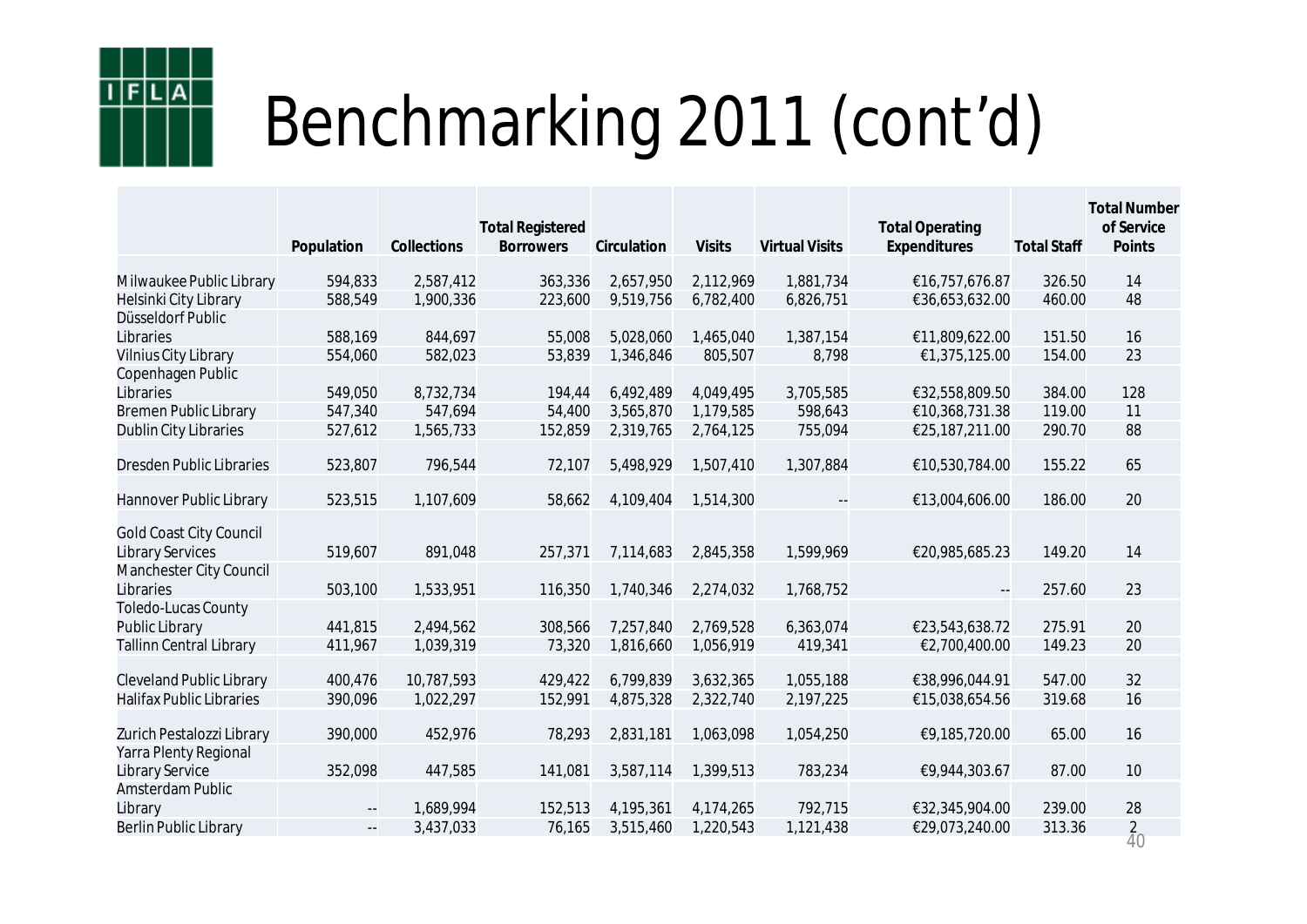![](_page_40_Picture_0.jpeg)

Population [http://www.countingopinions.com/pireports/graph.php?gid=21679\\_61591](http://www.countingopinions.com/pireports/graph.php?gid=21679_61591) Collection [http://www.countingopinions.com/pireports/graph.php?gid=21680\\_61708](http://www.countingopinions.com/pireports/graph.php?gid=21680_61708) Total Registered Borrowers [http://www.countingopinions.com/pireports/graph.php?gid=21680\\_61710](http://www.countingopinions.com/pireports/graph.php?gid=21680_61710) **Circulation** 

[http://www.countingopinions.com/pireports/graph.php?gid=21680\\_61711](http://www.countingopinions.com/pireports/graph.php?gid=21680_61711)

"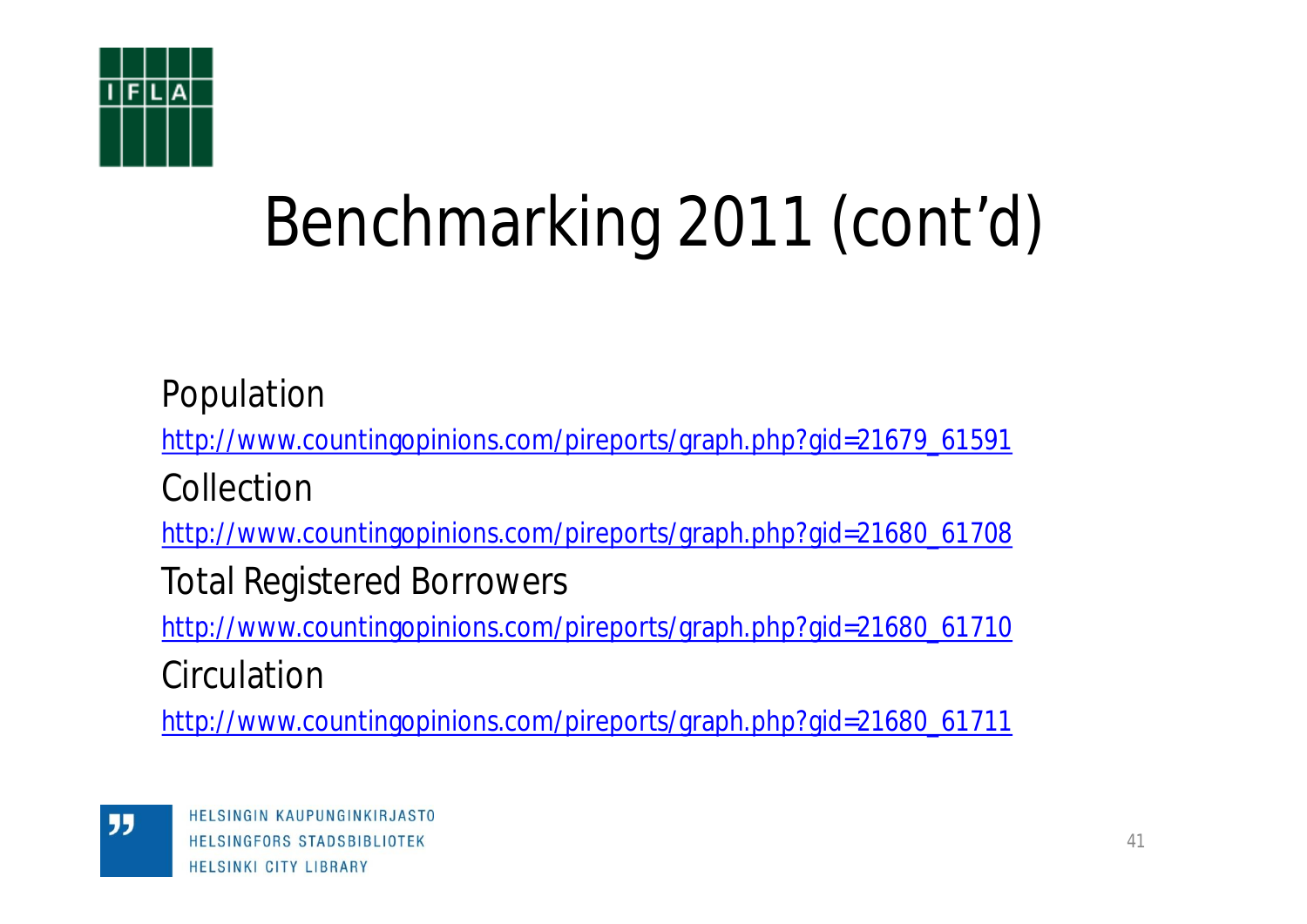![](_page_41_Picture_0.jpeg)

Visits

[http://www.countingopinions.com/pireports/graph.php?gid=21680\\_61713](http://www.countingopinions.com/pireports/graph.php?gid=21680_61713)

Virtual Visits

[http://www.countingopinions.com/pireports/graph.php?gid=21680\\_61714](http://www.countingopinions.com/pireports/graph.php?gid=21680_61714)

Total Staff

[http://www.countingopinions.com/pireports/graph.php?gid=21680\\_61723](http://www.countingopinions.com/pireports/graph.php?gid=21680_61723)

Total Operating Expenditures

[http://www.countingopinions.com/pireports/graph.php?gid=21680\\_61720](http://www.countingopinions.com/pireports/graph.php?gid=21680_61720)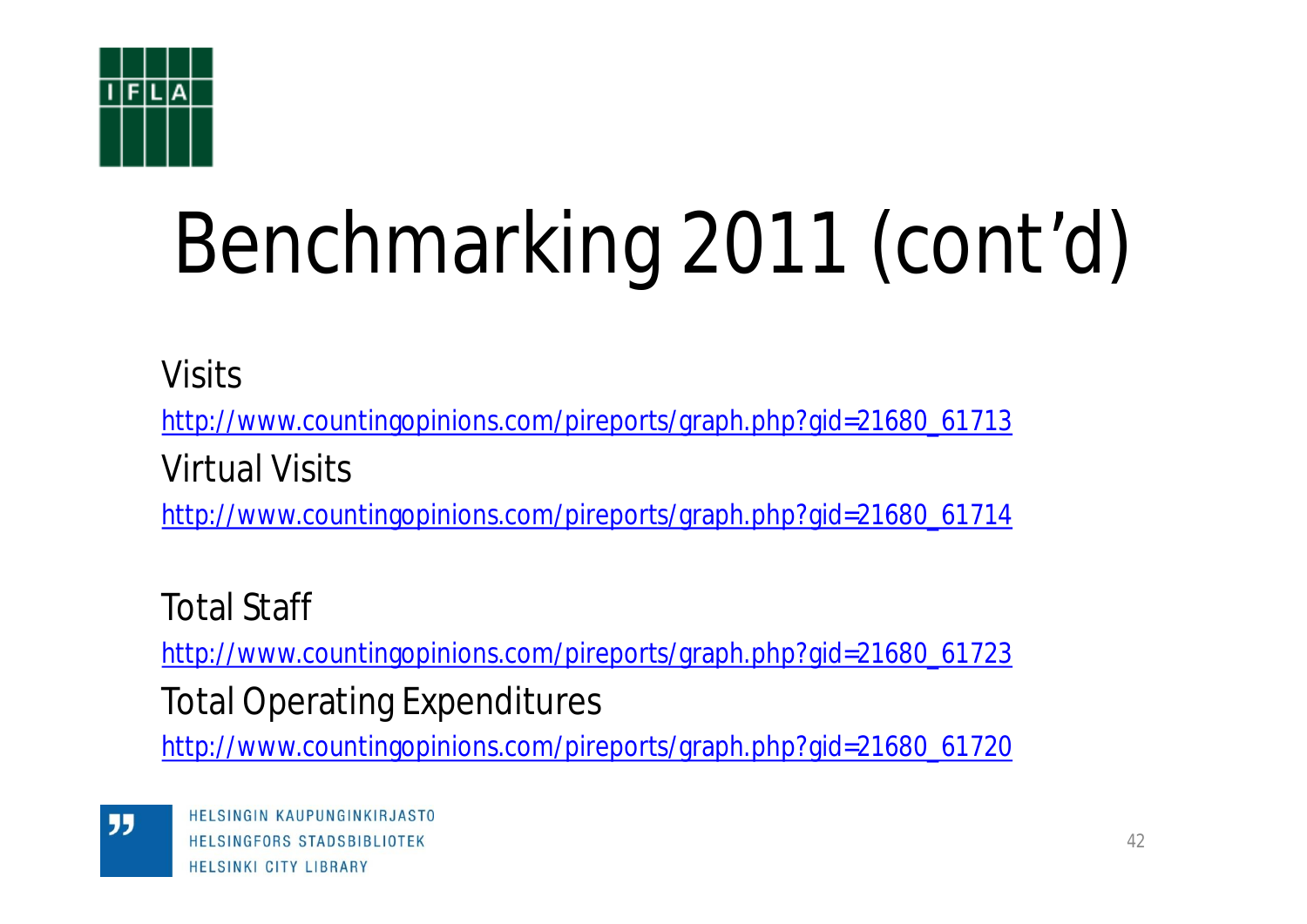![](_page_42_Picture_0.jpeg)

Total Additions to Total Collection as a Percentage [http://www.countingopinions.com/pireports/graph.php?gid=21679\\_61601](http://www.countingopinions.com/pireports/graph.php?gid=21679_61601) Additions per Capita [http://www.countingopinions.com/pireports/graph.php?gid=21679\\_61599](http://www.countingopinions.com/pireports/graph.php?gid=21679_61599)

Electronic Collection per Capita

[http://www.countingopinions.com/pireports/graph.php?gid=21679\\_61602](http://www.countingopinions.com/pireports/graph.php?gid=21679_61602)

## Collection per Capita

[http://www.countingopinions.com/pireports/graph.php?gid=21679\\_61598](http://www.countingopinions.com/pireports/graph.php?gid=21679_61598)

55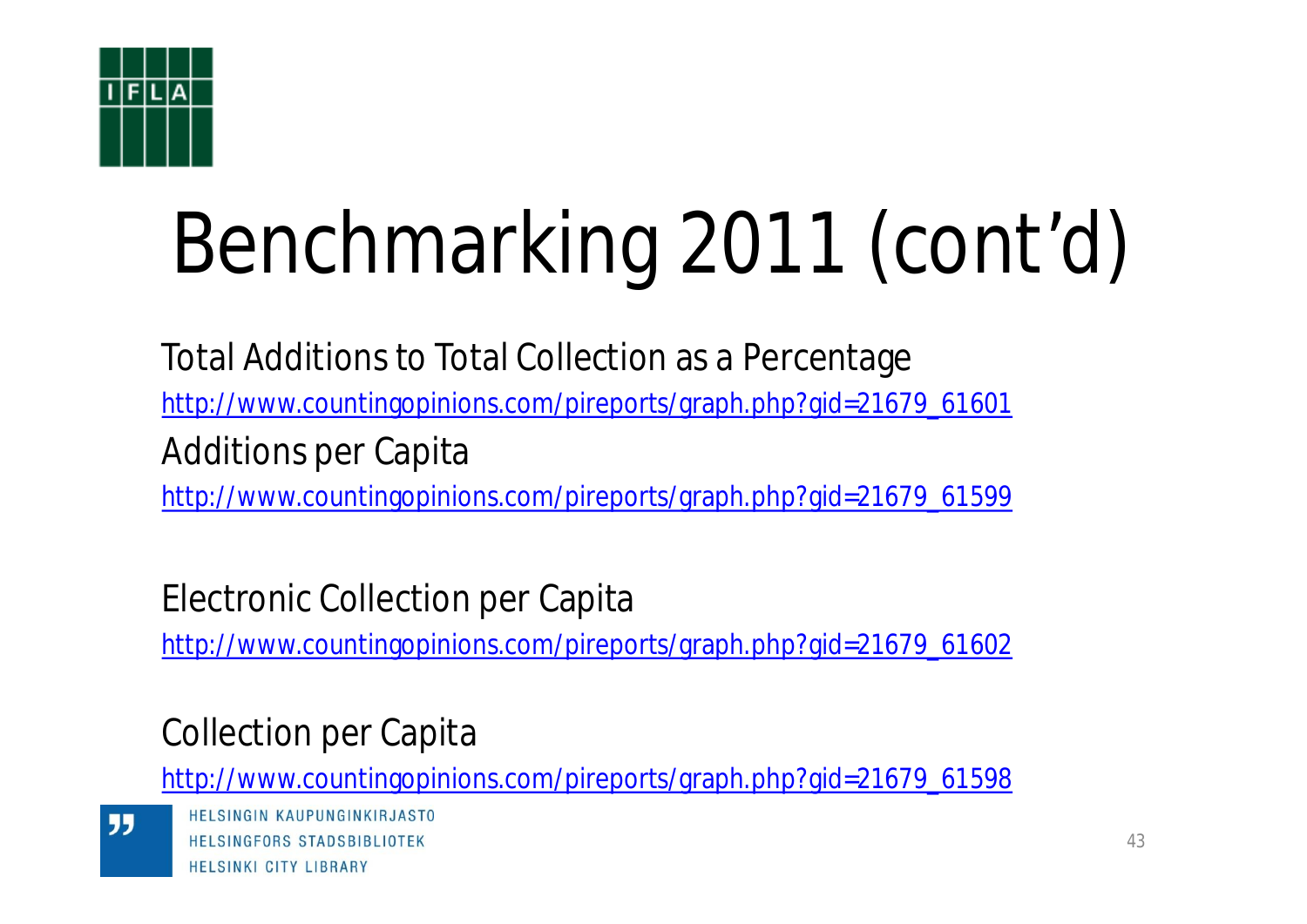![](_page_43_Picture_0.jpeg)

Loans per Capita

[http://www.countingopinions.com/pireports/graph.php?gid=21679\\_61594](http://www.countingopinions.com/pireports/graph.php?gid=21679_61594)

Loans per Registered Borrower

[http://www.countingopinions.com/pireports/graph.php?gid=21679\\_61593](http://www.countingopinions.com/pireports/graph.php?gid=21679_61593)

Circulation Turnover Rate

[http://www.countingopinions.com/pireports/graph.php?gid=21679\\_61592](http://www.countingopinions.com/pireports/graph.php?gid=21679_61592)

Loans per Staff FTE

[http://www.countingopinions.com/pireports/graph.php?gid=21679\\_61596](http://www.countingopinions.com/pireports/graph.php?gid=21679_61596)

"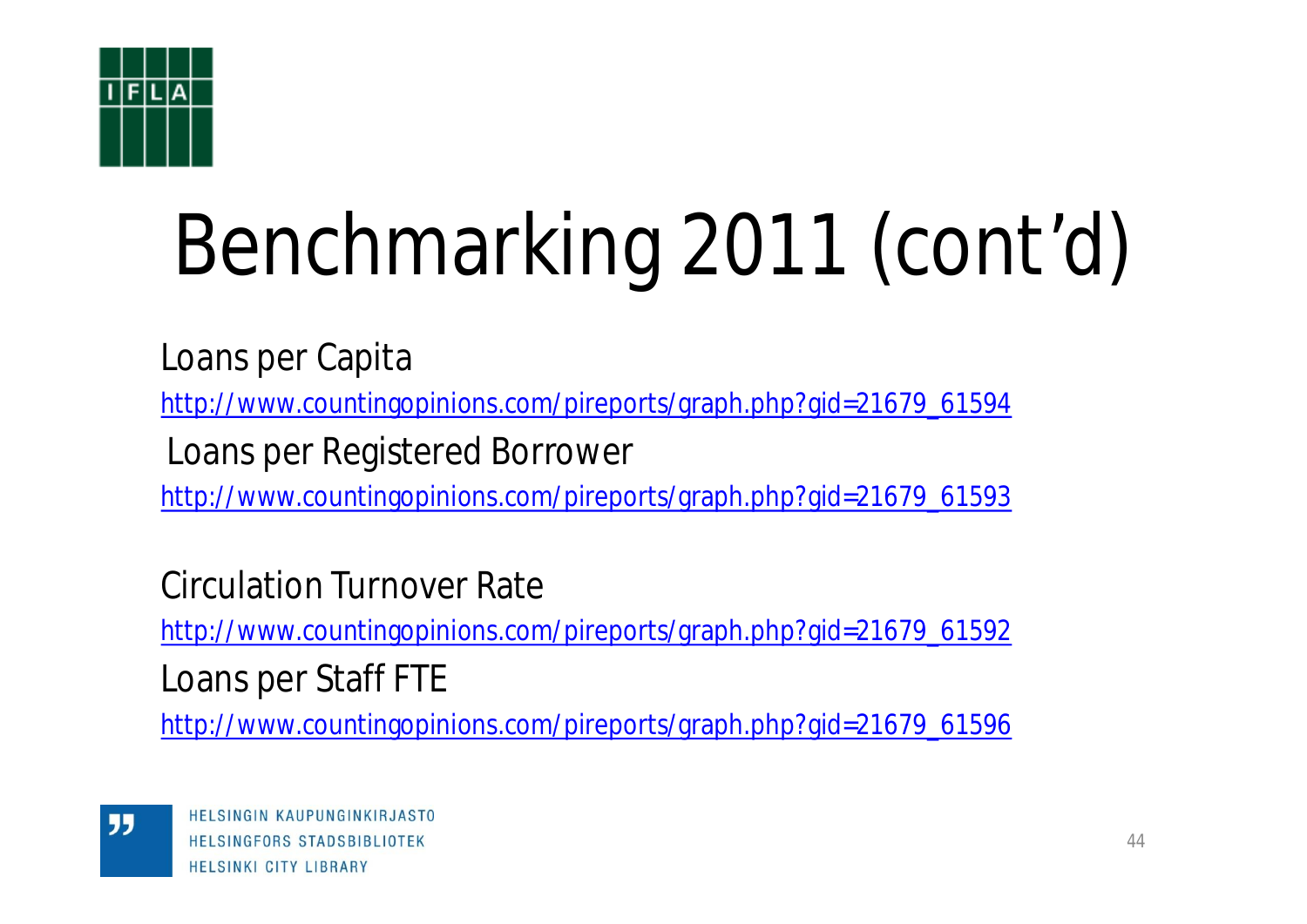![](_page_44_Picture_0.jpeg)

Visits per Capita

[http://www.countingopinions.com/pireports/graph.php?gid=21679\\_61604](http://www.countingopinions.com/pireports/graph.php?gid=21679_61604)

Virtual Visits per Capita

[http://www.countingopinions.com/pireports/graph.php?gid=21679\\_61613](http://www.countingopinions.com/pireports/graph.php?gid=21679_61613)

Use \*) per Capita

[http://www.countingopinions.com/pireports/graph.php?gid=21679\\_61595](http://www.countingopinions.com/pireports/graph.php?gid=21679_61595)

![](_page_44_Picture_8.jpeg)

**HELSINGIN KAUPUNGINKIRJASTO** HELSINGFORS STADSBIBLIOTEK **HELSINKI CITY LIBRARY** 

 $\alpha$ <sup>\*)</sup> Use = Circulation + Library Visits + Reference Questions + Virtual Visits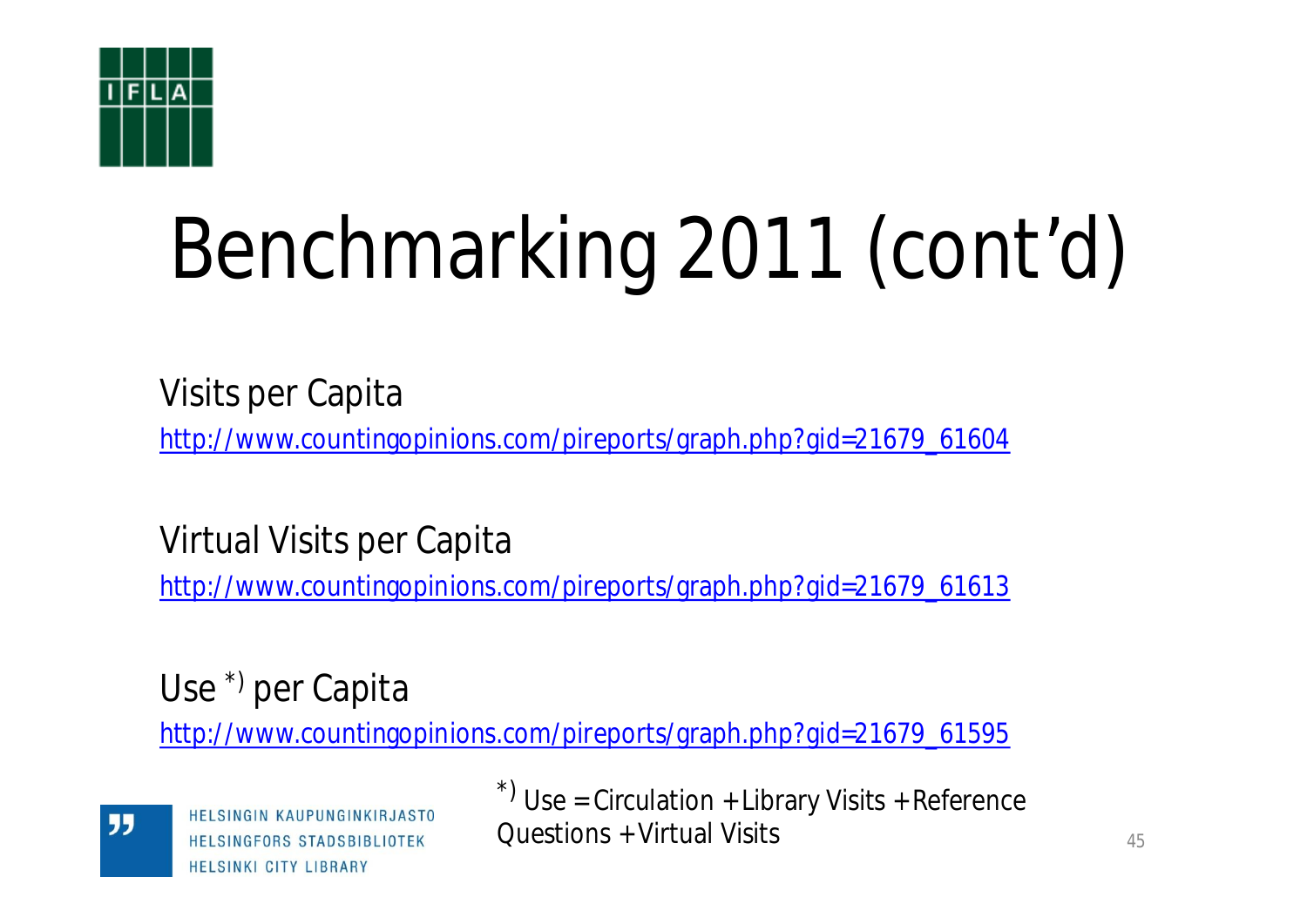![](_page_45_Picture_0.jpeg)

Weekly Hours per Capita \* 1000

[http://www.countingopinions.com/pireports/graph.php?gid=21679\\_61603](http://www.countingopinions.com/pireports/graph.php?gid=21679_61603)

Internet Sessions per Capita

[http://www.countingopinions.com/pireports/graph.php?gid=21679\\_61597](http://www.countingopinions.com/pireports/graph.php?gid=21679_61597)

Information Requests per Capita

[http://www.countingopinions.com/pireports/graph.php?gid=21679\\_61612](http://www.countingopinions.com/pireports/graph.php?gid=21679_61612)

Program Attendance per Capita

[http://www.countingopinions.com/pireports/graph.php?gid=21679\\_61611](http://www.countingopinions.com/pireports/graph.php?gid=21679_61611)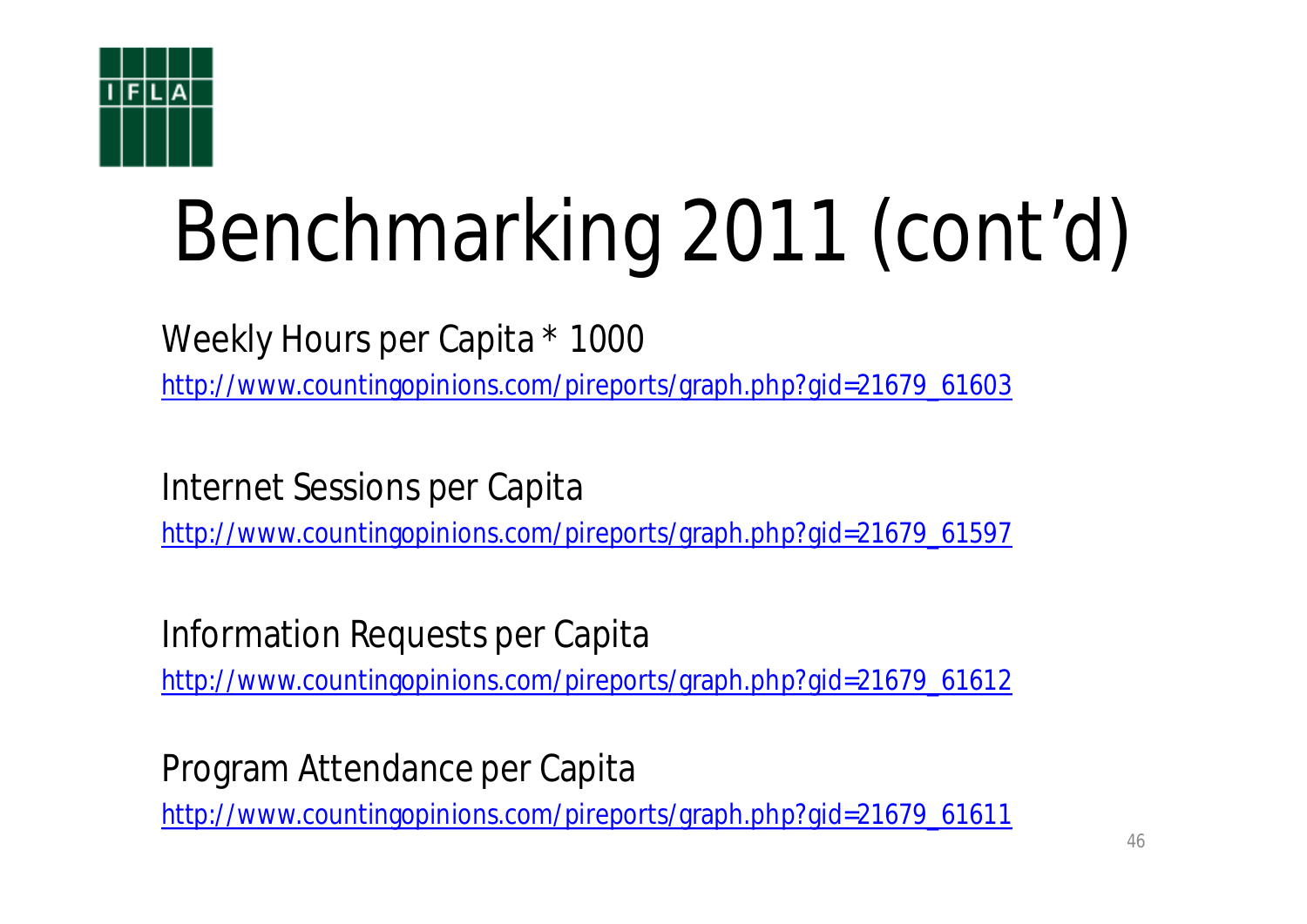![](_page_46_Picture_0.jpeg)

Population per Staff

[http://www.countingopinions.com/pireports/graph.php?gid=21679\\_61609](http://www.countingopinions.com/pireports/graph.php?gid=21679_61609)

Staff Expenditures per Capita

[http://www.countingopinions.com/pireports/graph.php?gid=21679\\_61606](http://www.countingopinions.com/pireports/graph.php?gid=21679_61606)

Total Staff per Registered Borrower

[http://www.countingopinions.com/pireports/graph.php?gid=21679\\_61600](http://www.countingopinions.com/pireports/graph.php?gid=21679_61600)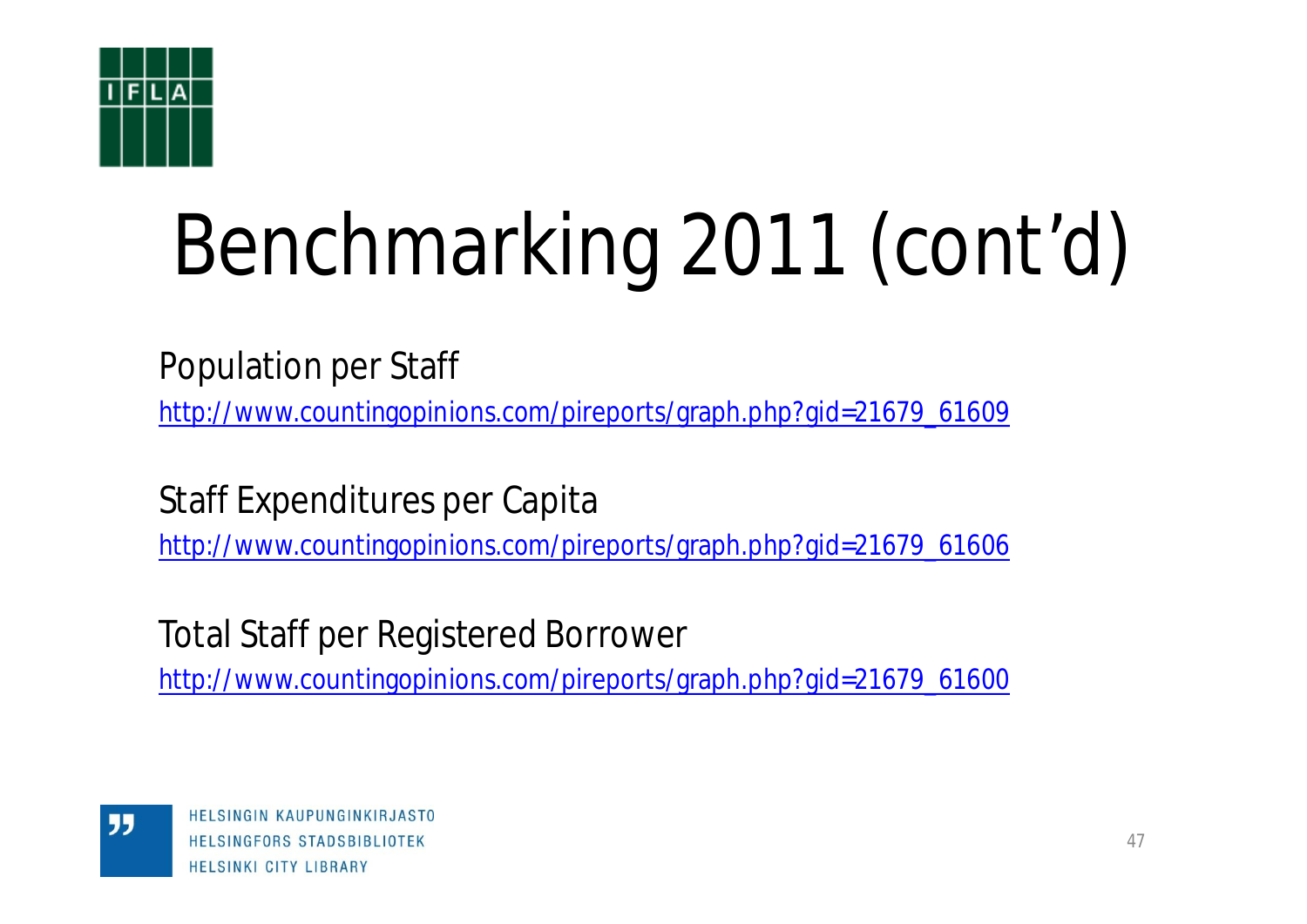![](_page_47_Picture_0.jpeg)

Acquisitions Expenditures per Capita

[http://www.countingopinions.com/pireports/graph.php?gid=21679\\_61605](http://www.countingopinions.com/pireports/graph.php?gid=21679_61605)

Total Operating Expenditures per Capita [http://www.countingopinions.com/pireports/graph.php?gid=21679\\_61607](http://www.countingopinions.com/pireports/graph.php?gid=21679_61607)

Cost per Use

[http://www.countingopinions.com/pireports/graph.php?gid=21679\\_61608](http://www.countingopinions.com/pireports/graph.php?gid=21679_61608)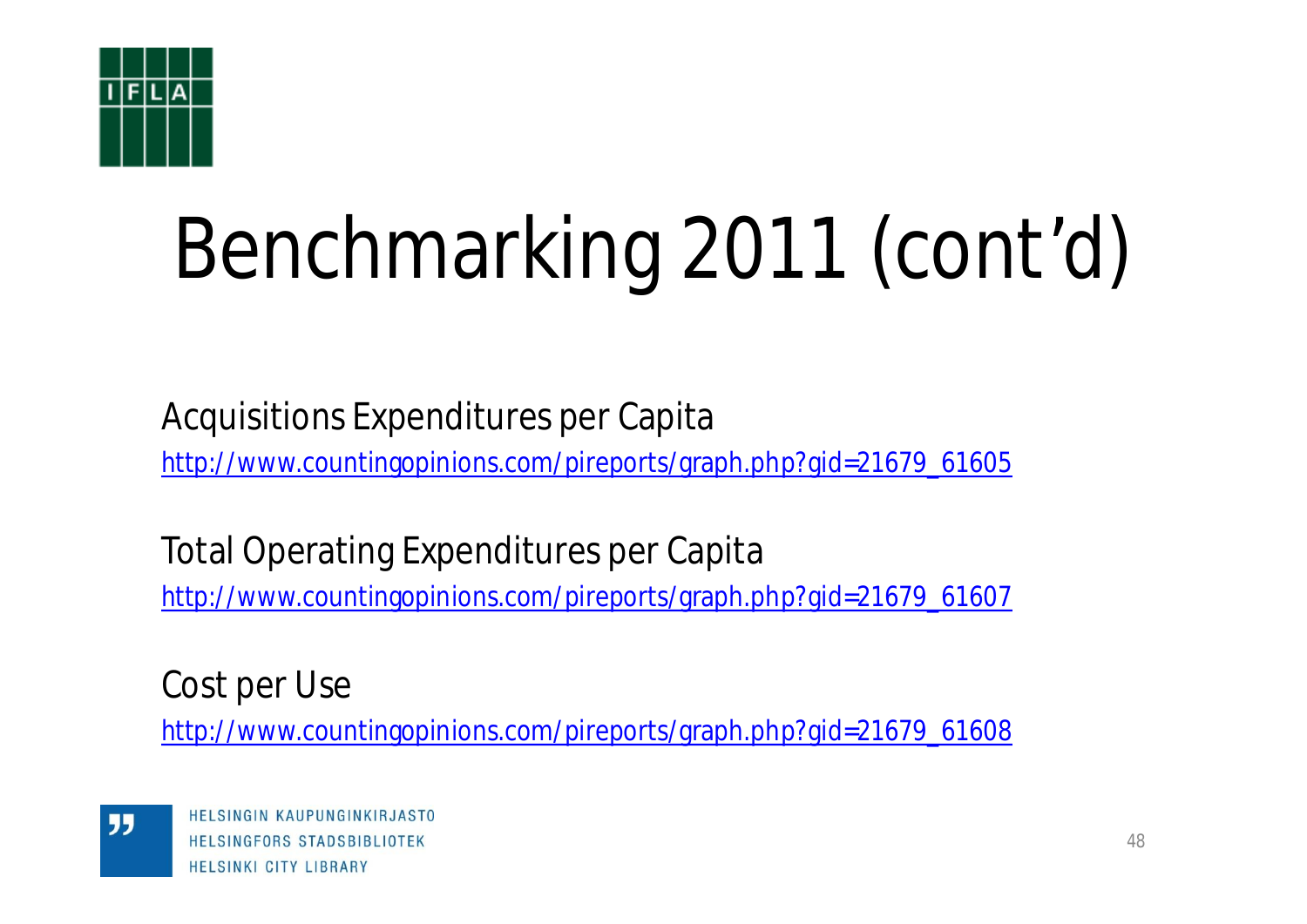![](_page_48_Picture_0.jpeg)

"

# Published Reports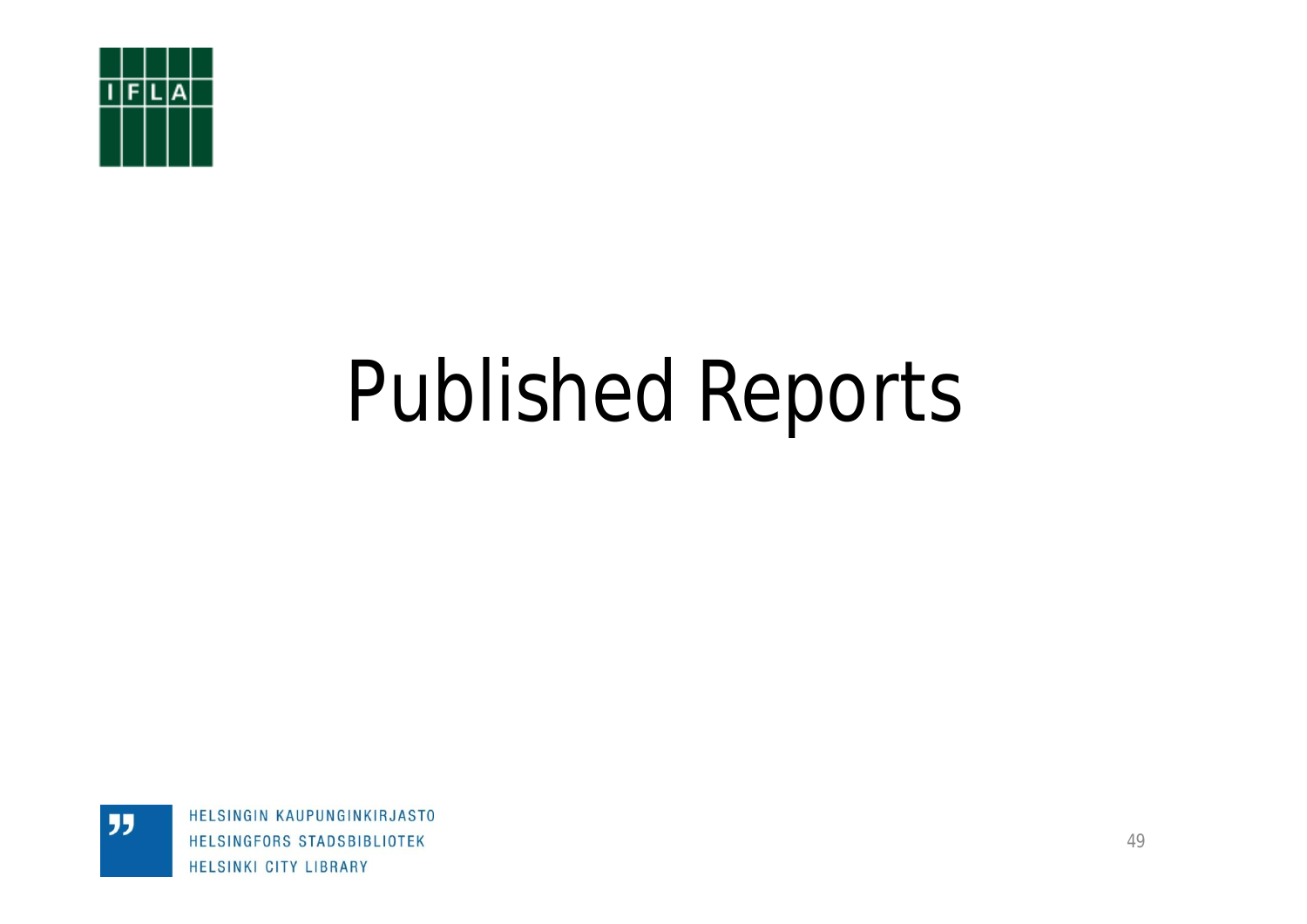![](_page_49_Picture_0.jpeg)

## Trend Report 2007-2011 Library Data

![](_page_49_Picture_2.jpeg)

<http://www.countingopinions.com/pireports/report.php?31853bd1e76e5b30f1123e9d947df6f7>

## Trend Report 2007-2011 Input Measures

![](_page_49_Picture_5.jpeg)

<http://www.countingopinions.com/pireports/report.php?8a532fdfb20ca9ae7776f8c4c233635e>

"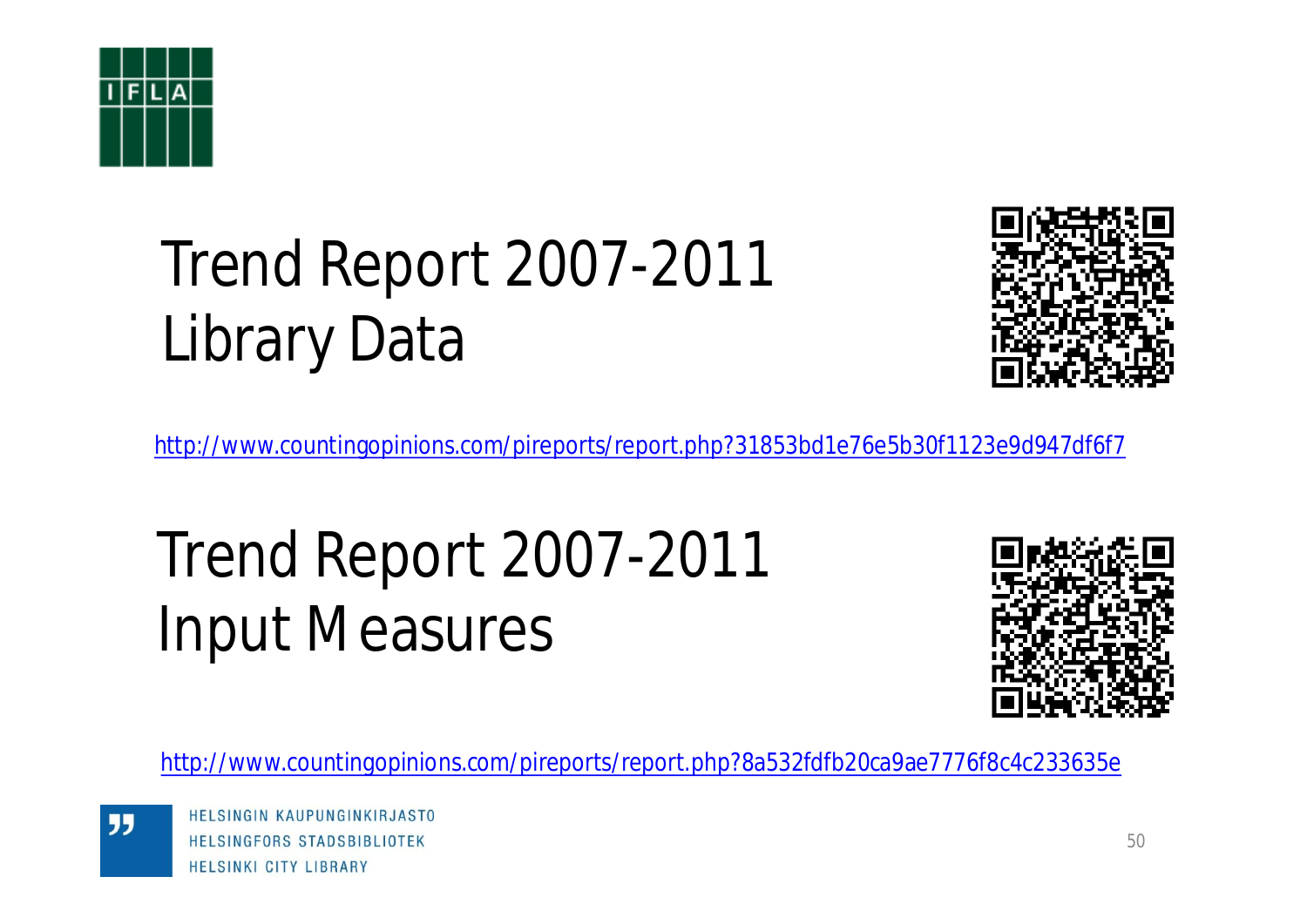![](_page_50_Picture_0.jpeg)

## Trend Report 2007-2011 Collection Percentages

![](_page_50_Picture_2.jpeg)

<http://www.countingopinions.com/pireports/report.php?08ec2cdc41e8609a49ec4c3294addf2d>

## Trend Report 2007-2011 Financial Ratios

![](_page_50_Picture_5.jpeg)

<http://www.countingopinions.com/pireports/report.php?19cfb2a5a526e1ece537b17051955e07>

HELSINGIN KAUPUNGINKIRJASTO HELSINGFORS STADSBIBLIOTEK **HELSINKI CITY LIBRARY**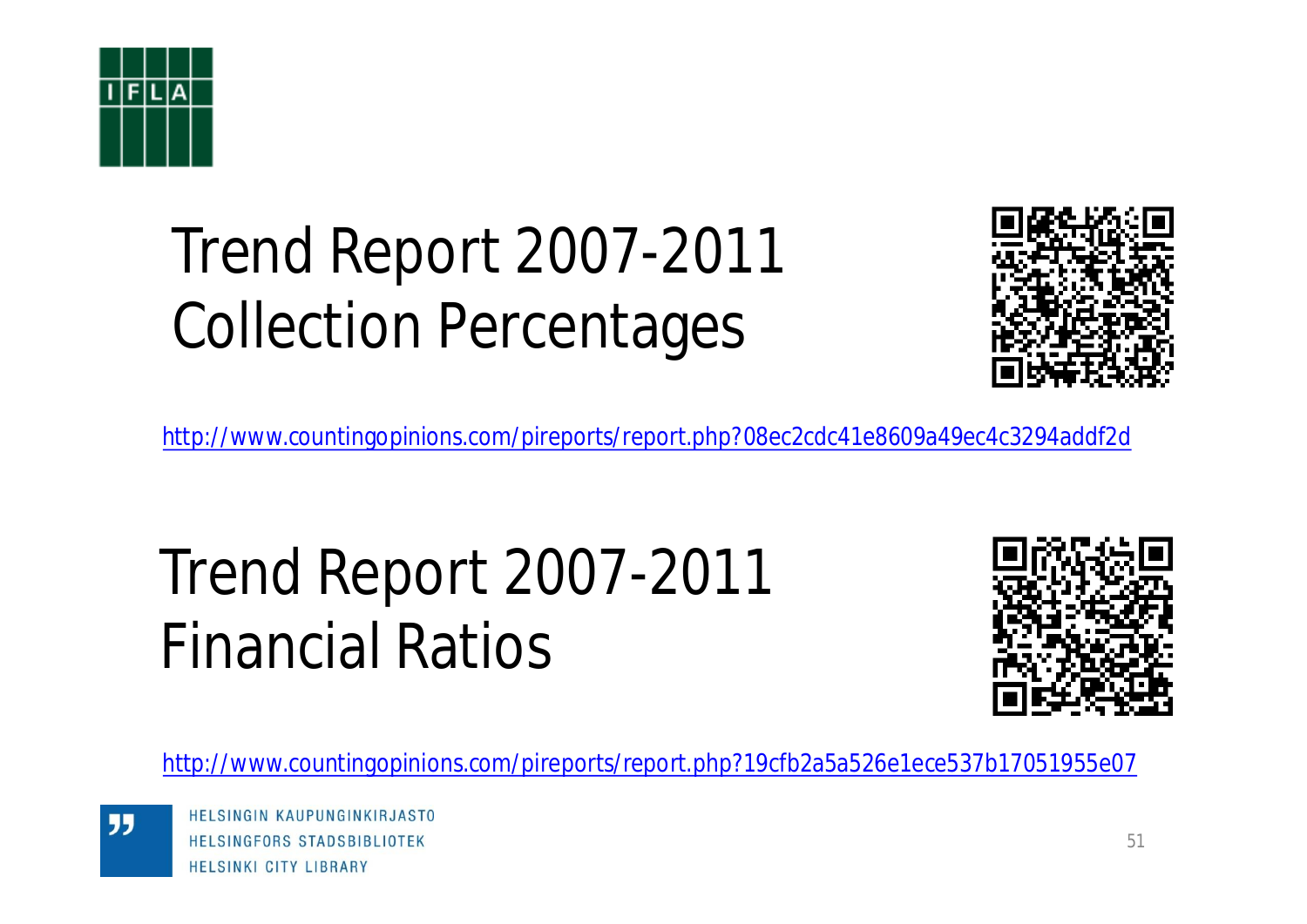![](_page_51_Picture_0.jpeg)

## Trend Report\_2007-2011 Staffing Ratios

![](_page_51_Picture_2.jpeg)

<http://www.countingopinions.com/pireports/report.php?1a977976791e34de565fae9fa2b34ac0>

## Trend Report 2007-2011 Output Measures

![](_page_51_Picture_5.jpeg)

<http://www.countingopinions.com/pireports/report.php?0beaef8aed28328d735fb2f62891b72d>

HELSINGIN KAUPUNGINKIRJASTO HELSINGFORS STADSBIBLIOTEK **HELSINKI CITY LIBRARY**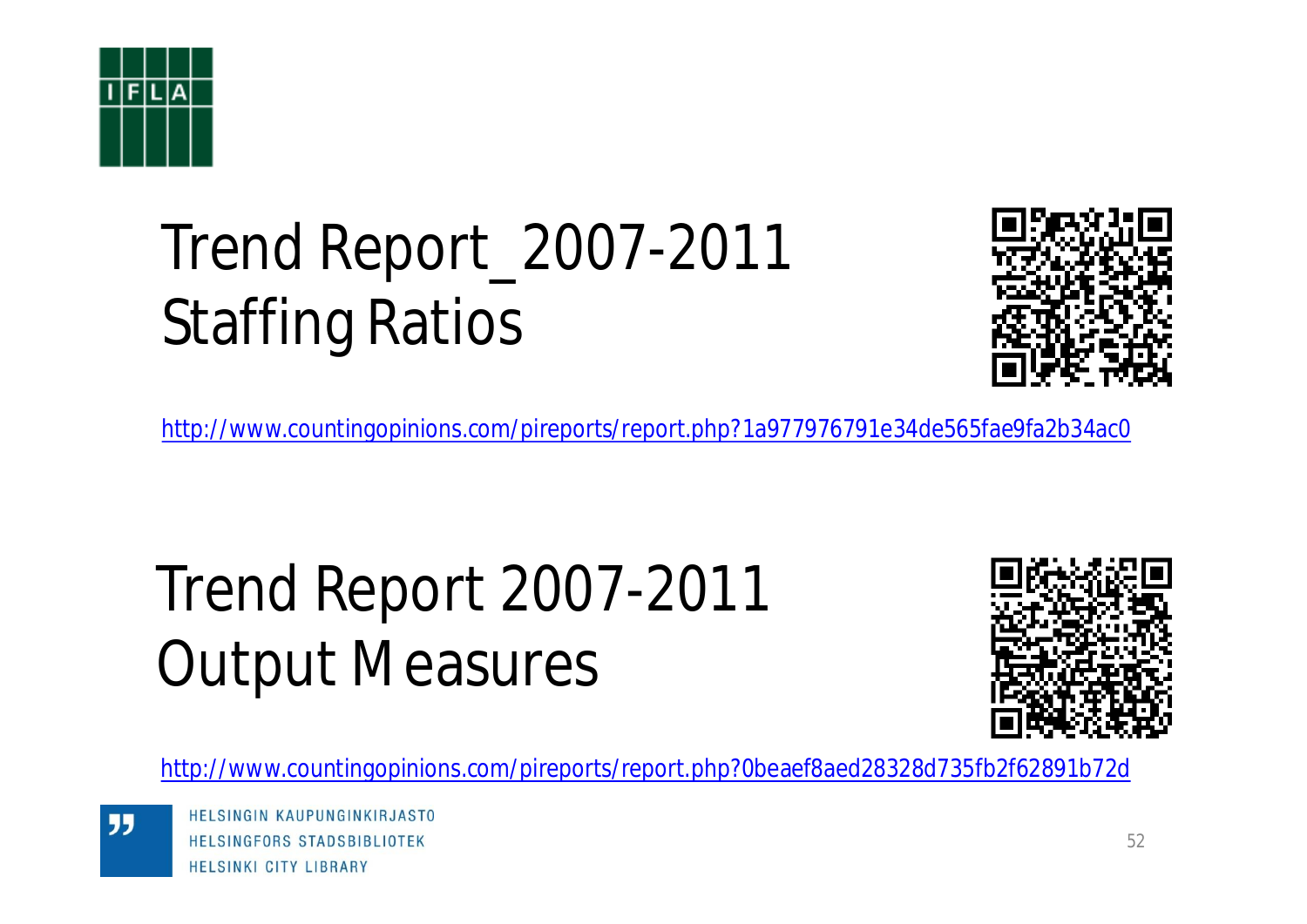![](_page_52_Picture_0.jpeg)

## Compare Report 2010-2011 Performance Indicators

![](_page_52_Picture_2.jpeg)

<http://www.countingopinions.com/pireports/report.php?0b7ea111a63700023b03e84ab3effd91>

## Comparison 2010-2011 Comparison Ratios

![](_page_52_Picture_5.jpeg)

<http://www.countingopinions.com/pireports/report.php?1268eefa8a8524f815b762a47882be88>

HELSINGIN KAUPUNGINKIRJASTO HELSINGFORS STADSBIBLIOTEK **HELSINKI CITY LIBRARY**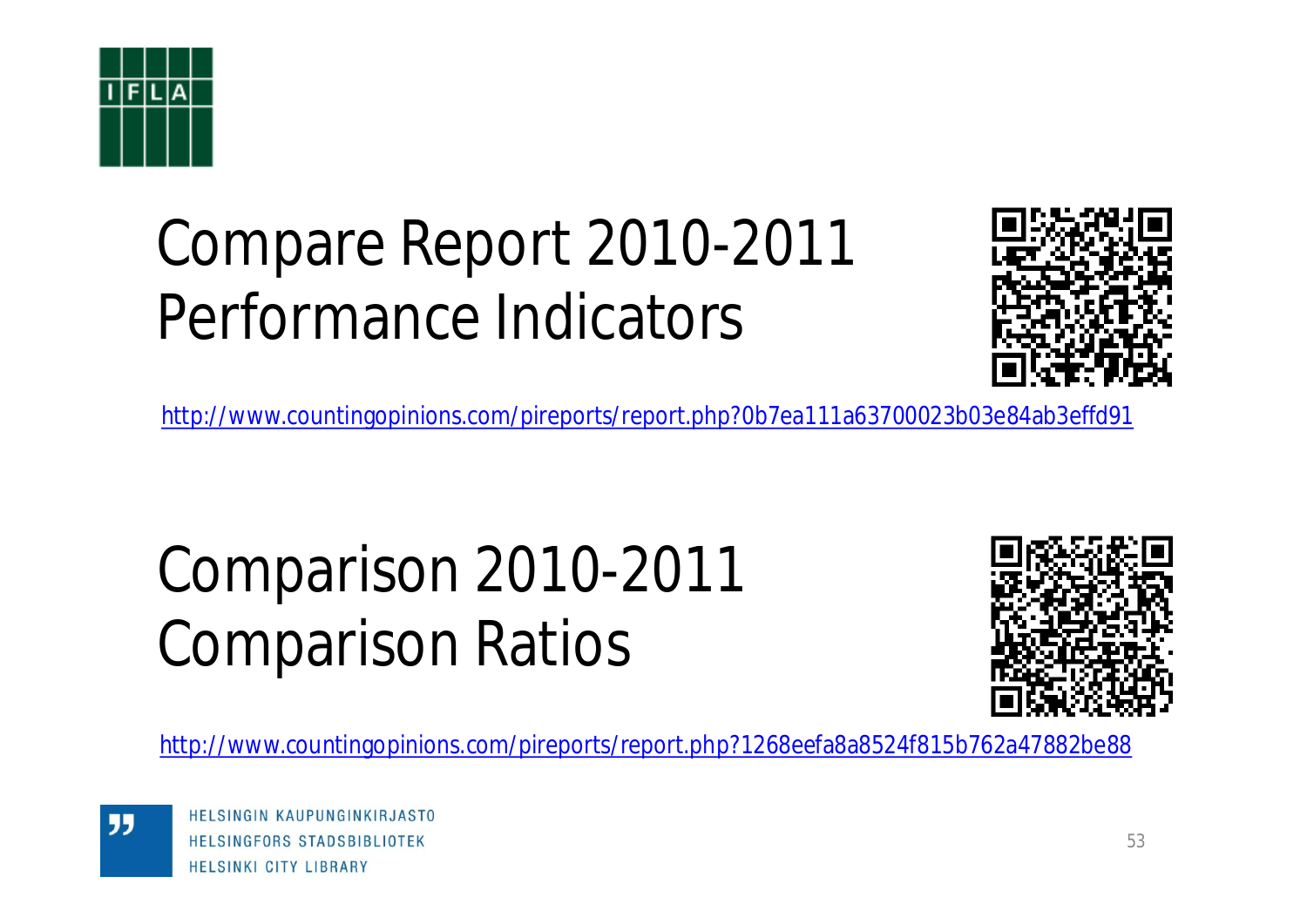![](_page_53_Picture_0.jpeg)

## Trend Report 2010-2011 Social Networking Total

![](_page_53_Picture_2.jpeg)

<http://www.countingopinions.com/pireports/report.php?6a765876a84655b3e6b1e80c713cee1b>

## Report 2011 Electronic Services

![](_page_53_Picture_5.jpeg)

<http://www.countingopinions.com/pireports/report.php?03fe7456e600fe11e4790d2985936e19>

HELSINGIN KAUPUNGINKIRJASTO HELSINGFORS STADSBIBLIOTEK **HELSINKI CITY LIBRARY**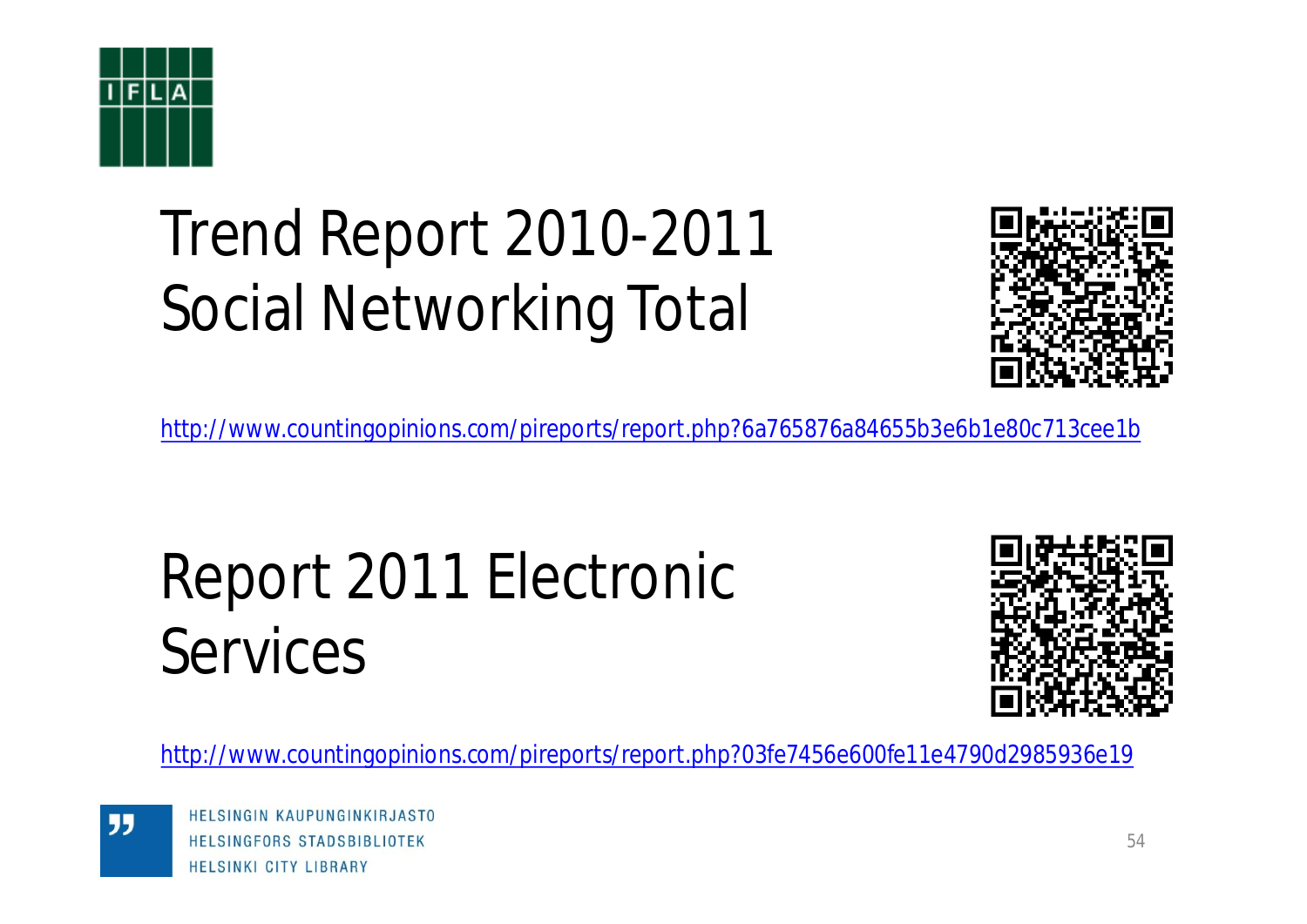![](_page_54_Picture_0.jpeg)

![](_page_54_Picture_1.jpeg)

## Report 2011 Programming

![](_page_54_Picture_3.jpeg)

<http://www.countingopinions.com/pireports/report.php?a4744dfda0b390c87578350167c26bfe>

## Report 2011 Social Networking

![](_page_54_Picture_6.jpeg)

<http://www.countingopinions.com/pireports/report.php?7e2cdfbb90b7274a8b54e071e37023f2>

![](_page_54_Picture_8.jpeg)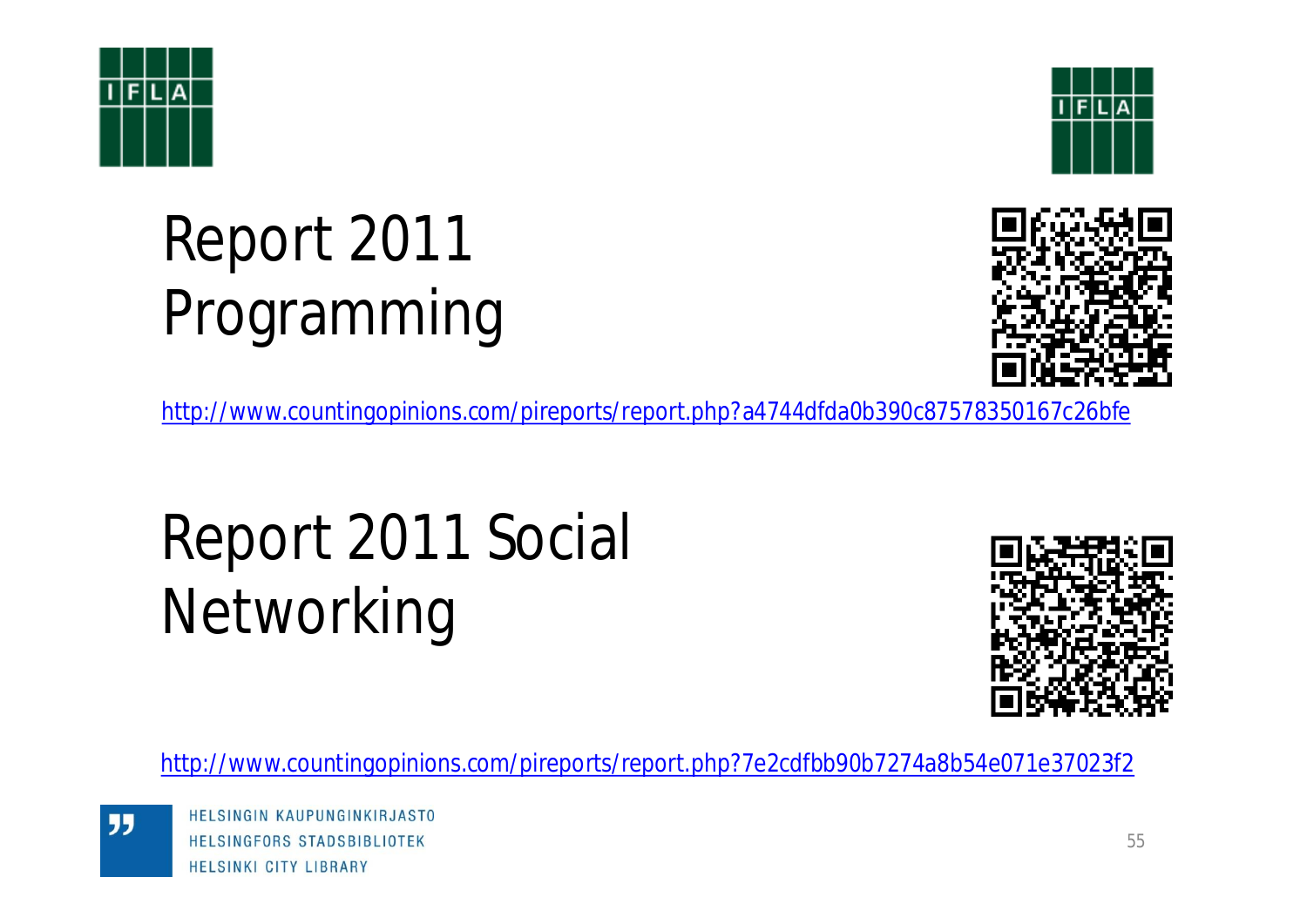![](_page_55_Picture_0.jpeg)

## Ranking Report2011 Performance Indicators

![](_page_55_Picture_2.jpeg)

<http://www.countingopinions.com/pireports/report.php?9104f095dd960e51538f994a0833f2be>

## Ranking Report 2011 PI Table

![](_page_55_Picture_5.jpeg)

<http://www.countingopinions.com/pireports/report.php?ee2208745ff0aca170aadef8144d3e1d>

![](_page_55_Picture_7.jpeg)